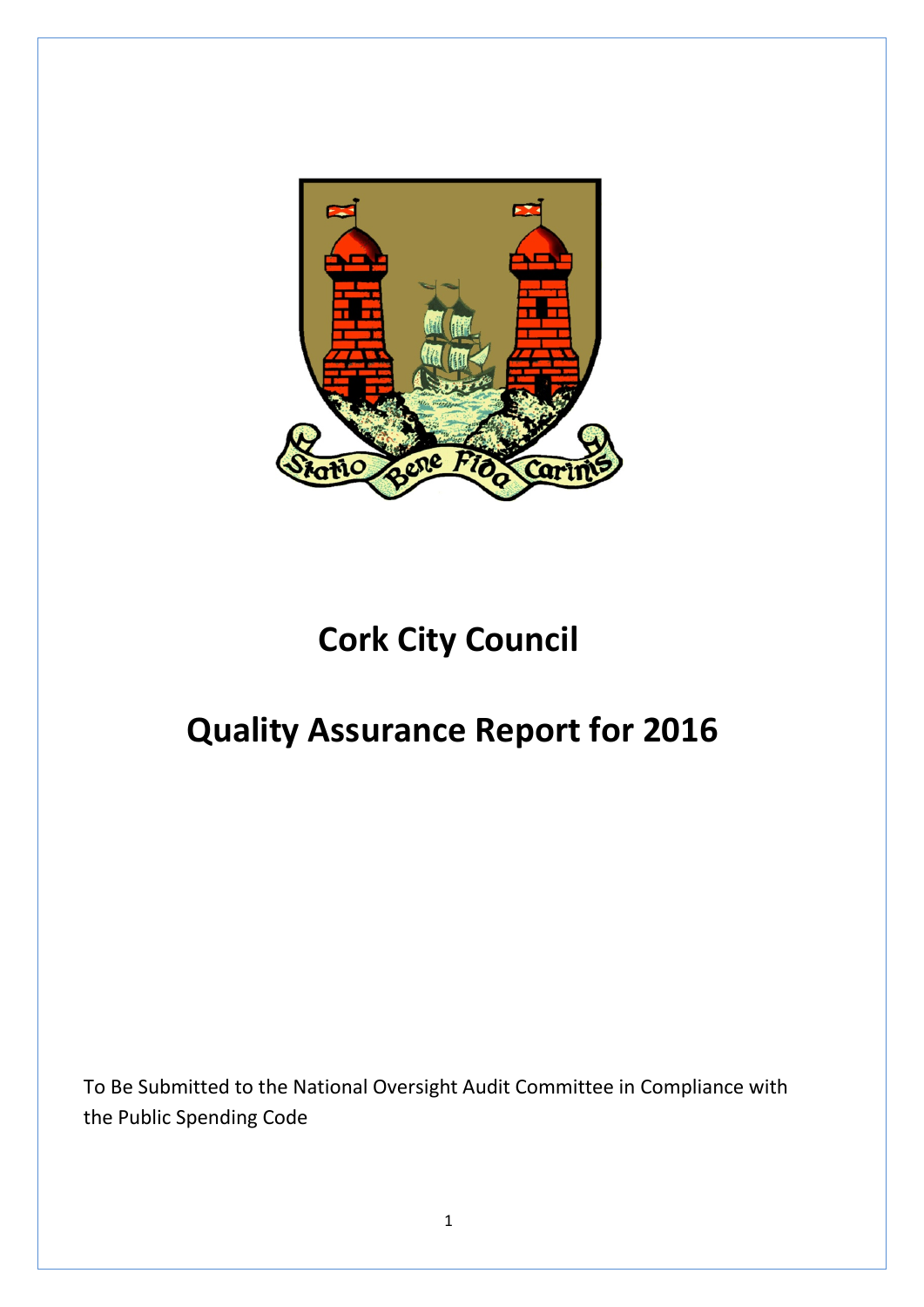National Oversight and Audit Commission, **NOAC Secretariat,** Custom House, Dublin 1.

31st May 2017

Dear Sir / Madam,

#### Re: Certification of Public Spending Code, Quality Assurance Report for Cork City Council 2016

This Quality Assurance Report reflects Cork City Council's assessment of compliance with the Public Spending Code. It is based on the best financial, organisational and performance related information available across the various areas of responsibility.

Yours faithfully,

**Anne Doherty** 

Chief Executive, Cork City Council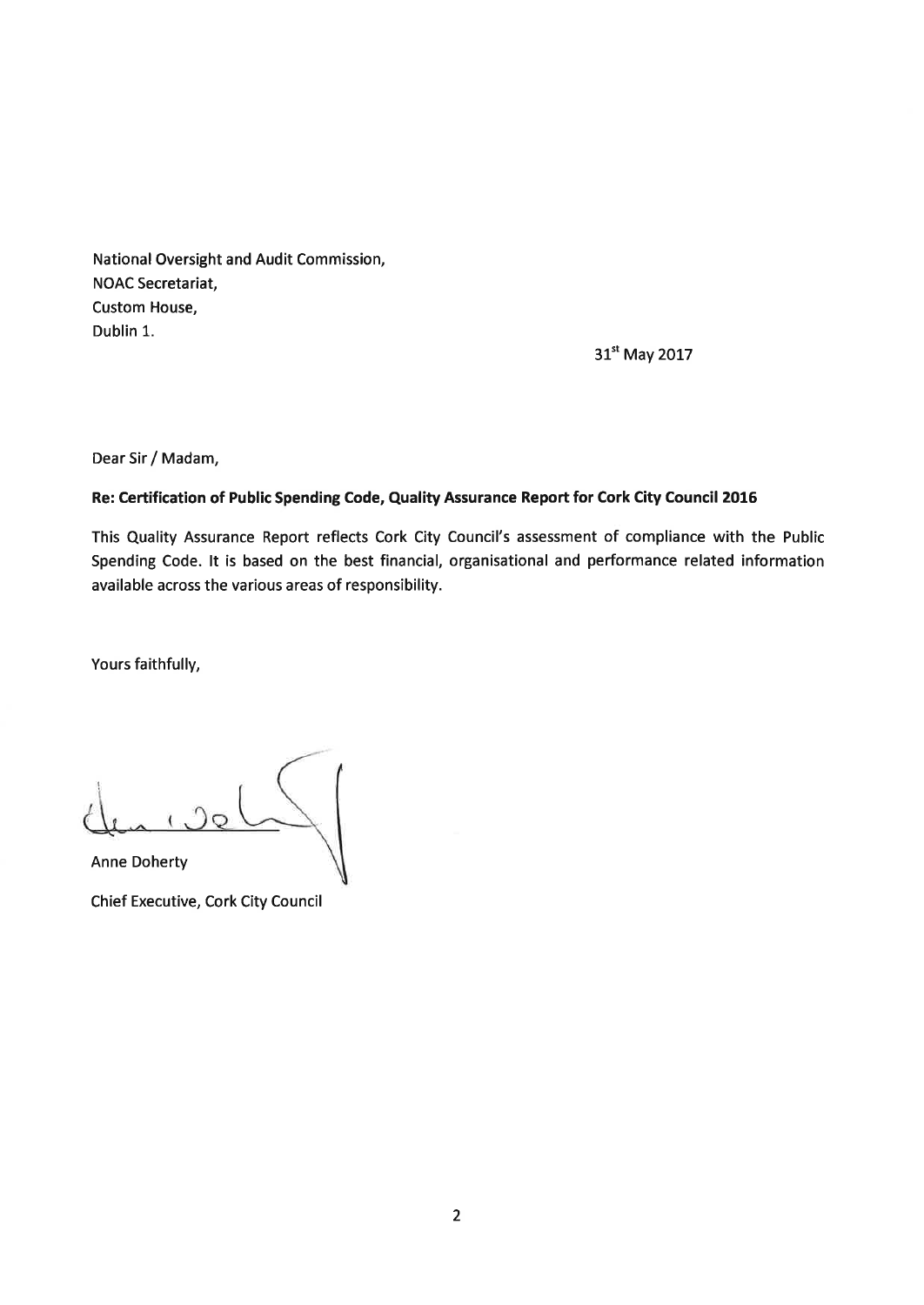## **Contents**

| 1. Introduction                          |    |
|------------------------------------------|----|
| 2. Expenditure Analysis                  | 5  |
| <b>3. Assessment of Compliance</b>       |    |
| 4. Next Steps: Quality Assurance Process | 17 |
| 5. Conclusion                            |    |

**Appendix 1:** Inventory of Projects and Programmes above €0.5m

**Appendix 2**: In-depth Checks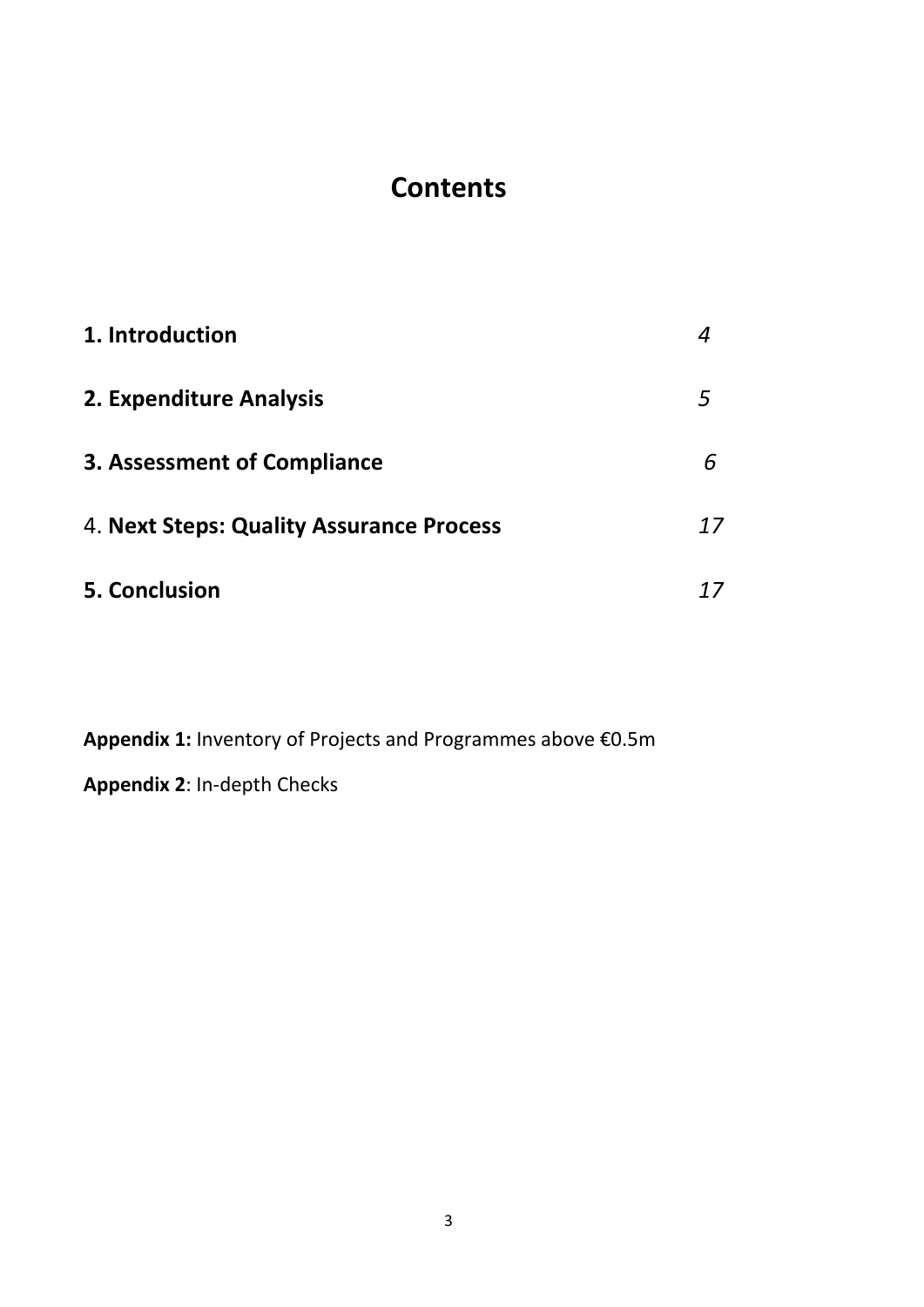## **1. Introduction**

Cork City Council has completed this Quality Assurance (QA) Report as part of its on-going compliance with the Public Spending Code (PSC).

The Quality Assurance procedure aims to gauge the extent to which Cork City Council is meeting the obligations set out in the Public Spending Code. The Public Spending Code ensures that the State achieves value for money in the use of all public funds.

The Quality Assurance Process contains five steps:

- **1. Drawing up Inventories of all projects/programmes at different stages of the Project Life Cycle** (appraisal, planning/design, implementation, post implementation). The three sections are expenditure being considered, expenditure being incurred and expenditure that has recently ended and the inventory includes all capital projects/programmes above €0.5m and all current expenditure as per the annual budget process above €0.5m.
- **2. Publish summary information on website of all procurements in excess of €10m, whether new, in progress or completed.**
- **3. Checklists to be completed in respect of the different stages.** These checklists allow the Council to self-assess their compliance with the code in respect of the checklists which are provided through the PSC document.
- **4. Carry out a more in-depth check on a small number of selected objects / programmes.**  A number of projects or programmes are selected to be reviewed more intensively. This includes a review of all projects from ex-post to ex-ante.
- **5. Complete a short report for the Department of Public Expenditure and Reform** which includes the inventory of all projects, the website reference for the publication of procurements above €10m, the completed checklists, the Council's judgement on the adequacy of processes given the findings from the in-depth checks and proposals to remedy any discovered inadequacies.

This report fulfils the fifth requirement of the QA Process for Cork City Council for 2016. Certain projects and programmes included in the project inventory predate Circular 13/13 but were subject to prevailing guidance covering public expenditure prior to that, e.g. the Appraisal and Management of Capital Expenditure Guidelines 2005.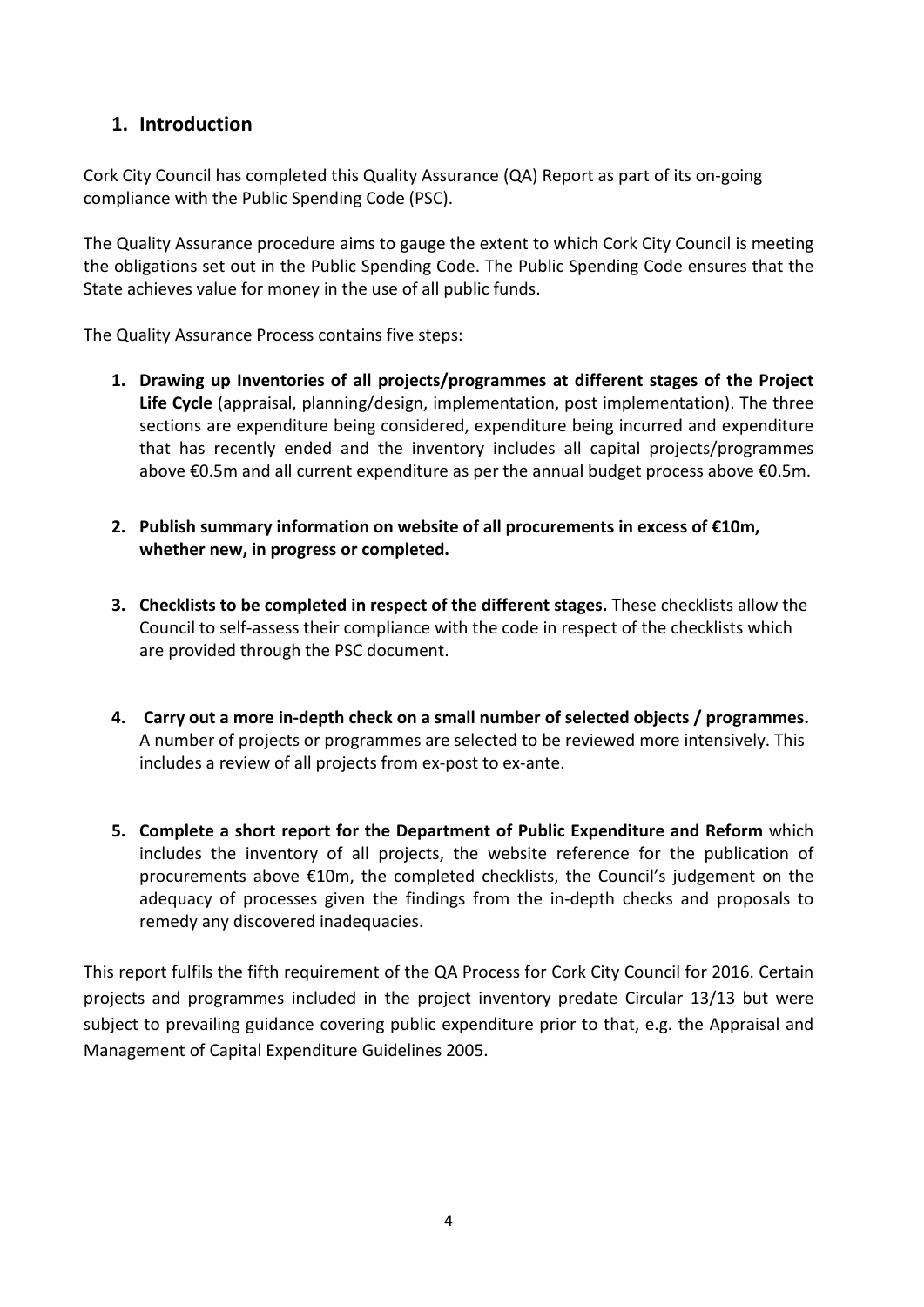## **2. Expenditure Analysis**

## **2.1 Inventory of Projects/Programmes**

This section details the inventory drawn up by Cork City Council in accordance with the guidance on the Quality Assurance process. The inventory lists all of the Council's projects and programmes at various stages of the project life cycle which amount to more than €0.5m. This inventory is divided between current and capital projects and between three stages:

- A) Expenditure being considered
- B) Expenditure being incurred
- C) Expenditure that has recently ended

Details of the capital projects and revenue programmes included in the inventory for 2016 are set out in Appendix 1. Expenditure included under the Council's revenue programmes has been included in the same heading format as the 2016 adopted Budget approved by the Elected Members of the Council.

|                              |                      | <b>Expenditure being considered</b> |                 |             | <b>Expenditure being incurred</b> |          | <b>Expenditure recently ended</b> |                |                 |                  |
|------------------------------|----------------------|-------------------------------------|-----------------|-------------|-----------------------------------|----------|-----------------------------------|----------------|-----------------|------------------|
|                              | $\geq \epsilon$ 0.5m | Capital                             | <b>Capital</b>  | Current     | Capital                           | Capital  | Current,                          | Capital        | <b>Capital</b>  |                  |
|                              |                      | Grant                               | <b>Projects</b> | Expenditure | Grant                             | Projects | <b>Expenditure</b>                | Grant          | <b>Projects</b> |                  |
|                              |                      | <b>Schemes</b>                      |                 |             | <b>Schemes</b>                    |          |                                   | <b>Schemes</b> |                 | Total $\epsilon$ |
| <b>Programme Group</b>       |                      |                                     |                 |             |                                   |          |                                   |                |                 | millions         |
| <b>Housng &amp; Building</b> | €.56m                | E.m                                 | €131.24m        | €44.26m     | €.m                               | €76.15ml | E.m                               | €.m            |                 | €1.39m E253.59m  |
| Road                         |                      |                                     |                 |             |                                   |          |                                   |                |                 |                  |
| <b>Transportation and</b>    |                      |                                     |                 |             |                                   |          |                                   |                |                 |                  |
| <b>Safety</b>                | €.m                  | E.m                                 | €39.85m         | €23.08m     | E.m                               | £13.3m   | €.m                               | €.m            | €8.ml           | €84.22m          |
| <b>Water Services</b>        | E.m                  | €.m                                 | €7.24m          | €10.31m     | €.m                               | €.m      | €.m                               | €.m            | €.m             | €17.55m          |
| Development                  |                      |                                     |                 |             |                                   |          |                                   |                |                 |                  |
| Management                   | €.m                  | €.m                                 | £1.6m           | €8.85m      | €.m                               | €24.24m  | €.m                               | €.m            | E.m             | €34.69m          |
| Environmental                |                      |                                     |                 |             |                                   |          |                                   |                |                 |                  |
| <b>Services</b>              | €.67m                | E.m                                 | €7.61m          | €29.15m     | €.m                               | €17.67m  | €.m                               | €.m            | €.m             | €55.1m           |
| <b>Recreation and</b>        |                      |                                     |                 |             |                                   |          |                                   |                |                 |                  |
| Amenity                      | €.5m                 | €.m                                 | E.m             | €21.03m     | E.m                               | E.m      | €.m                               | E.m            | €.m             | £21.53m          |
| <b>Miscellaneous</b>         |                      |                                     |                 |             |                                   |          |                                   |                |                 |                  |
| <b>Services</b>              | €.m                  | €.m                                 | E.m             | €2.21m      | E.m                               | €.5m     | E.m                               | E.m            | E.m             | €2.71m           |
| <b>Total</b>                 | €1.73m               | €.m                                 | €187.54m        | €138.88m    | E.m                               | €131.86m | €.m                               | €.m            | €9.39m          | €469.4m          |
|                              |                      |                                     |                 |             |                                   |          |                                   |                |                 |                  |
| No of Projects /             |                      |                                     |                 |             |                                   |          |                                   |                |                 |                  |
| Programmes                   | 3 <sup>l</sup>       | 0                                   | 33              | 36          | $\mathbf{0}$                      | 34       | $\mathbf{0}$                      | $\overline{0}$ | 4               | 110              |

#### **Summary of Project / Programme Inventory 2016**

## **2.2 Published Summary of Procurements**

As part of the Quality Assurance process Cork City Council has published summary information on our website of all procurements in excess of €10m. Listed below is the link to this publication page and an illustration of its location. Two procurements over this value has been undertaken in prior years which still remains valid although no contract has been awarded to date under either. While other projects have a capital value of greater than €10 million no individual procurement has exceeded this amount.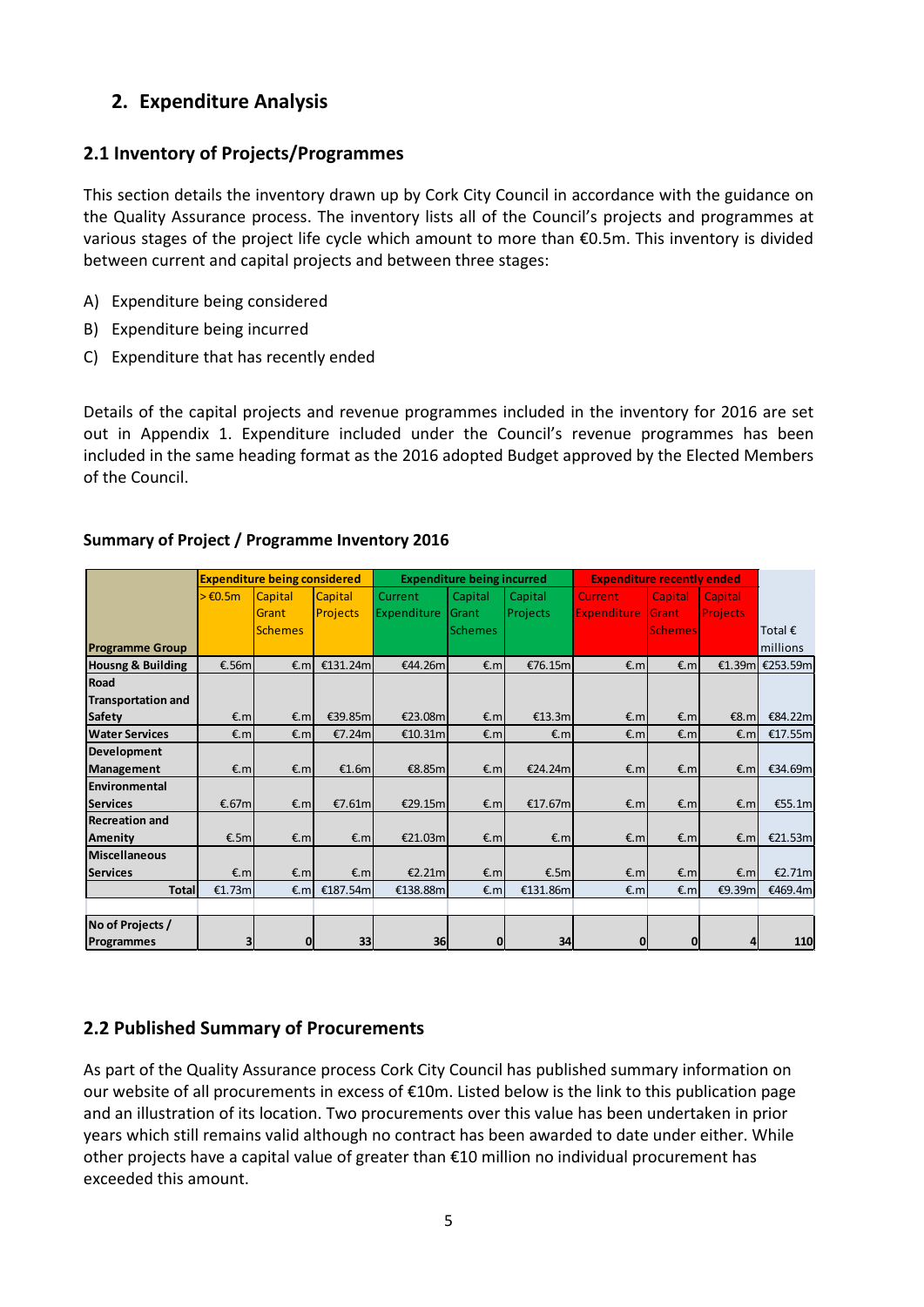## **Link to Procurement Publications:**

<http://www.corkcity.ie/services/finance/procurementover10million/>

## **3. Assessment of Compliance**

## **3.1 Checklist Completion: Approach Taken and Results**

The third step in the Quality Assurance process involves completing a set of checklists covering all expenditure. The high level checks in Step 3 of the QA process are based on self-assessment by each of the Directorates and Departments within Cork City Council, in respect of guidelines set out in the Public Spending Code. There are seven checklists in total:

**Checklist 1:** General Obligations Not Specific to Individual Projects/Programmes

- **Checklist 2:** Capital Projects or Capital Grant Schemes Being Considered
- **Checklist 3:** Current Expenditure Being Considered
- **Checklist 4:** Capital Expenditure Being Incurred
- **Checklist 5:** Current Expenditure Being Incurred
- **Checklist 6:** Capital Expenditure Completed
- **Checklist 7:** Current Expenditure Completed
	- (a) In addition to the self-assessed scoring, the majority of answers are accompanied by explanatory comments. Each question in the checklist is judged using the following scoring mechanism:
		- I. Scope for significant improvements = a score of 1
		- **II.** Compliant but with some improvement necessary = a score of 2
		- **III.** Broadly compliant = a score of 3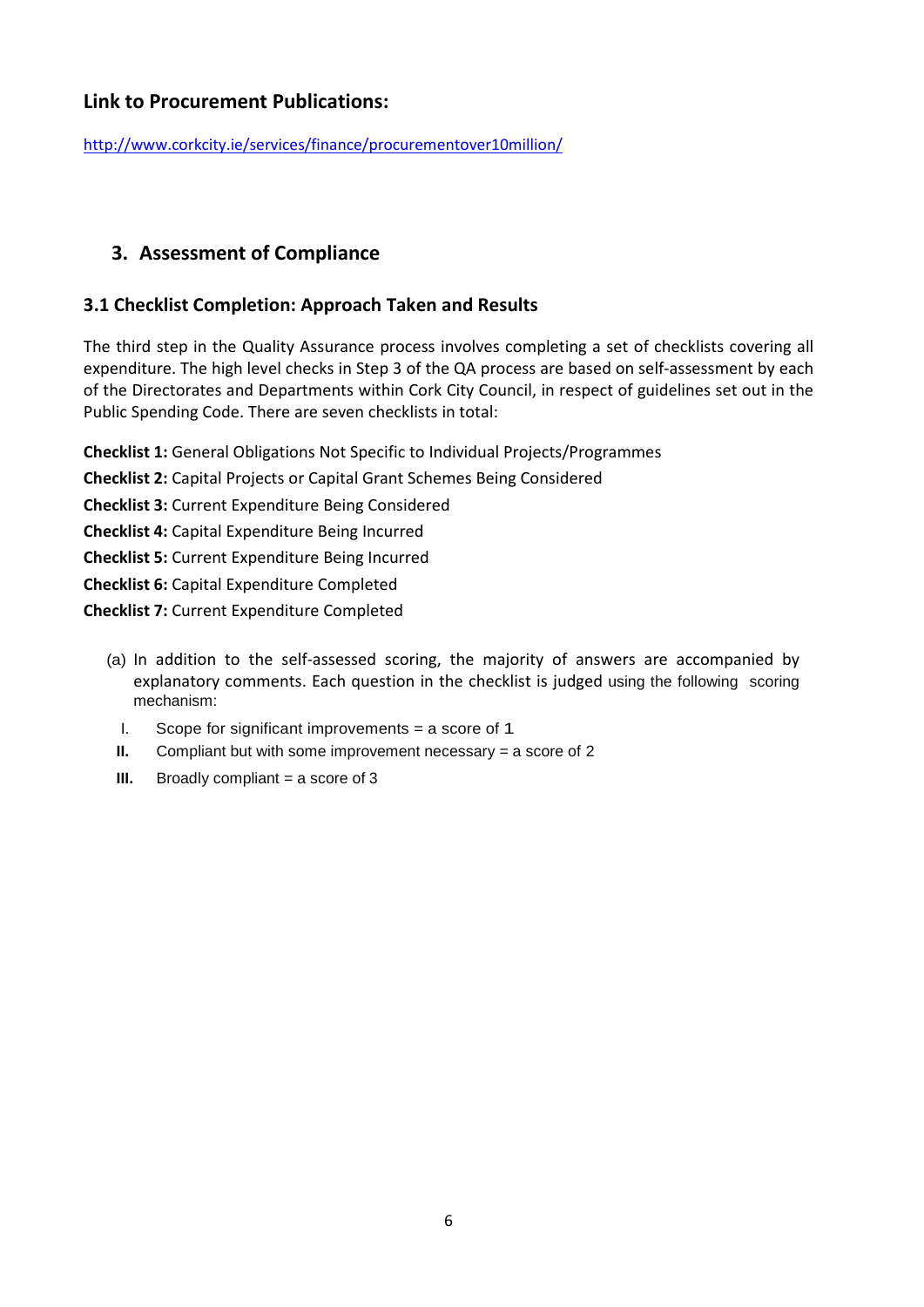## **Checklist 1 – To be completed in respect of general obligations not specific to individual projects/programmes**

| General Obligations not specific to individual projects/<br>programmes                                                                                                                                                                                                             | m<br>4                                 | <b>Discussion/Action Required</b>                                              |
|------------------------------------------------------------------------------------------------------------------------------------------------------------------------------------------------------------------------------------------------------------------------------------|----------------------------------------|--------------------------------------------------------------------------------|
|                                                                                                                                                                                                                                                                                    | Self-Assessed<br>Compliance<br>Rating: |                                                                                |
| 1.1 Does the local authority ensure, on an on-going basis, that<br>appropriate people within the authority and its agencies are aware<br>of the requirements of the Public Spending Code (incl. through<br>training)?                                                              | 3                                      | Procedures for obtaining a Capital<br>Budget mirror the PSC                    |
| 1.2 Has training on the Public Spending Code been provided to<br>relevant staff within the authority?                                                                                                                                                                              | 3                                      | Relevant staff attended formal<br>training in 2016                             |
| 1.3 Has the Public Spending Code been adapted for the type of<br>project/programme that your local authority is responsible for? i.e.,<br>have adapted sectoral guidelines been developed?                                                                                         | 3                                      | Yes                                                                            |
| 1.4 Has the local authority in its role as Sanctioning Authority<br>satisfied itself that agencies that it funds comply with the Public<br>Spending Code?                                                                                                                          | N/A                                    | No Funding provided by CCC in<br>that Capacity                                 |
| 1.5 Have recommendations from previous QA reports (incl. spot<br>checks) been disseminated, where appropriate, within the local<br>authority and to agencies?                                                                                                                      | 3                                      | Yes                                                                            |
| 1.6 Have recommendations from previous QA reports been acted<br>upon?                                                                                                                                                                                                              | $\overline{2}$                         | New procedures and template<br>documents provided to aid<br>implementation     |
| 1.7 Has an annual Public Spending Code QA report been certified by<br>the local authority's Chief Executive, submitted to NOAC and<br>published on the authority's website?                                                                                                        | 3                                      | Yes                                                                            |
| 1.8 Was the required sample of projects/programmes subjected to<br>in-depth checking as per step 4 of the QAP?                                                                                                                                                                     | 3                                      | Yes                                                                            |
| 1.9 Is there a process in place to plan for ex post evaluations/Post<br>Project Reviews?<br>Ex-post evaluation is conducted after a certain period has passed<br>since the completion of a target project with emphasis on the<br>effectiveness and sustainability of the project. | $\mathbf{1}$                           | A template document has been<br>drawn up to facilitate Post Project<br>Reviews |
| 1.10 How many formal Post Project Review evaluations have been<br>completed in the year under review? Have they been issued<br>promptly to the relevant stakeholders / published in a timely<br>manner?                                                                            |                                        | No Post Project Reviews were<br>completed in 2016                              |
| 1.11 Is there a process to follow up on the recommendations of<br>previous evaluations/Post project reviews?                                                                                                                                                                       | $\mathbf{1}$                           | No defined process is in place.                                                |
| 1.12 How have the recommendations of previous evaluations / post<br>project reviews informed resource allocation decisions?                                                                                                                                                        | $\overline{2}$                         | Resource allocation decisions has<br>been informed informally                  |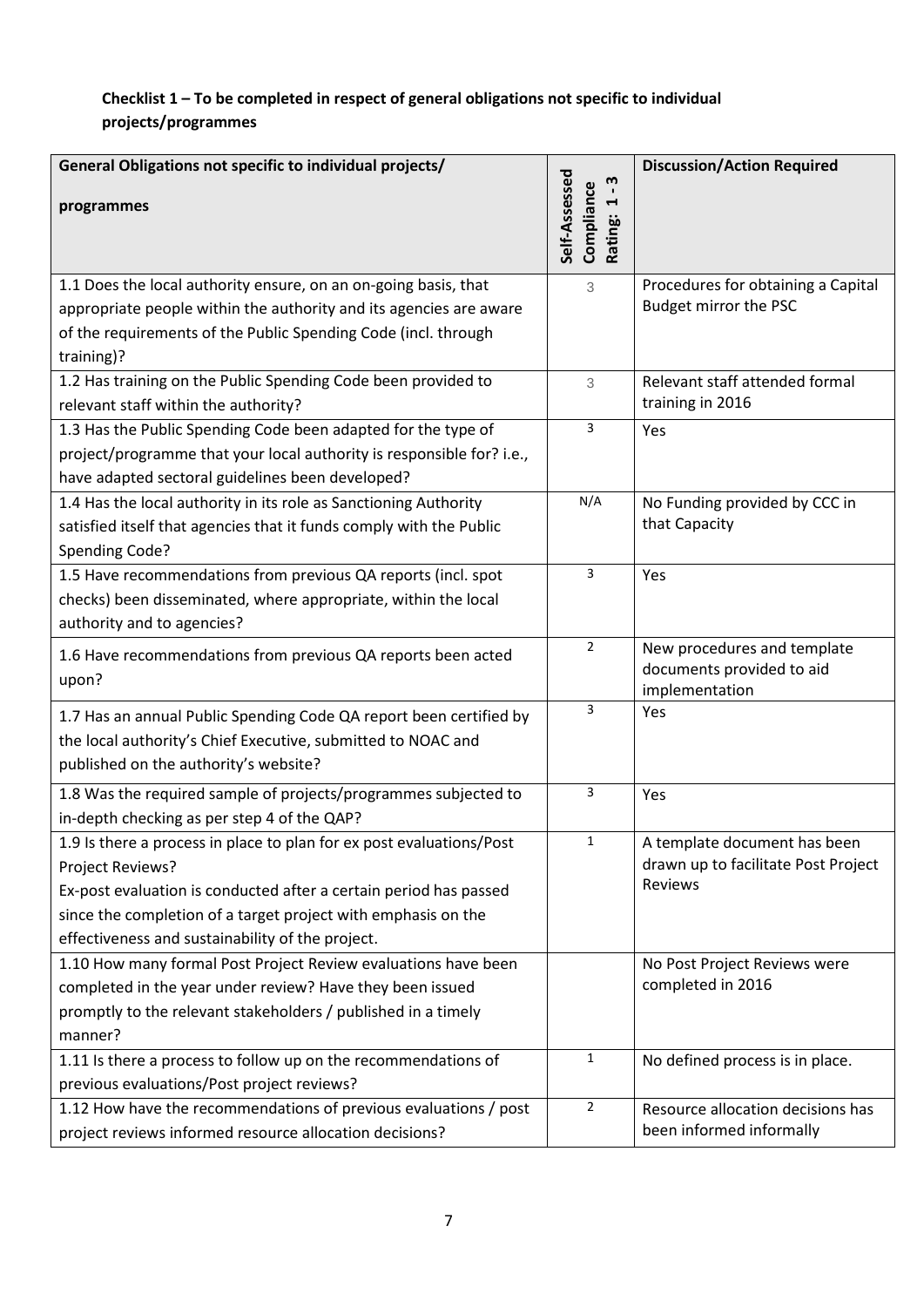## **Checklist 2 – To be completed in respect of capital projects/programmes & capital grant schemes that were under consideration in the past year**

| Capital Expenditure being Considered - Appraisal and Approval                                                                                                                                | Self-Assessed<br>w<br>Compliance<br>$\blacksquare$<br>$\blacktriangleright$<br>Rating: | <b>Comment/Action Required</b>                                                                   |
|----------------------------------------------------------------------------------------------------------------------------------------------------------------------------------------------|----------------------------------------------------------------------------------------|--------------------------------------------------------------------------------------------------|
| 2.1 Was a preliminary appraisal undertaken for all projects $> \text{\textsterling}5m$ ?                                                                                                     | 3                                                                                      | Yes                                                                                              |
| 2.2 Was an appropriate appraisal method used in respect of capital<br>projects or capital programmes/grant schemes?                                                                          | 3                                                                                      | Yes but the Appraisal process had<br>not commenced for all local<br>projects under consideration |
| 2.3 Was a CBA/CEA completed for all projects exceeding €20m?                                                                                                                                 | N/A                                                                                    |                                                                                                  |
| 2.4 Was the appraisal process commenced at an early stage to<br>facilitate decision making? (i.e. prior to the decision)                                                                     | 3                                                                                      | Appraisal is required internally<br>before any decision is made to<br>allocate funding           |
| 2.5 Was an Approval in Principle granted by the Sanctioning<br>Authority for all projects before they entered the planning and<br>design phase (e.g. procurement)?                           | 3                                                                                      | Yes                                                                                              |
| 2.6 If a CBA/CEA was required was it submitted to the relevant<br>Department for their views?                                                                                                | N/a                                                                                    |                                                                                                  |
| 2.7 Were the NDFA consulted for projects costing more than €20m?                                                                                                                             | N/a                                                                                    |                                                                                                  |
| 2.8 Were all projects that went forward for tender in line with the<br>Approval in Principle and, if not, was the detailed appraisal revisited<br>and a fresh Approval in Principle granted? | $\overline{2}$                                                                         | Generally in line but some<br>improvements necessary                                             |
| 2.9 Was approval granted to proceed to tender?                                                                                                                                               | 3                                                                                      | Yes                                                                                              |
| 2.10 Were procurement rules complied with?                                                                                                                                                   | 3                                                                                      | Yes                                                                                              |
| 2.11 Were State Aid rules checked for all supports?                                                                                                                                          | 3                                                                                      | Yes where relevant                                                                               |
| 2.12 Were the tenders received in line with the Approval in<br>Principle in terms of cost and what is expected to be delivered?                                                              | 3                                                                                      | Yes                                                                                              |
| 2.13 Were performance indicators specified for each<br>project/programme that will allow for a robust evaluation at a later<br>date?                                                         | $\overline{2}$                                                                         | Room for improvement in<br>specifying and measure against<br><b>KPIs</b>                         |
| 2.14 Have steps been put in place to gather performance indicator<br>data?                                                                                                                   | $\overline{2}$                                                                         |                                                                                                  |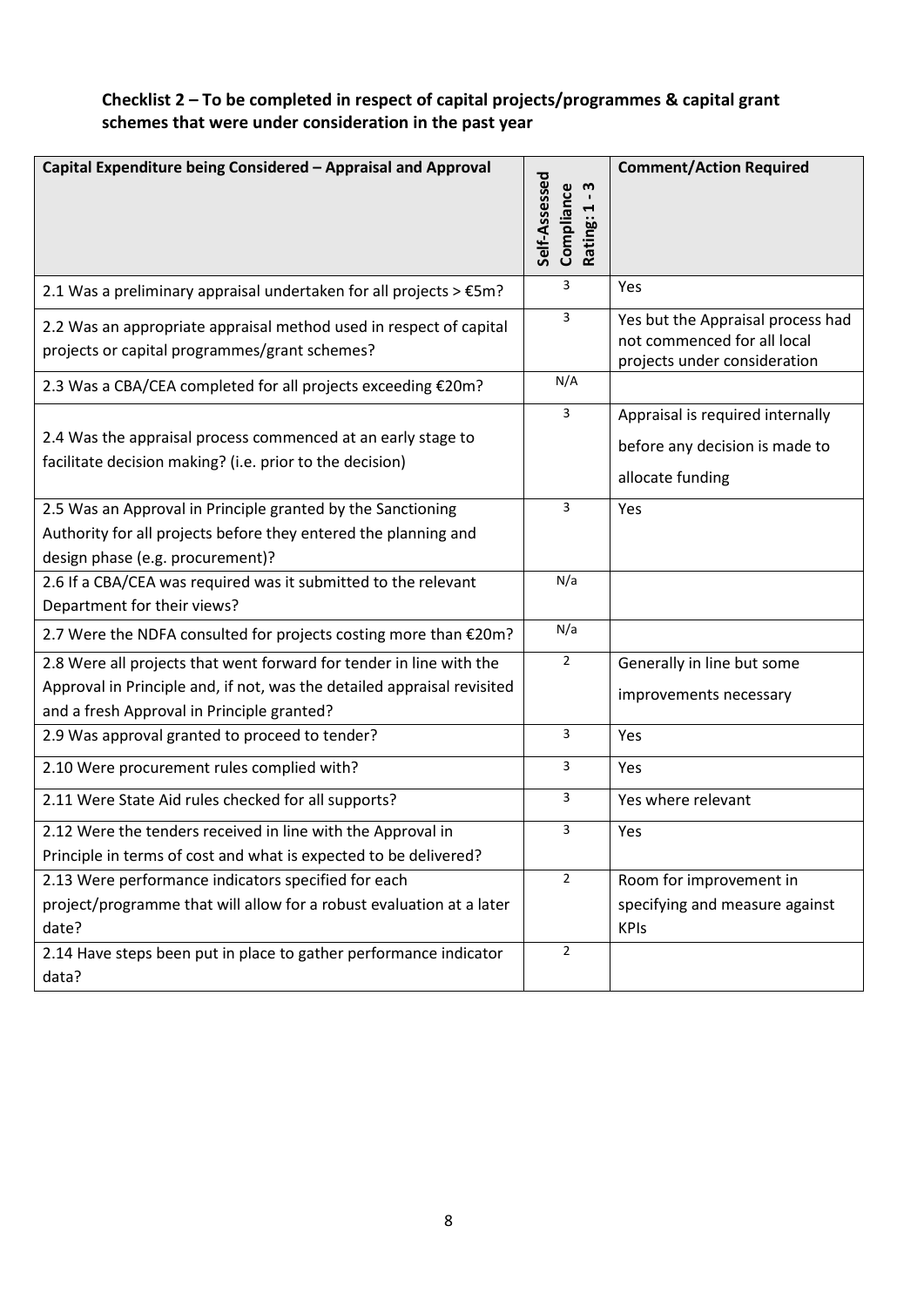## **Checklist 3 – To be completed in respect of new current expenditure under consideration in the past year**

| Current Expenditure being Considered - Appraisal and Approval              | Self-Assessed<br>Compliance | m<br>$\blacksquare$<br>1<br>Rating: | <b>Comment/Action Required</b>                                   |
|----------------------------------------------------------------------------|-----------------------------|-------------------------------------|------------------------------------------------------------------|
| 3.1 Were objectives clearly set out?                                       | 3                           |                                     | Set out in the Service Delivery<br>Plan & Budget Process         |
| 3.2 Are objectives measurable in quantitative terms?                       | $\overline{2}$              |                                     | Service Level Indicators in<br>Place                             |
| 3.3 Was a business case, incorporating financial and economic              | $\overline{2}$              |                                     | Considered as part of                                            |
| appraisal, prepared for new current expenditure?                           |                             |                                     | <b>Statutory Budgetary Process</b>                               |
| 3.4 Was an appropriate appraisal method used?                              | $\overline{2}$              |                                     | Appraised versus competing<br>priorities in Budgetary<br>Process |
| 3.5 Was an economic appraisal completed for all projects                   | N/A                         |                                     |                                                                  |
| exceeding €20m or an annual spend of €5m over 4 years?                     |                             |                                     |                                                                  |
| 3.6 Did the business case include a section on piloting?                   | N/A                         |                                     |                                                                  |
| 3.7 Were pilots undertaken for new current spending proposals              | N/A                         |                                     |                                                                  |
| involving total expenditure of at least €20m over the proposed             |                             |                                     |                                                                  |
| duration of the programme and a minimum annual expenditure of              |                             |                                     |                                                                  |
| €5m?                                                                       |                             |                                     |                                                                  |
| 3.8 Have the methodology and data collection requirements for              | N/A                         |                                     |                                                                  |
| the pilot been agreed at the outset of the scheme?                         |                             |                                     |                                                                  |
| 3.9 Was the pilot formally evaluated and submitted for approval to         | N/A                         |                                     |                                                                  |
| the relevant Department?                                                   |                             |                                     |                                                                  |
| 3.10 Has an assessment of likely demand for the new                        | N/A                         |                                     |                                                                  |
| scheme/scheme extension been estimated based on empirical                  |                             |                                     |                                                                  |
| evidence?                                                                  |                             |                                     |                                                                  |
| 3.11 Was the required approval granted?                                    | Yes                         |                                     | <b>Under Annual Budget Process</b>                               |
| 3.12 Has a sunset clause (as defined in section B06, 4.2 of the            | N/A                         |                                     |                                                                  |
| Public Spending Code) been set?                                            |                             |                                     |                                                                  |
| 3.13 If outsourcing was involved were procurement rules complied           | N/A                         |                                     |                                                                  |
| with?                                                                      |                             |                                     |                                                                  |
| 3.14 Were performance indicators specified for each new current            | $\overline{2}$              |                                     | <b>Expansion of existing</b>                                     |
| expenditure proposal or expansion of existing current expenditure          |                             |                                     | expenditure has been                                             |
| programme which will allow for a robust evaluation at a later              |                             |                                     | relatively minor                                                 |
| date?                                                                      |                             |                                     |                                                                  |
| 3.15 Have steps been put in place to gather performance indicator<br>data? | $\overline{2}$              |                                     | Mainly under existing Service<br>Level Indicators                |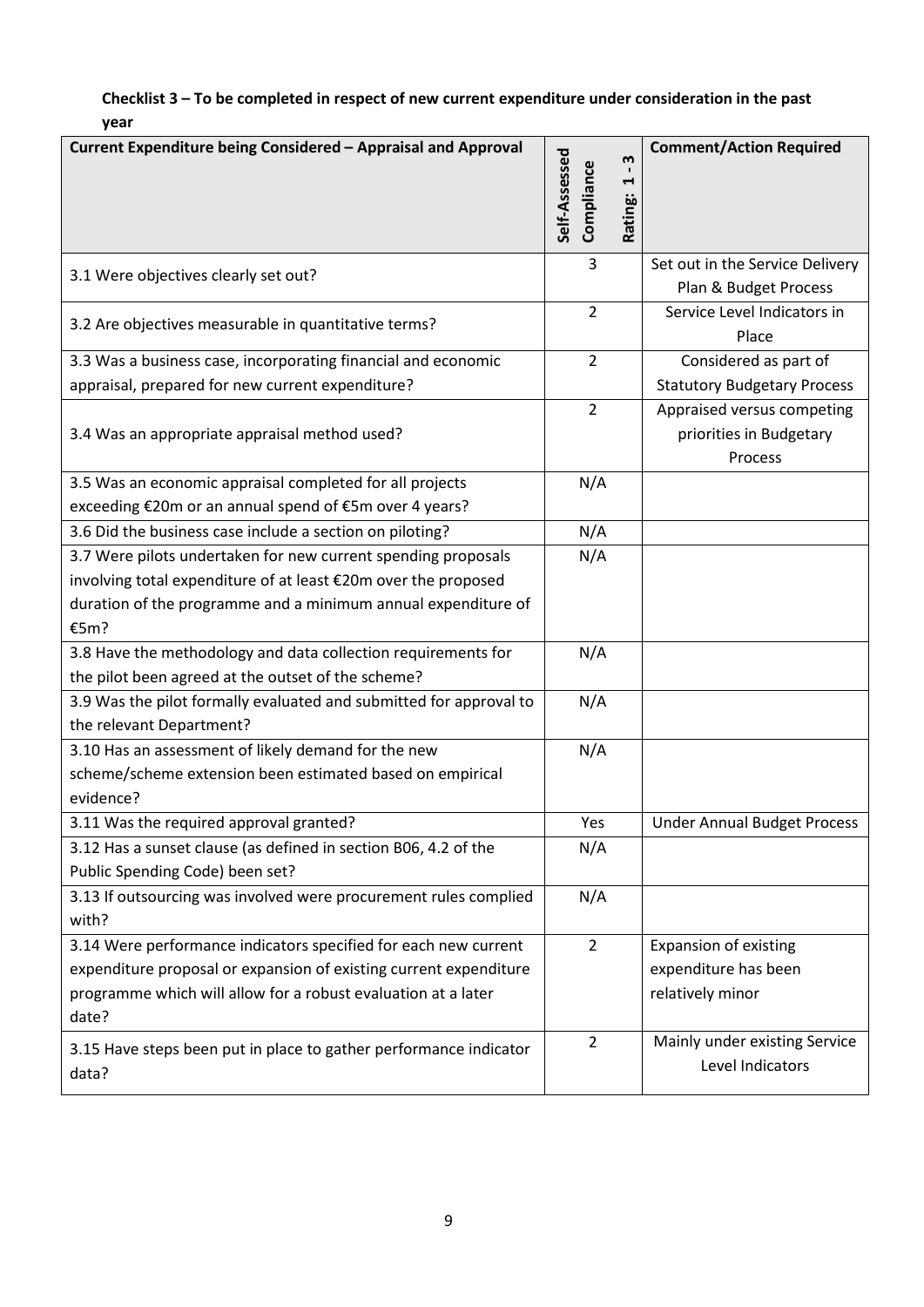## **Checklist 4 – To be completed in respect of capital projects/programmes & capital grants schemes incurring expenditure in the year under review**

| <b>Incurring Capital Expenditure</b>                                                                                                                                                                                                  | <b>Comment/Action Required</b>                   |                                                                                      |  |  |  |  |
|---------------------------------------------------------------------------------------------------------------------------------------------------------------------------------------------------------------------------------------|--------------------------------------------------|--------------------------------------------------------------------------------------|--|--|--|--|
|                                                                                                                                                                                                                                       | Self-Assessed<br>w<br>Compliance<br>H<br>Rating: |                                                                                      |  |  |  |  |
| 4.1 Was a contract signed and was it in line with the Approval in<br>Principle?                                                                                                                                                       | 3                                                |                                                                                      |  |  |  |  |
| 4.2 Did management boards/steering committees meet regularly<br>as agreed?                                                                                                                                                            | 3                                                | Yes                                                                                  |  |  |  |  |
| 4.3 Were programme co-ordinators appointed to co-ordinate<br>implementation?                                                                                                                                                          | 3                                                | Yes but in some cases no formal<br>appointments were made                            |  |  |  |  |
| 4.4 Were project managers, responsible for delivery, appointed<br>and were the project managers at a suitably senior level for the<br>scale of the project?                                                                           | 3                                                | Yes Project Mangers appointed<br>appropriate to scale of project                     |  |  |  |  |
| 4.5 Were monitoring reports prepared regularly, showing<br>implementation against plan, budget, timescales and quality?                                                                                                               | 2                                                | Formal reporting as described<br>could be improved upon                              |  |  |  |  |
| 4.6 Did projects/programmes/grant schemes keep within their<br>financial budget and time schedule?                                                                                                                                    | 2                                                | Scope changes and contractual<br>issues resulted in financial / time<br>implications |  |  |  |  |
| 4.7 Did budgets have to be adjusted?                                                                                                                                                                                                  | $\overline{2}$                                   | Yes                                                                                  |  |  |  |  |
| 4.8 Were decisions on changes to budgets / time schedules made<br>promptly?                                                                                                                                                           | 2                                                | Not in all cases                                                                     |  |  |  |  |
| 4.9 Did circumstances ever warrant questioning the viability of the<br>project/programme/grant scheme and the business case incl.<br>CBA/CEA? (exceeding budget, lack of progress, changes in the<br>environment, new evidence, etc.) | 3                                                | Yes, viability of one project was<br>reconsidered due to funding<br>issues           |  |  |  |  |
| 4.10 If circumstances did warrant questioning the viability of a<br>project/programme/grant scheme, was the project subjected to<br>adequate examination?                                                                             | 3                                                | Yes                                                                                  |  |  |  |  |
| 4.11 If costs increased was approval received from the Sanctioning<br>Authority?                                                                                                                                                      | 3                                                | Yes as required                                                                      |  |  |  |  |
| 4.12 Were any projects/programmes/grant schemes terminated<br>because of deviations from the plan, the budget or because<br>circumstances in the environment changed the need for the<br>investment?                                  |                                                  | No                                                                                   |  |  |  |  |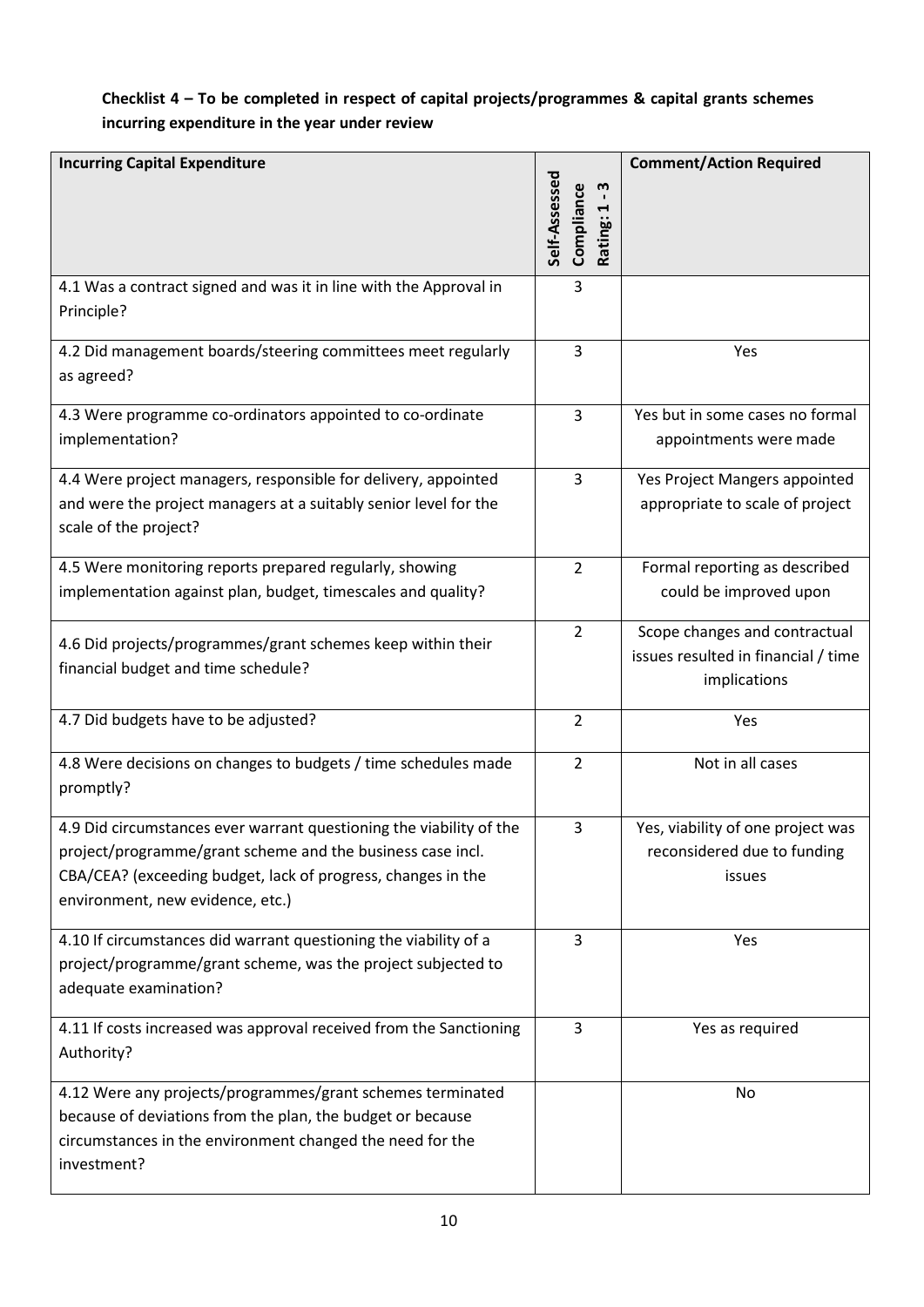#### **Checklist 5 – To be completed in respect of current expenditure programmes incurring expenditure in the year under review**

| <b>Incurring Current Expenditure</b>                       | Self-Assessed<br>Compliance<br>ကု<br>Rating: 1 | <b>Comment/Action Required</b>                                          |
|------------------------------------------------------------|------------------------------------------------|-------------------------------------------------------------------------|
|                                                            |                                                |                                                                         |
| 5.1 Are there clear objectives for all areas of current    | 3                                              | Yes. Spending Programme Defined as<br>part of the Annual Budget process |
| expenditure?                                               |                                                |                                                                         |
| 5.2 Are outputs well defined?                              | $\overline{2}$                                 | National KPIs are in place for Local<br>Government                      |
|                                                            |                                                |                                                                         |
|                                                            | $\overline{2}$                                 | Service Level Indicators (KPIs) are                                     |
| 5.3 Are outputs quantified on a regular basis?             |                                                | established each year for specific<br>services                          |
|                                                            |                                                |                                                                         |
| 5.4 Is there a method for monitoring efficiency on an on-  | 2                                              | Annual reporting on Service Level                                       |
| going basis?                                               |                                                | indicators                                                              |
| 5.5 Are outcomes well defined?                             | $\overline{c}$                                 | Well defined for certain Programmes,                                    |
|                                                            |                                                | more subjective for others                                              |
| 5.6 Are outcomes quantified on a regular basis?            | $\overline{2}$                                 | Yes for major Programmes                                                |
|                                                            |                                                |                                                                         |
| 5.7 Are unit costings compiled for performance monitoring? | $\overline{2}$                                 | For certain services                                                    |
| 5.8 Are other data compiled to monitor performance?        | $\overline{2}$                                 | Yes for internal reporting purposes                                     |
| 5.9 Is there a method for monitoring effectiveness on an   | $\mathbf{1}$                                   | Only for certain programmes                                             |
| on-going basis?                                            |                                                |                                                                         |
|                                                            |                                                |                                                                         |
| 5.10 Has the organisation engaged in any other 'evaluation | $\mathbf{1}$                                   | Limited                                                                 |
| proofing <sup>1</sup> of programmes/projects?              |                                                |                                                                         |
|                                                            |                                                |                                                                         |

<span id="page-10-0"></span> $1$  Evaluation proofing involves checking to see if the required data is being collected so that when the time comes a programme/project can be subjected to a robust evaluation. If the data is not being collected, then a plan should be put in place to collect the appropriate indicators to allow for the completion of a robust evaluation down the line.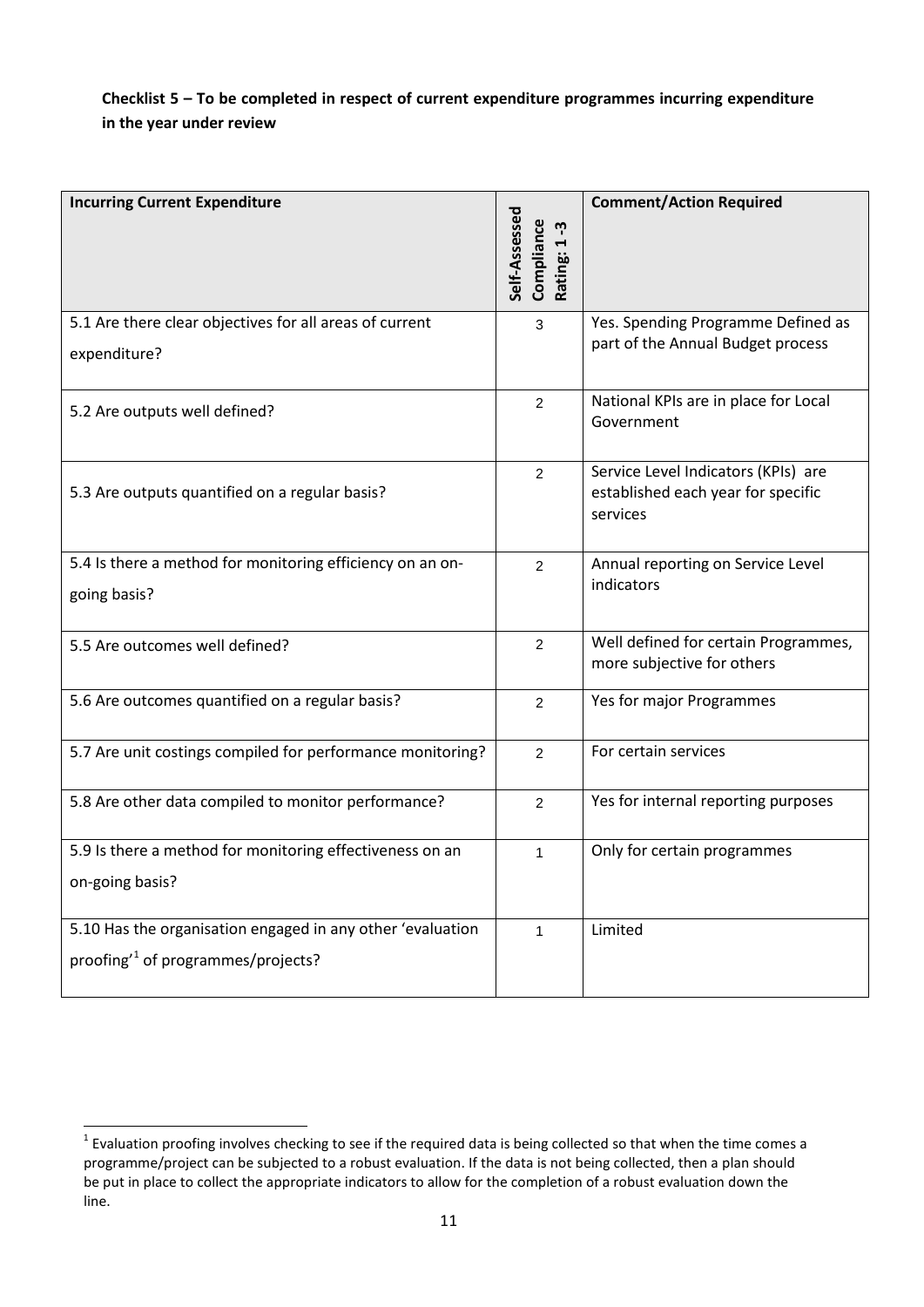## **Checklist 6 – To be completed in respect of capital projects/programmes & capital grant schemes discontinued and/or evaluated during the year under review**

| <b>Capital Expenditure Recently Completed</b>                 |                         | <b>Comment/Action Required</b>        |
|---------------------------------------------------------------|-------------------------|---------------------------------------|
|                                                               | Self-Assessed<br>m<br>H |                                       |
|                                                               | Compliance<br>Rating:   |                                       |
|                                                               |                         |                                       |
| 6.1 How many post project reviews were completed in the       |                         | None                                  |
| year under review?                                            |                         |                                       |
| 6.2 Was a post project review completed for all               | N/A                     |                                       |
| projects/programmes exceeding €20m?                           |                         |                                       |
| 6.3 Was a post project review completed for all capital grant | N/A                     |                                       |
| schemes where the scheme both (1) had an annual value in      |                         |                                       |
| excess of €30m and (2) where scheme duration was five years   |                         |                                       |
| or more?                                                      |                         |                                       |
| 6.4 Aside from projects over €20m and grant schemes over      | $\overline{2}$          |                                       |
| €30m, was the requirement to review 5% (Value) of all other   |                         |                                       |
| projects adhered to?                                          |                         |                                       |
| 6.5 If sufficient time has not elapsed to allow for a proper  | $\overline{2}$          |                                       |
| assessment, has a post project review been scheduled for a    |                         |                                       |
| future date?                                                  |                         |                                       |
| 6.6 Were lessons learned from post-project reviews            | $\overline{2}$          | Not formally                          |
| disseminated within the Sponsoring Agency and to the          |                         |                                       |
| Sanctioning Authority? (Or other relevant bodies)             |                         |                                       |
| 6.7 Were changes made to practices in light of lessons        | $\overline{2}$          | Changes were made but at local levels |
| learned from post-project reviews?                            |                         | only                                  |
| 6.8 Were project reviews carried out by staffing resources    | $\mathbf{1}$            | Generally no                          |
| independent of project implementation?                        |                         |                                       |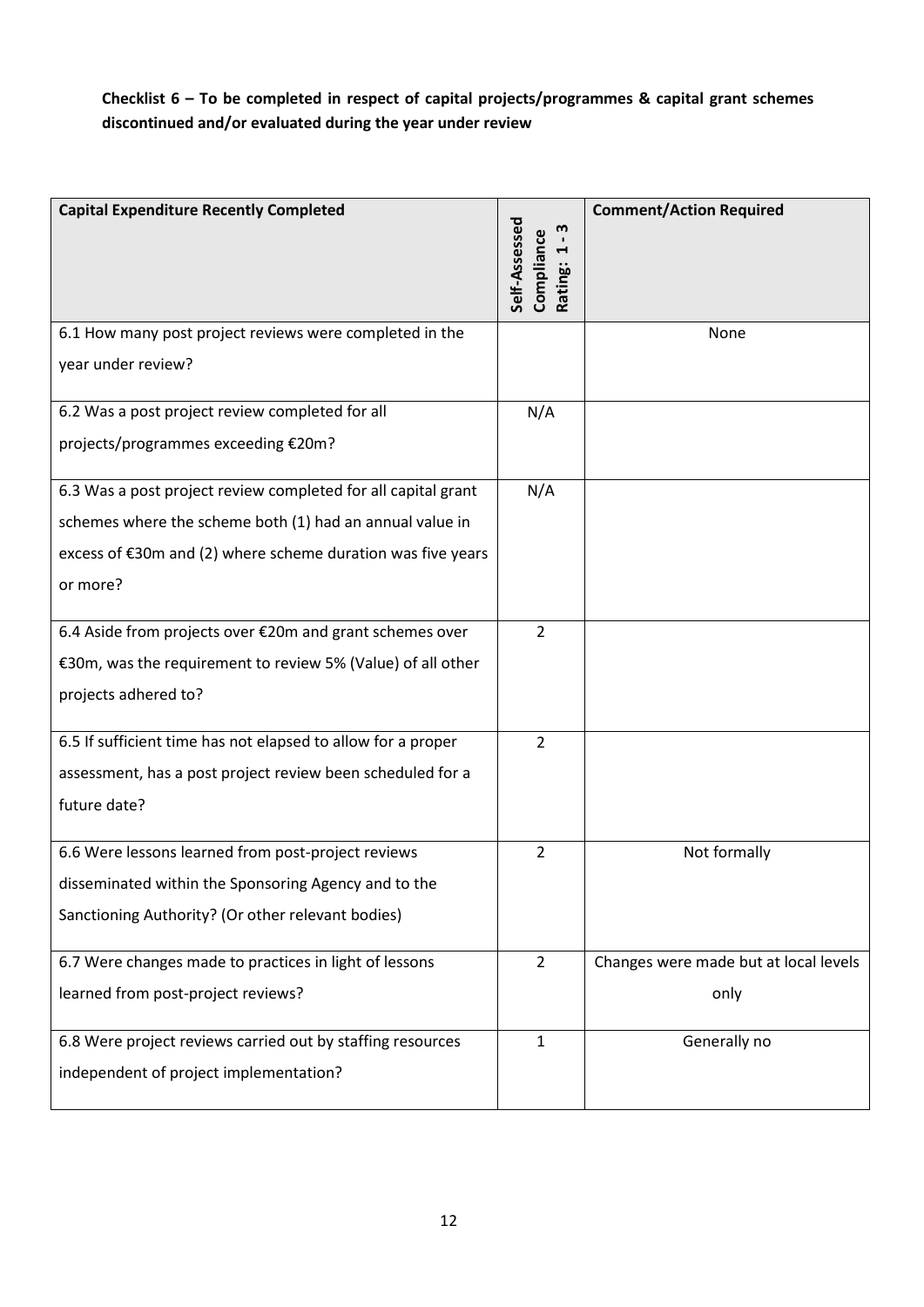## **Checklist 7 – To be completed in respect of current expenditure programmes that reached the end of their planned timeframe during the year or were discontinued**

| Current Expenditure that (i) reached the end of its planned<br>timeframe or (ii) was discontinued                       | Self-Assessed<br>m<br>Compliance<br>H<br>Rating: | <b>Comment/Action Required</b> |
|-------------------------------------------------------------------------------------------------------------------------|--------------------------------------------------|--------------------------------|
| 7.1 Were reviews carried out of current expenditure<br>programmes that matured during the year or were<br>discontinued? | N/A                                              | No such programmes in 2016     |
| 7.2 Did those reviews reach conclusions on whether the<br>programmes were efficient?                                    | N/A                                              | No such programmes in 2016     |
| 7.3 Did those reviews reach conclusions on whether the<br>programmes were effective?                                    | N/A                                              | No such programmes in 2016     |
| 7.4 Have the conclusions reached been taken into account<br>in related areas of expenditure?                            | N/A                                              | No such programmes in 2016     |
| 7.5 Were any programmes discontinued following a review<br>of a current expenditure programme?                          | N/A                                              | No such programmes in 2016     |
| 7.6 Were reviews carried out by staffing resources<br>independent of project implementation?                            | N/A                                              | No such programmes in 2016     |
| 7.7 Were changes made to the organisation's practices in<br>light of lessons learned from reviews?                      | N/A                                              | No such programmes in 2016     |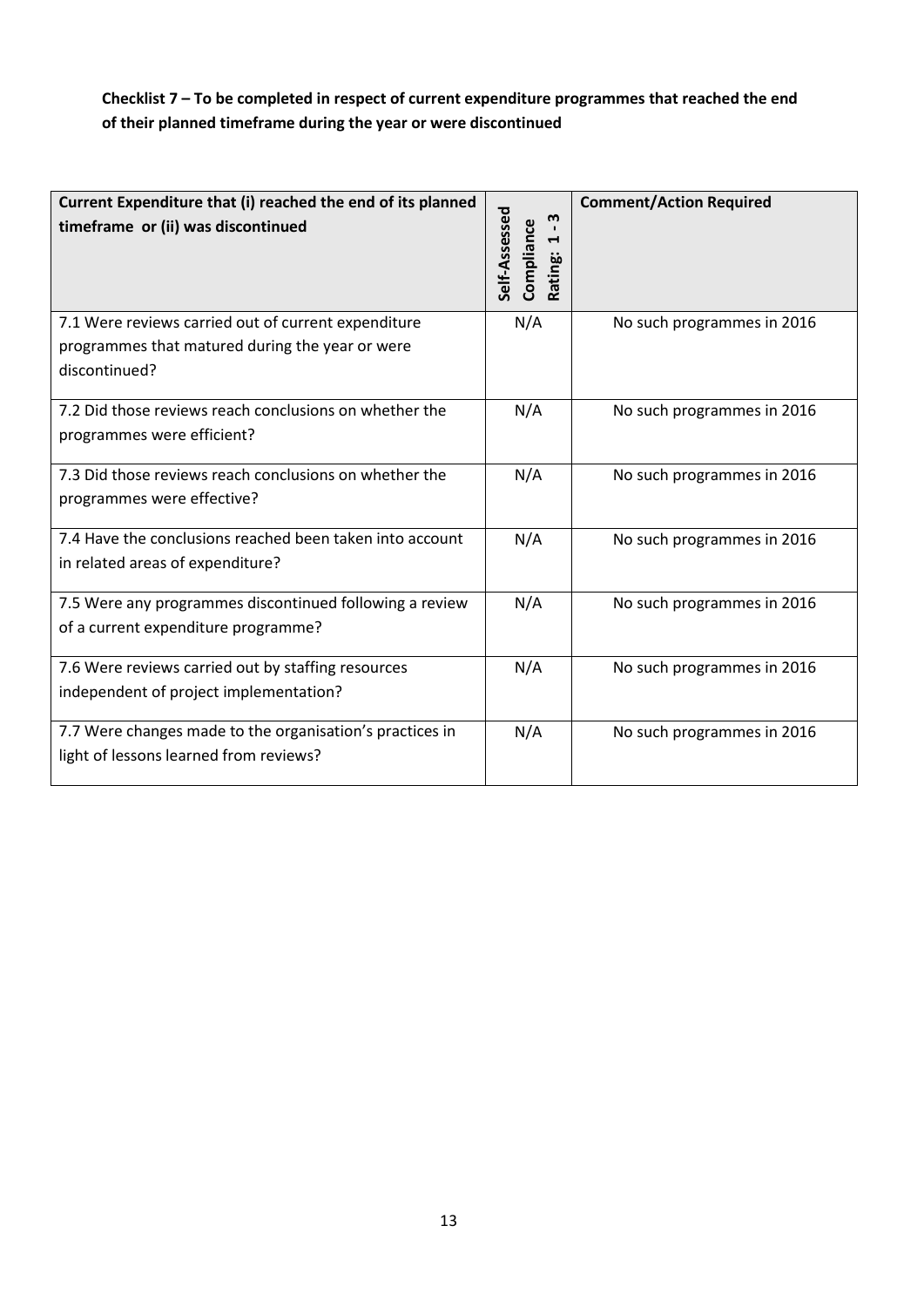## **3. 2 Main Issues Arising from Checklist Assessment**

The completed checklists show the extent to which Cork City Council believes that it complies with the Public Spending Code. They show the result of a self assessment exercise completed by the various Directorates and Departments of the Council. Overall, the checklists show a good level of compliance with the Code.

Checklist 1 shows that Cork City Council is meeting the requirements of the code and Quality Assurance reporting. In 2016 external training has been provided to the Council staff on the Public Spending Code and how it must be applied to all capital projects and revenue programmes. While the Council has a standard operating procedure that includes the requirement to carry out post project reviews, no reviews have been completed during the year for projects with recently ended expenditure in 2016. During the year four capital projects ended, one Housing related and three Roads related projects.

Capital projects under consideration in 2016 showed a good level of compliance with the code, however not all projects had an appropriate level of appraisal completed by year end. Identifying appropriate performance indicators and gathering the data to measure and support subsequent evaluation is proving challenging for project owners.

For capital projects incurring expenditure in 2016 the checklist indicates that project structures and monitoring procedures were put in place and that changes in circumstances were being dealt with. Projects did however overrun their financial budgets and time schedules resulting in an adjustment of original budgets in some cases.

For Current Expenditure programmes covered under checklist 3, 5 and 7 there were no new programmes and only three extended programmes under consideration for 2017 which were subsequently approved and included in the 2017 Budget. The programmes included in the Project Inventory under Expenditure Being Incurred are in respect of programmes that had expenditure greater that €0.5m in 2016. This expenditure was approved in 2016 during the annual statutory budget setting process covering the year 2017.

## **3.3 In-Depth Checks**

The Council's Internal Audit function carried out the in-depth checks required under Step 4 of the Quality Assurance process. For 2016 two projects / programmes were selected, one from a Current Expenditure programme with Expenditure being Incurred and a Capital Project also under Expenditure Being Incurred on the Project Inventory. The In-Depth Checks included covering a total of 0.92% of overall capital project/ programme costs. A more detailed breakdown of the % covered is provided in the detailed audit reports.

| Details of the checks are as follows:               |                     |
|-----------------------------------------------------|---------------------|
| In Depth Checks 2016                                | $\epsilon$ millions |
| Revenue Programme - Expenditure being Incurred      |                     |
| Kinsale Road Landfill Operation and Recycling       |                     |
| Operation                                           | 2.12                |
| <b>Capital Project - Expenditure being Incurred</b> |                     |
| <b>Blackrock Harbour and Village Project</b>        | 2.20                |
| <b>Total Value of In-depth Reviews</b>              | 4.32                |
| <b>Total Project Inventory 2016</b>                 | 469.4               |
| % Reviewed                                          | 0.92%               |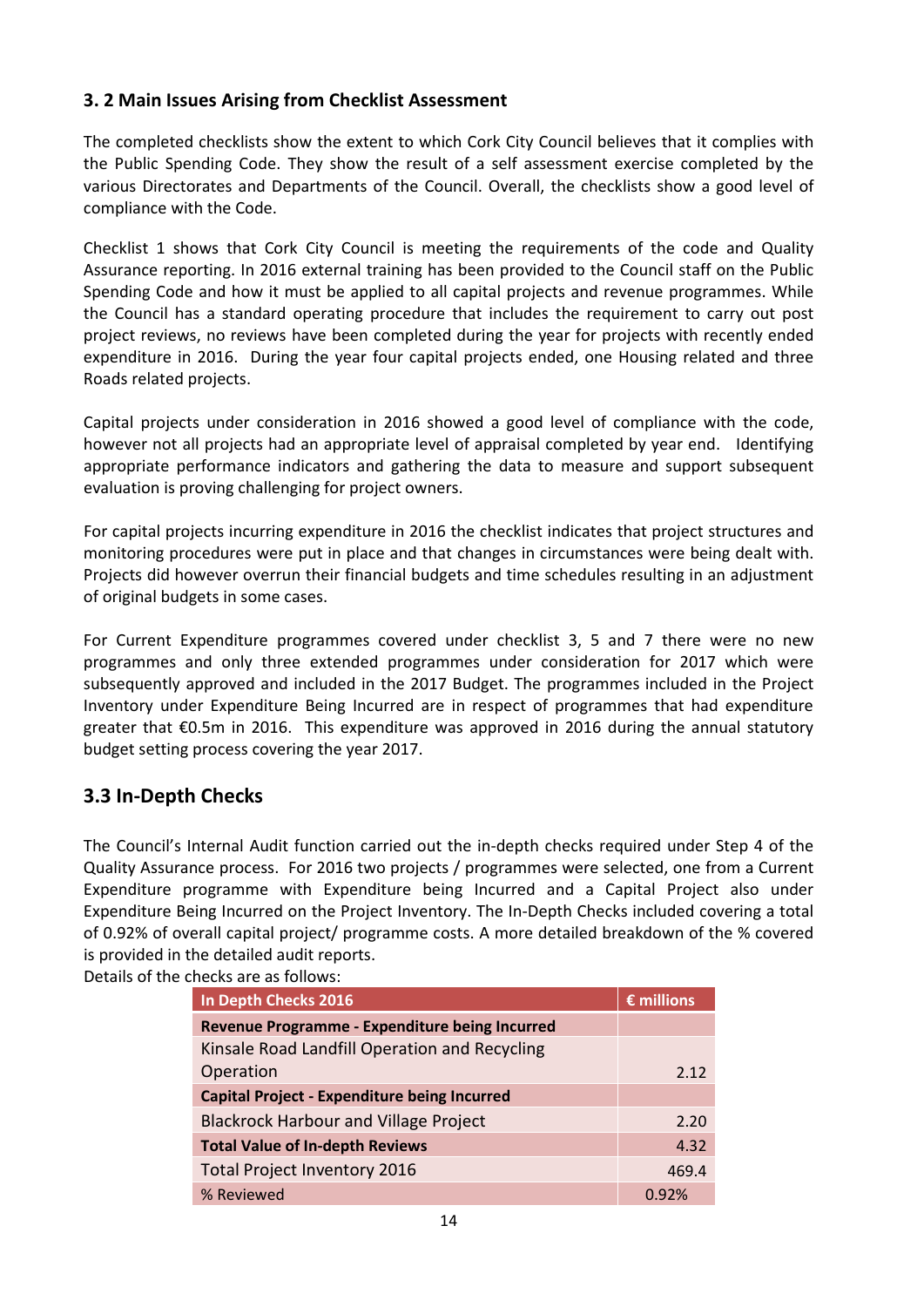#### **Revenue Programme - Expenditure being Incurred**

#### **Programme Selected: Kinsale Road Landfill Operation and Recycling Operation**

For the purpose of the in-depth checks requirement, Internal Audit chose a sample of one current expenditure programme representing 1% of overall current expenditure being incurred. Overall, the current expenditure programme under review – Kinsale Road Landfill Operation and Recycling Operation is well managed and it is reasonable to conclude that Cork City Council is in compliance with the Public Spending Code. Cork City Council operated a municipal waste landfill Site at Kinsale Road from early 1960's to 2009 when the facility closed to landfill waste. Since ceasing landfill operations, the objective of the facility is to comply with Waste Management Regulations (Historic Site), to generate power from landfill gas combustion, provide facilities for household waste, recycling and WEEE collection, and to operate the Cork City Council Civic Amenity Site – Tramore Valley Park. Management of the facility have expressed an understanding of the requirement to actively monitor against plans, expectations and budgets and to ensure value for money is obtained where required.

While Internal Audit are satisfied that the current expenditure programme under review is suitably managed, a number of observations were made with regards to Cork City Council's practices and methodologies for evaluating, monitoring and assessing current expenditure. A summary of recommendations are as follows;

- **-** Management should consider the Public Spending Code guidelines B06. Appraisal and Planning Appraising Current Expenditure as best practice guidelines for new programme current expenditure (see page 83 for obligations for new current expenditure)
- **-** Logic Model Mapping should be considered for all current expenditure programmes over €0.5m. This Programme Logic Model (PLM) is a standard evaluation tool which defines the objectives, inputs, activities, outputs and impacts of a programme or project.
- **-** Review and enhancement of departmental/ section performance indicators on a regular basis to provide relevant management information.
- **-** Prepare an annual and multi annual VFM & Policy Reviews (VFMPRs) schedule and conduct reviews accordingly. This would provide a review of strategic programmes over a prescribed period as outlined in the Public Spending Code guidelines.

#### **Capital Project - Expenditure being Incurred**

#### **Capital Project Selected: Blackrock Harbour and Village Project**

For the purpose of the in-depth checks requirement, Internal Audit chose a sample of one smaller scale capital expenditure project representing 1% of overall capital expenditure being incurred. In line with public spending code requirements, over a 3 year period, Internal Audit has reviewed on average 10% of capital projects incorporating all stages of the project life cycle and every scale of project. Previous years we have reviewed larger scale project and all life cycles.

Overall, the capital expenditure project under review – Blackrock Village Project is well managed and it is reasonable to conclude that Cork City Council is in compliance with the Public Spending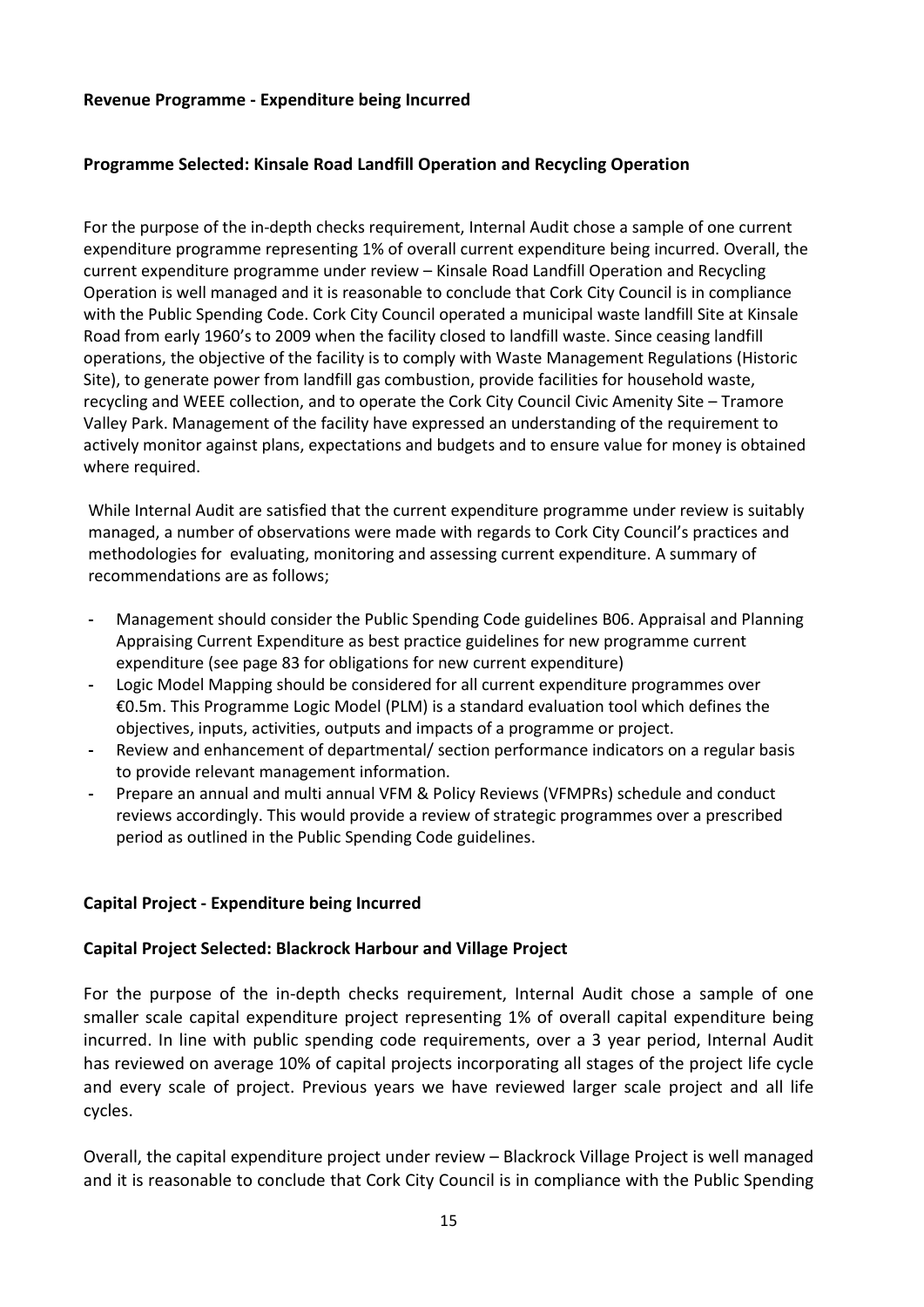Code. The main aim of the project is to promote the regeneration of the centre of Blackrock Village through the development and improvement of Blackrock Harbour and surrounding environs. For the purpose of this in-depth review, we examined Phase 1 of a multi-phased project.

While Internal Audit are satisfied that the capital expenditure project under review is suitably managed, a number of observations were made with regards to Cork City Council's practices and methodologies for appraising, monitoring and reviewing capital expenditure. A summary of recommendations are as follows;

- **-** Management should update the current Standard Operating Procedures for the Appraisal and Management of Projects which is in line with the requirements of the 2005 Department of Finance Guidelines on Appraisal and Management of Capital Expenditure Proposals in the Public Sector to reflect the Public Spending Code.
- **-** A detailed implementation plan/ programme of works should be included in the project brief or a project execution plan in line with the SOP should be completed. It is recommended that a detailed project brief be completed for the whole life of the project rather than on a phase by phase basis.
- **-** Formal monitoring reports should be prepared, showing implementation against plan, timescales and quality for all capital projects.
- **-** Ensure that post project reviews are undertaken within a reasonable timeframe and that in the case of multi-phased projects a post project review should be completed after each phase rather than over the lifetime of the project.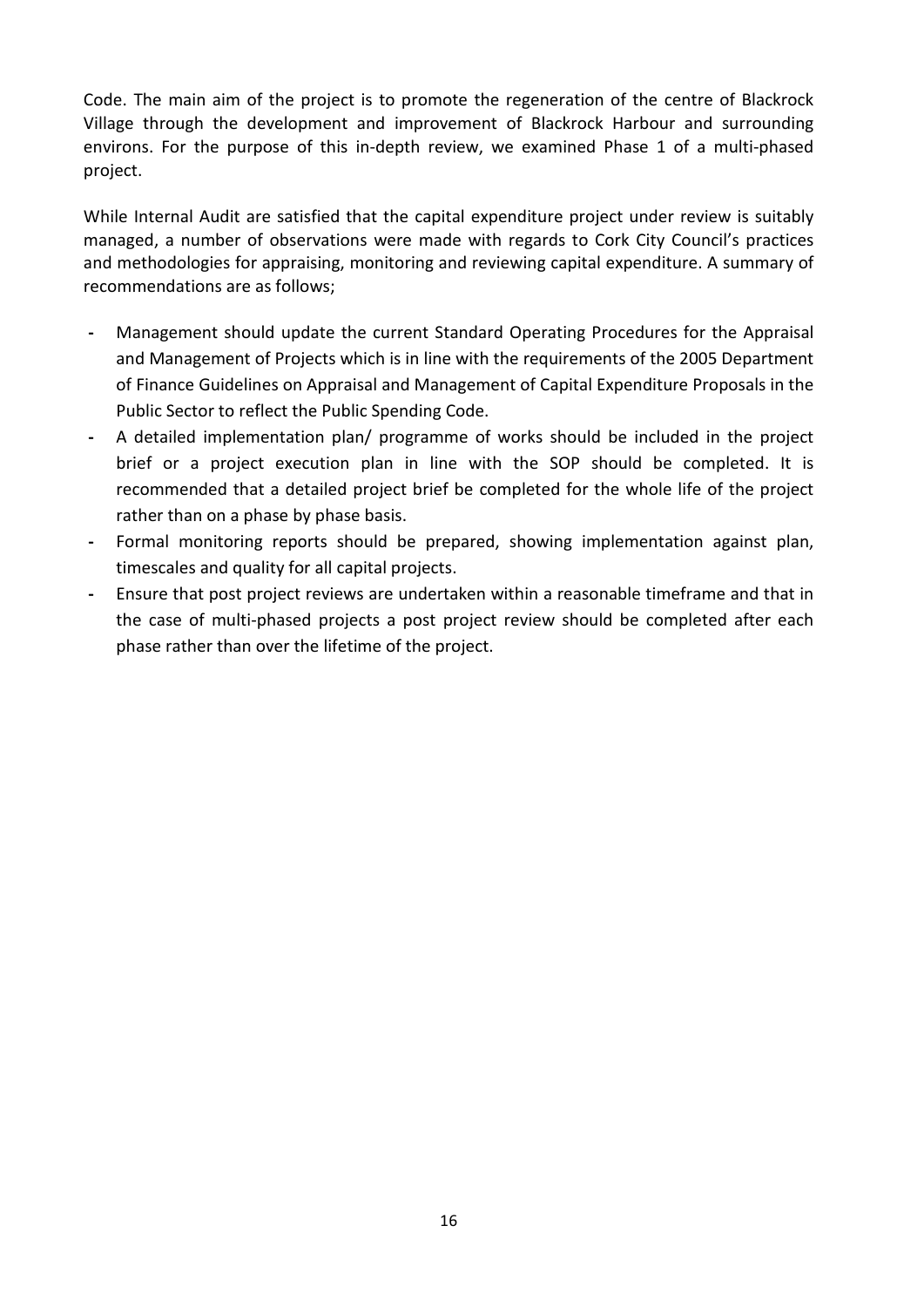## **4. Next Steps: Quality Assurance Process**

Since last year's report a number of actions have been taken to improve weaknesses identified in that report. Project Managers are now required to complete the quality assurance checklists for each capital project they undertake, as part of the ongoing project documentation. The checklists are required to be completed as the project progresses to ensure all aspects of compliance are considered and appropriate action taken. A template for post project reviews has been explained to project owners and reissued to facilitate the formal dissemination of lessons learnt. The need for close financial management and the timely anticipation of overruns and pre approval of same has been stressed in presentations addressed to project owners.

In relation to the 2016 Project Inventory many projects predate the above actions and still display some of the weaknesses covered in the 2015 report. Over time as projects currently under consideration move to the next phase the benefits will be seen.

The In-depth Checks carried out by internal audit found that the programme and project selected were well managed and concluded that they were in compliance with the Public Spending Code. Nonetheless a number of observations and recommendations were made. These recommendations and the inadequacies identified in completing the checklists will be actioned in 2017

## **5. Conclusion**

The inventory outlined in this report lists the capital expenditure that is being considered, being incurred, and that has recently ended. Cork City Council has published details of all procurements in excess of €10 million on its website. The checklists completed by the organisation show a satisfactory level of compliance with the Public Spending Code. The in-depth checks carried out on a selection of programmes revealed no major issues which would cast doubt on the Council's compliance with the Code. However the Quality Assurance Process has identified areas where the Council can improve both at a broad level in implementing the Code and in specific areas across all three expenditure categories.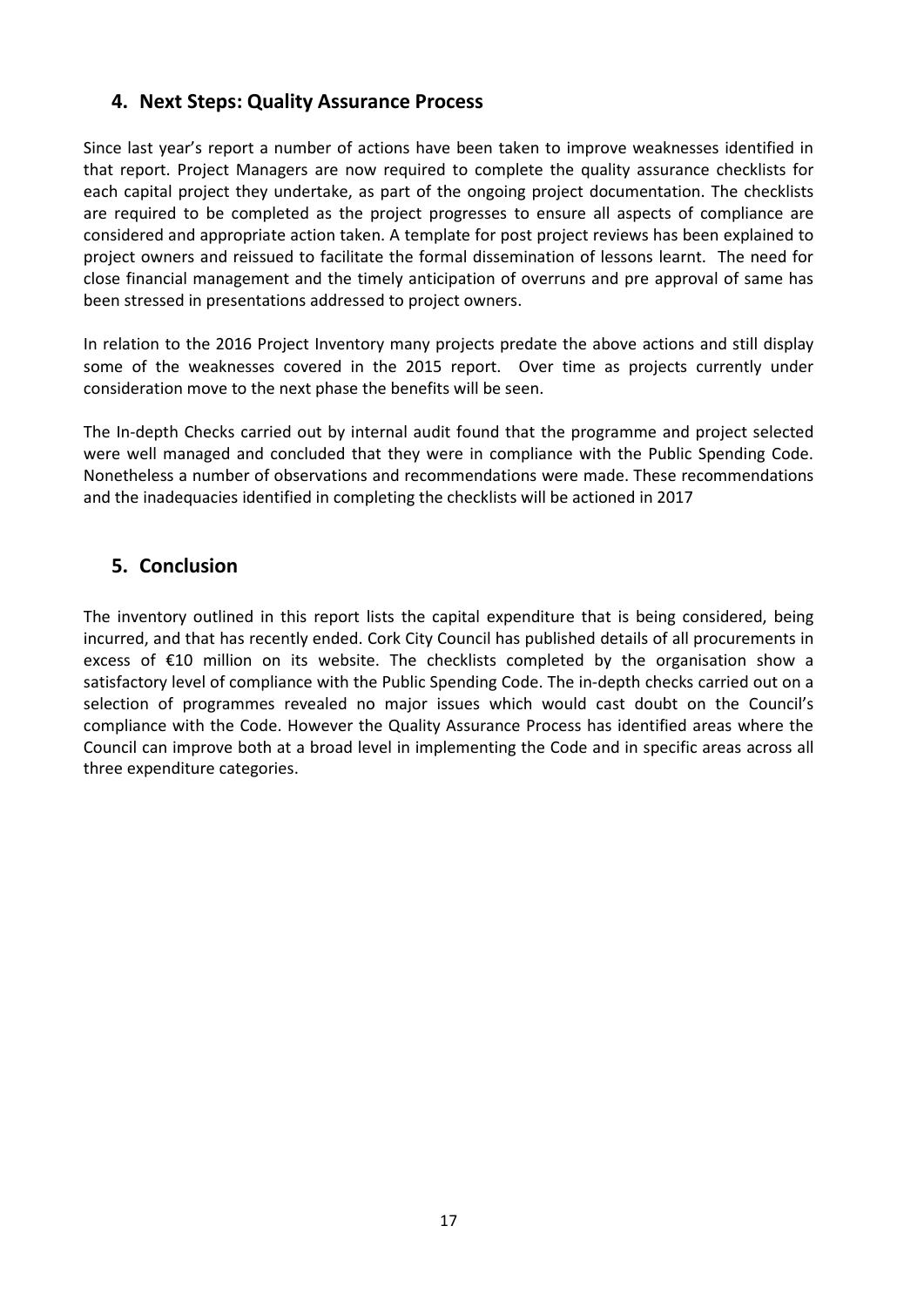**Appendix 1**

**Inventory of Projects and Programmes above €0.5m**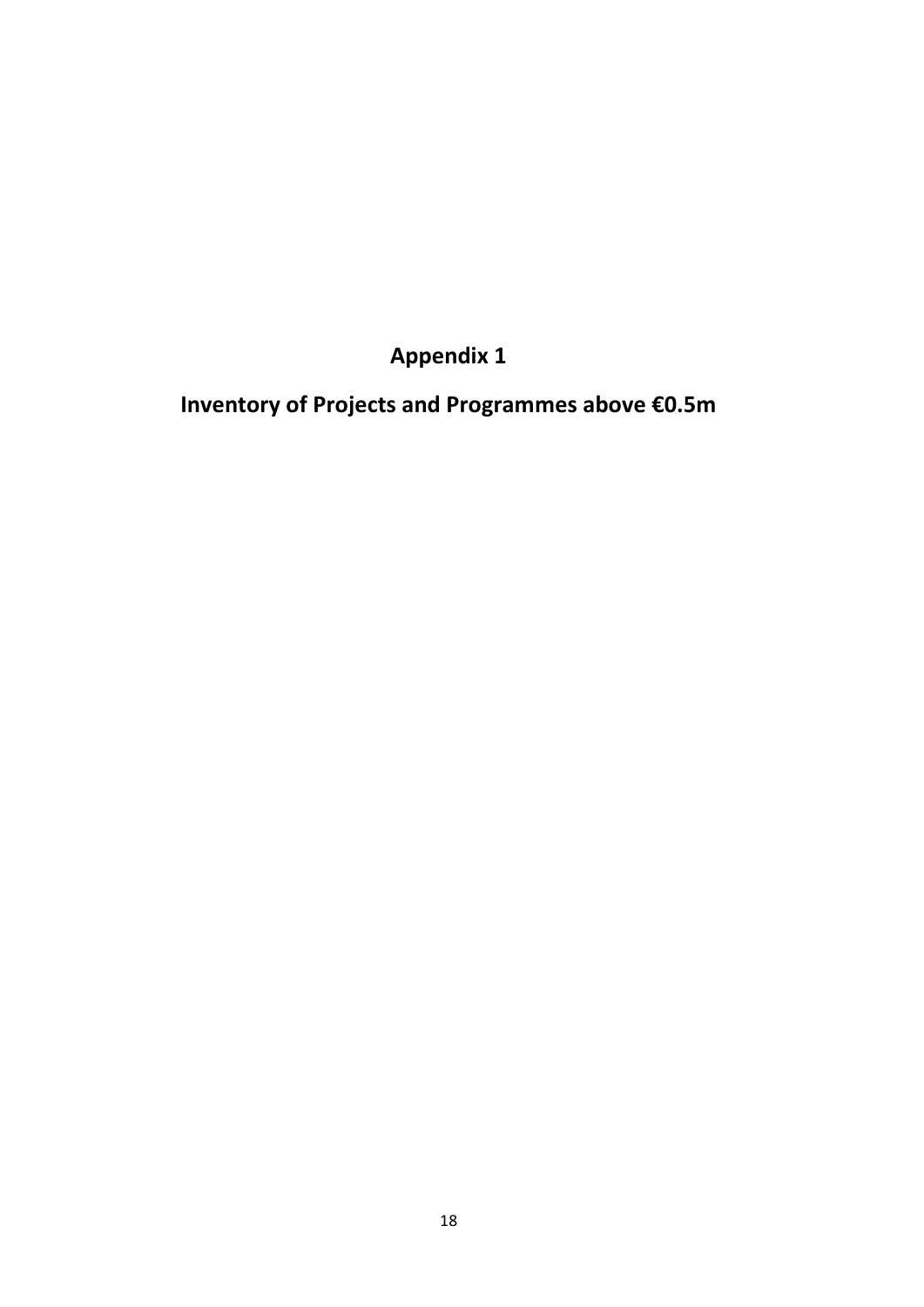| <b>Local Authority</b>                                |                 |                                              | <b>Expenditure</b> being considered |                |              | <b>Expenditure being incurred</b> |                                    |                     | <b>Expenditure recently ended</b>    |                                    |                            |
|-------------------------------------------------------|-----------------|----------------------------------------------|-------------------------------------|----------------|--------------|-----------------------------------|------------------------------------|---------------------|--------------------------------------|------------------------------------|----------------------------|
|                                                       | <b>Current</b>  |                                              |                                     | <b>Capital</b> |              |                                   | $> \epsilon$ 0.5m                  |                     | $> \epsilon$ 0.5m                    |                                    |                            |
| <b>Local Authority Name</b>                           | $\geq$<br>€0.5m | Capital<br>Grant<br><b>Schemes</b><br>$\geq$ | Capital<br>Projects                 |                |              | Current<br>Expenditure            | Capital<br>Grant<br><b>Schemes</b> | Capital<br>Projects | <b>Current</b><br><b>Expenditure</b> | Capital<br>Grant<br><b>Schemes</b> | Capital<br><b>Projects</b> |
|                                                       |                 | €0.5m                                        | $\epsilon$ 0.5 -<br>€5m             | $E5 -$<br>€20m | €20m<br>plus |                                   |                                    |                     |                                      |                                    |                            |
| <b>CORK CITY COUNCIL</b>                              |                 |                                              |                                     |                |              |                                   |                                    |                     |                                      |                                    |                            |
| <b>Housing &amp; Building</b>                         | €.56m           | E.m                                          | €7.37m                              | €22.3m         | €101.57m     | €44.26m                           | E.m                                | €76.15m             | E.m                                  | E.m                                | €1.39m                     |
| SCAVANGE, SHUTTER, DEMO, D. RE                        |                 |                                              |                                     |                |              |                                   |                                    |                     |                                      |                                    | €1.39m                     |
| CAS - GALTAN PROPERTIES 12/13                         |                 |                                              |                                     |                |              |                                   |                                    | €1.33m              |                                      |                                    |                            |
| <b>CORK NORTH WEST REGENERATION</b><br>(CNWR) PROJECT |                 |                                              |                                     |                |              |                                   |                                    | €12.49m             |                                      |                                    |                            |
| PHASE 1A DESIGN (CNWR)                                |                 |                                              |                                     |                |              |                                   |                                    | €3.95m              |                                      |                                    |                            |
| PHASE 1B DEVT. (PROJECT 4-7) CNWR                     |                 |                                              |                                     |                |              |                                   |                                    | €6.1m               |                                      |                                    |                            |
| CNWQR PH. 2A (DECANT/ENABLING)                        |                 |                                              |                                     |                |              |                                   |                                    | €1.02m              |                                      |                                    |                            |
| CNWQR PH 2A DESIGN & CONSTRUCT                        |                 |                                              |                                     |                |              |                                   |                                    | €10.22m             |                                      |                                    |                            |
| SOCIAL & COMMUNITY (CNWR)                             |                 |                                              | €.9m                                |                |              |                                   |                                    |                     |                                      |                                    |                            |
| <b>FABRIC UPGRADE</b>                                 |                 |                                              |                                     |                |              |                                   |                                    | €5.8m               |                                      |                                    |                            |
| <b>DEANROCK CONSTRUCTION</b>                          |                 |                                              |                                     | €15.8m         |              |                                   |                                    |                     |                                      |                                    |                            |
| <b>REFURB DEANROCK-TOGHER</b>                         |                 |                                              |                                     |                |              |                                   |                                    | €1.19m              |                                      |                                    |                            |
| 28/29 DUBLIN STREET                                   |                 |                                              |                                     |                |              |                                   |                                    | €.78m               |                                      |                                    |                            |
| SPRING LANE UPGRADE WORKS                             |                 |                                              |                                     |                |              |                                   |                                    | €.64m               |                                      |                                    |                            |
| 3 INFILL UNITS CHURCHFIELD PL                         |                 |                                              |                                     |                |              |                                   |                                    | €.54m               |                                      |                                    |                            |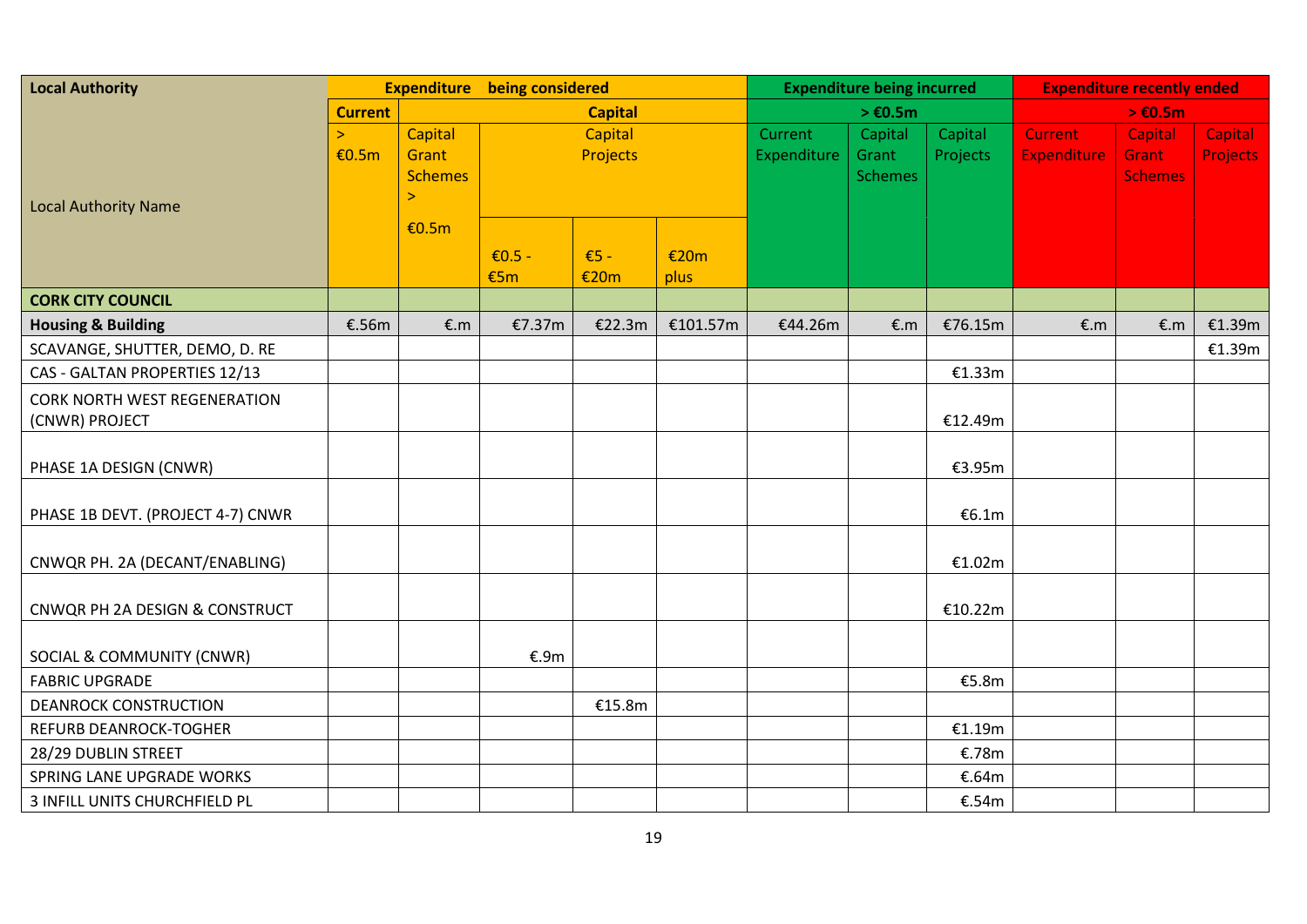| <b>Local Authority</b>                           |                       |                                                    | <b>Expenditure</b> being considered |                |              | <b>Expenditure being incurred</b> |                                    |                     | <b>Expenditure recently ended</b>    |                                    |                                   |
|--------------------------------------------------|-----------------------|----------------------------------------------------|-------------------------------------|----------------|--------------|-----------------------------------|------------------------------------|---------------------|--------------------------------------|------------------------------------|-----------------------------------|
|                                                  | <b>Current</b>        |                                                    | <b>Capital</b>                      |                |              |                                   | $> \epsilon$ 0.5m                  |                     | $> \text{\pounds}0.5m$               |                                    |                                   |
| <b>Local Authority Name</b>                      | $\mathbf{S}$<br>€0.5m | Capital<br>Grant<br><b>Schemes</b><br>$\mathbf{I}$ | Capital<br>Projects                 |                |              | Current<br>Expenditure            | Capital<br>Grant<br><b>Schemes</b> | Capital<br>Projects | <b>Current</b><br><b>Expenditure</b> | Capital<br>Grant<br><b>Schemes</b> | <b>Capital</b><br><b>Projects</b> |
|                                                  |                       | €0.5m                                              | $E0.5 -$<br>€5m                     | $E5 -$<br>€20m | €20m<br>plus |                                   |                                    |                     |                                      |                                    |                                   |
| 27 WASHINGTON ST& 5/6 JAMES ST                   |                       |                                                    |                                     |                |              |                                   |                                    | €.61 $m$            |                                      |                                    |                                   |
| REVOLVING FUND VACANT HOUSING.<br><b>REPAIRS</b> |                       |                                                    |                                     |                |              |                                   |                                    | €.62m               |                                      |                                    |                                   |
| <b>BLACKPOOL VILLAGE GREEN LANE</b>              |                       |                                                    |                                     |                |              |                                   |                                    | €.94m               |                                      |                                    |                                   |
| 50 UNITS BOYCES STREET                           |                       |                                                    |                                     |                |              |                                   |                                    | €11.5m              |                                      |                                    |                                   |
| <b>GALTAN 19/20 COVE STREET</b>                  |                       |                                                    |                                     |                |              |                                   |                                    | €.86m               |                                      |                                    |                                   |
| 67/68 ST. JOHN'S WELL                            |                       |                                                    | €1.24m                              |                |              |                                   |                                    |                     |                                      |                                    |                                   |
| HOUSING VOIDS PROGRAMME 2016                     |                       |                                                    |                                     |                |              |                                   |                                    | €6.m                |                                      |                                    |                                   |
| ARD BHAILE GLENAMOY LAWN ENERG                   |                       |                                                    |                                     |                |              |                                   |                                    | €.81m               |                                      |                                    |                                   |
| 40 UNITS GERALD GRIFFIN ST                       |                       |                                                    |                                     |                |              |                                   |                                    | €10.76m             |                                      |                                    |                                   |
| SOCIAL HOUSING ACQUISITIONS                      |                       |                                                    |                                     |                | €38.82m      |                                   |                                    |                     |                                      |                                    |                                   |
| SOCIAL HOUSING STRATEGY PROJECTS                 |                       |                                                    |                                     |                | €62.76m      |                                   |                                    |                     |                                      |                                    |                                   |
| Respond St. Vincents Convent                     |                       |                                                    | €4.45m                              |                |              |                                   |                                    |                     |                                      |                                    |                                   |
| <b>Respond Thomas Davis St</b>                   |                       |                                                    |                                     | €6.5m          |              |                                   |                                    |                     |                                      |                                    |                                   |
| TRAVELLER ACCOMMODATION UNIT                     |                       |                                                    | €.78m                               |                |              |                                   |                                    |                     |                                      |                                    |                                   |
| A01 MAINT/IMP LA HOUSING UNITS                   |                       |                                                    |                                     |                |              | €15.14m                           |                                    |                     |                                      |                                    |                                   |
| A02 HOUSING ASSESS, ALLOC &<br><b>TRANSFER</b>   |                       |                                                    |                                     |                |              | €.76m                             |                                    |                     |                                      |                                    |                                   |
| A03 HOUSING RENT & TENANT PURC<br><b>ADM</b>     |                       |                                                    |                                     |                |              | €1.02m                            |                                    |                     |                                      |                                    |                                   |
| A04 HOUSING COMM DEVELOP SUPPORT                 |                       |                                                    |                                     |                |              | €5.88m                            |                                    |                     |                                      |                                    |                                   |
| A05 ADMIN OF HOMELESS SERVICE                    |                       |                                                    |                                     |                |              | €6.13m                            |                                    |                     |                                      |                                    |                                   |
| A06 SUPPORT TO HOUSING CAPITAL PRO               |                       |                                                    |                                     |                |              | €2.22m                            |                                    |                     |                                      |                                    |                                   |
| A07 RAS PROGRAMME                                | €.56m                 |                                                    |                                     |                |              | €9.57m                            |                                    |                     |                                      |                                    |                                   |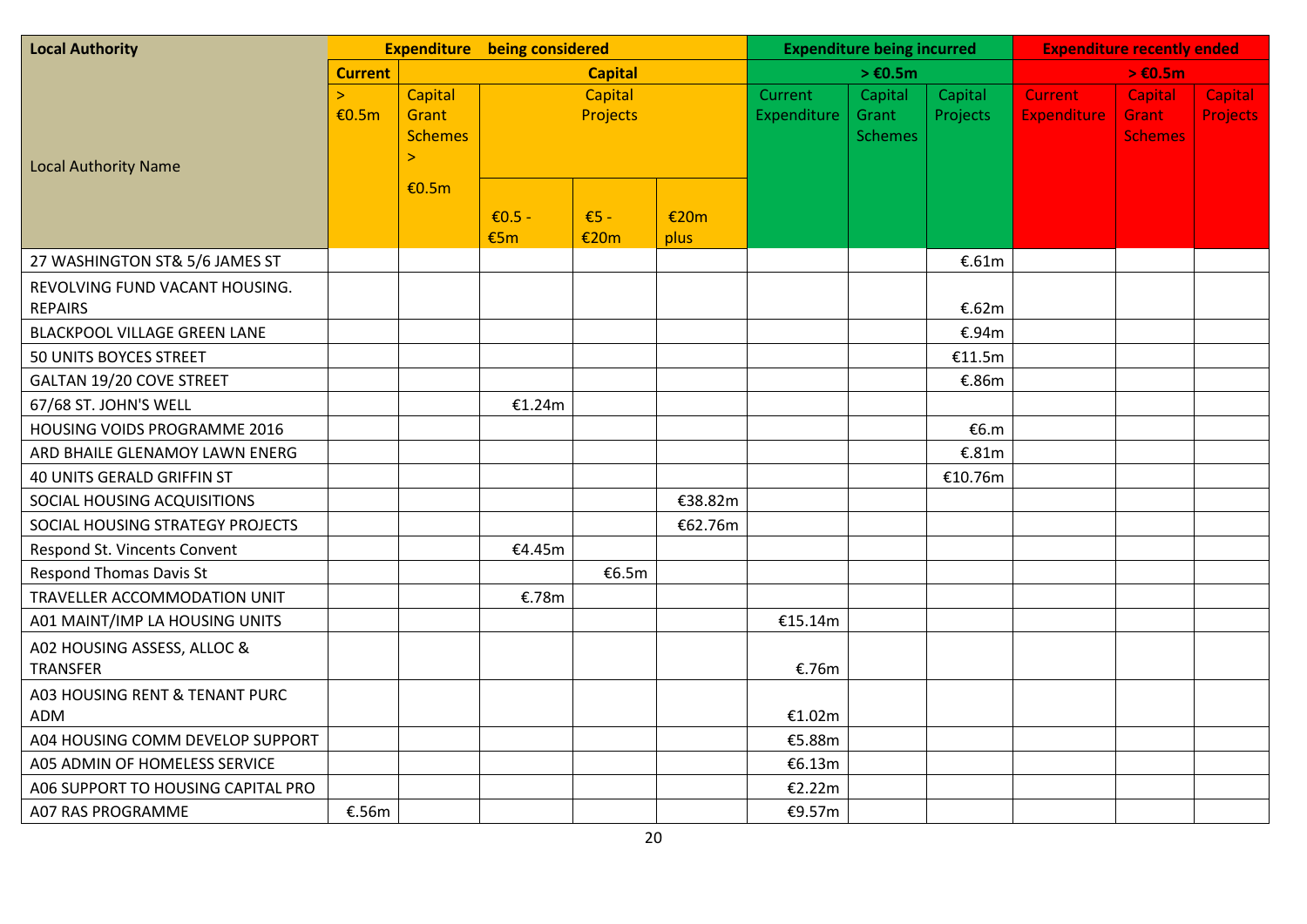| <b>Local Authority</b>                | <b>Expenditure</b> being considered |                                | <b>Expenditure being incurred</b> |                |      | <b>Expenditure recently ended</b> |                   |          |                    |                   |                 |
|---------------------------------------|-------------------------------------|--------------------------------|-----------------------------------|----------------|------|-----------------------------------|-------------------|----------|--------------------|-------------------|-----------------|
|                                       | <b>Current</b>                      |                                |                                   | <b>Capital</b> |      |                                   | $> \epsilon$ 0.5m |          |                    | $> \epsilon$ 0.5m |                 |
|                                       | Š.                                  | Capital                        |                                   | Capital        |      | Current                           | Capital           | Capital  | <b>Current</b>     | Capital           | Capital         |
|                                       | €0.5m                               | Grant                          |                                   | Projects       |      | Expenditure                       | Grant             | Projects | <b>Expenditure</b> | <b>Grant</b>      | <b>Projects</b> |
|                                       |                                     | <b>Schemes</b><br>$\mathbf{I}$ |                                   |                |      |                                   | <b>Schemes</b>    |          |                    | <b>Schemes</b>    |                 |
| <b>Local Authority Name</b>           |                                     |                                |                                   |                |      |                                   |                   |          |                    |                   |                 |
|                                       |                                     | €0.5m                          |                                   |                |      |                                   |                   |          |                    |                   |                 |
|                                       |                                     |                                | $\epsilon$ 0.5 -                  | $E5 -$         | €20m |                                   |                   |          |                    |                   |                 |
|                                       |                                     |                                | €5m                               | €20m           | plus |                                   |                   |          |                    |                   |                 |
| A08 HOUSING LOANS                     |                                     |                                |                                   |                |      | €1.17m                            |                   |          |                    |                   |                 |
| A09 HOUSING GRANTS                    |                                     |                                |                                   |                |      | €2.38m                            |                   |          |                    |                   |                 |
| <b>Road Transportation and Safety</b> | E.m                                 | €.m                            | €26.42m                           | €13.43m        | E.m  | €23.08m                           | €.m               | €13.3m   | E.m                | E.m               | €8. $m$         |
| <b>CURRAHEEN BRIDGE</b>               |                                     |                                | €.7m                              |                |      |                                   |                   |          |                    |                   |                 |
| MCCURTAIN ST PUBLIC TRANSPORT         |                                     |                                |                                   |                |      |                                   |                   |          |                    |                   |                 |
| <b>IMPROVEMENTS</b>                   |                                     |                                | €4.5m                             |                |      |                                   |                   |          |                    |                   |                 |
| <b>CITY CENTRE PUBLIC TRANSPORT</b>   |                                     |                                |                                   |                |      |                                   |                   |          |                    |                   |                 |
| <b>IMPROVEMENTS</b>                   |                                     |                                |                                   |                |      |                                   |                   | €4.8m    |                    |                   |                 |
| <b>HARLEY STREET BRIDGE</b>           |                                     |                                | €3.5m                             |                |      |                                   |                   |          |                    |                   |                 |
| <b>BLACKROCK HARBOUR REMEDIATION</b>  |                                     |                                |                                   |                |      |                                   |                   | €2.2m    |                    |                   |                 |
| PARNELL PLACE IMPROVEMENT SCHEME      |                                     |                                |                                   |                |      |                                   |                   |          |                    |                   | €2.8m           |
| <b>CYCLE ROUTE UCC TO CITY CENTRE</b> |                                     |                                |                                   |                |      |                                   |                   |          |                    |                   | E2.5m           |
| <b>HOLLYHILL ACCESS ROAD</b>          |                                     |                                |                                   |                |      |                                   |                   |          |                    |                   | €2.7m           |
| <b>BARRACK ST RENEWAL PHASE II</b>    |                                     |                                |                                   |                |      |                                   |                   | €1.3m    |                    |                   |                 |
| KENT STATION TO CITY CENTRE PHASE 2   |                                     |                                |                                   |                |      |                                   |                   | €3.2m    |                    |                   |                 |
| BALLYVOLANE TO CITY CENTRE CYCLE      |                                     |                                |                                   |                |      |                                   |                   | €.65m    |                    |                   |                 |
| SKEHARD RD-CHURCH RD JUNCTION         |                                     |                                |                                   |                |      |                                   |                   | €.5m     |                    |                   |                 |
| MAHON POINT BUS GATE & WALKWAY        |                                     |                                |                                   |                |      |                                   |                   | €.65m    |                    |                   |                 |
| BESSBORO RD JUNCTION TO               |                                     |                                |                                   |                |      |                                   |                   |          |                    |                   |                 |
| <b>ST.MICHAELS DRIVE</b>              |                                     |                                | €3.8m                             |                |      |                                   |                   |          |                    |                   |                 |
| BOREENMANNA RD TO CHURCHYARD          |                                     |                                |                                   |                |      |                                   |                   |          |                    |                   |                 |
| LANE                                  |                                     |                                | €1.6m                             |                |      |                                   |                   |          |                    |                   |                 |
| CAR PARKS REFURBISHMENT               |                                     |                                | €2.1m                             |                |      |                                   |                   |          |                    |                   |                 |
| <b>DEPOTS Upgrade</b>                 |                                     |                                | €.75m                             |                |      |                                   |                   |          |                    |                   |                 |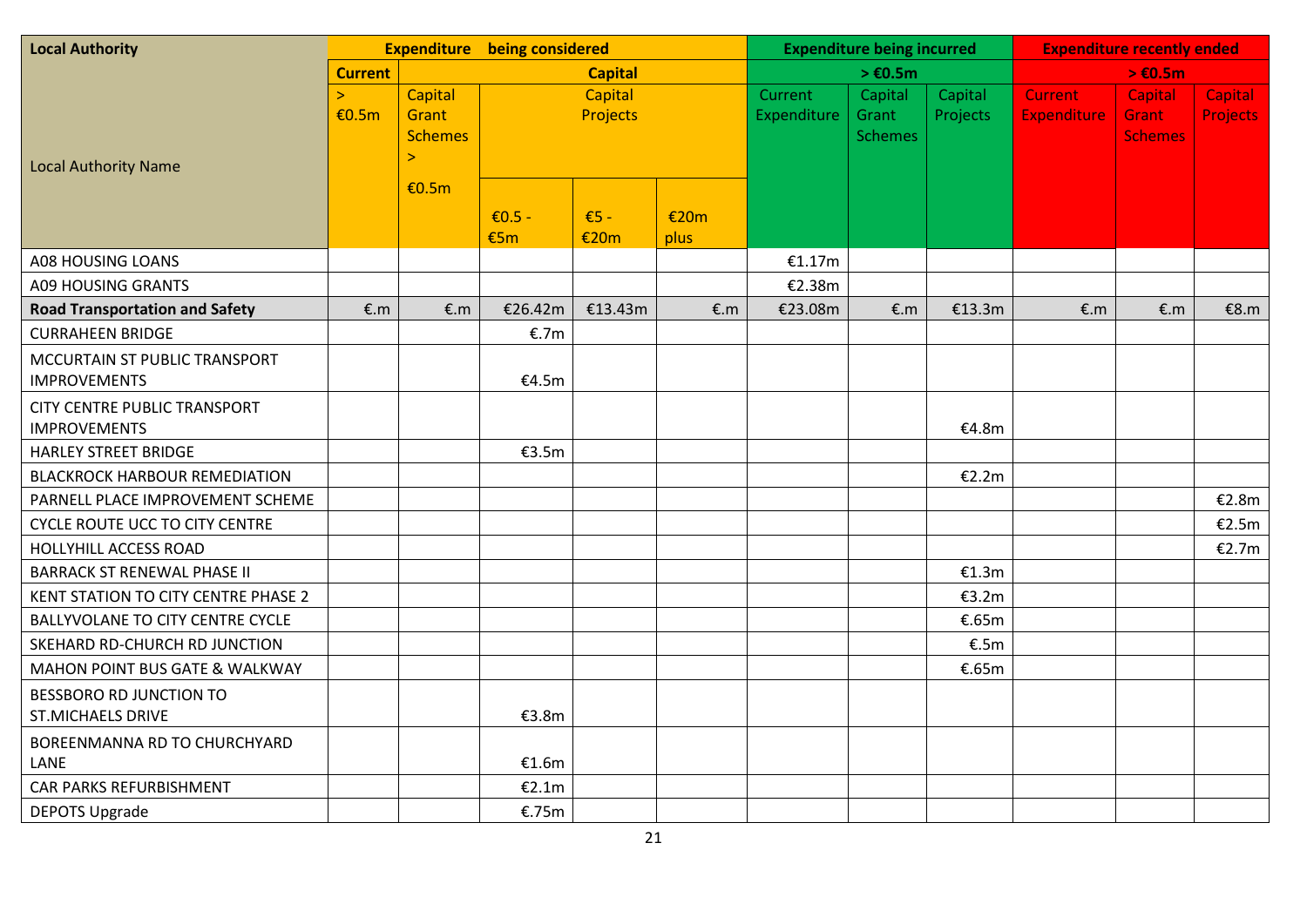| <b>Local Authority</b>                                       | <b>Expenditure</b> being considered |                                                    | <b>Expenditure being incurred</b> |                     |              | <b>Expenditure recently ended</b> |                                    |                     |                                      |                                           |                                   |
|--------------------------------------------------------------|-------------------------------------|----------------------------------------------------|-----------------------------------|---------------------|--------------|-----------------------------------|------------------------------------|---------------------|--------------------------------------|-------------------------------------------|-----------------------------------|
|                                                              | <b>Current</b>                      |                                                    |                                   | <b>Capital</b>      |              |                                   | $> \epsilon$ 0.5m                  |                     |                                      | $> \epsilon$ 0.5m                         |                                   |
| <b>Local Authority Name</b>                                  | Š.<br>€0.5m                         | Capital<br>Grant<br><b>Schemes</b><br>$\mathbf{r}$ |                                   | Capital<br>Projects |              | Current<br>Expenditure            | Capital<br>Grant<br><b>Schemes</b> | Capital<br>Projects | <b>Current</b><br><b>Expenditure</b> | Capital<br><b>Grant</b><br><b>Schemes</b> | <b>Capital</b><br><b>Projects</b> |
|                                                              |                                     | €0.5m                                              | $E0.5 -$<br>€5m                   | $E5 -$<br>€20m      | €20m<br>plus |                                   |                                    |                     |                                      |                                           |                                   |
| <b>CLONTARF BRIDGE REHABILITATION</b><br><b>CONTRACT</b>     |                                     |                                                    | €2.1m                             |                     |              |                                   |                                    |                     |                                      |                                           |                                   |
| Curraheen Bridge Renewal                                     |                                     |                                                    | €.65m                             |                     |              |                                   |                                    |                     |                                      |                                           |                                   |
| City Gate to Mahon Point Bus Gate                            |                                     |                                                    | €.74m                             |                     |              |                                   |                                    |                     |                                      |                                           |                                   |
| Bessboro Road Junction to St Michael's<br><b>Drive</b>       |                                     |                                                    | €3.84m                            |                     |              |                                   |                                    |                     |                                      |                                           |                                   |
| Borreenmanna Rd to Churchyard Lane                           |                                     |                                                    | €1.63m                            |                     |              |                                   |                                    |                     |                                      |                                           |                                   |
| <b>NTA Projects</b>                                          |                                     |                                                    |                                   | €13.43m             |              |                                   |                                    |                     |                                      |                                           |                                   |
| <b>REFURB-PUBLIC LIGHTING</b>                                |                                     |                                                    | €.51 $m$                          |                     |              |                                   |                                    |                     |                                      |                                           |                                   |
| <b>B01 NP ROAD - MAINTENANCE &amp;</b><br><b>IMPROVEMENT</b> |                                     |                                                    |                                   |                     |              | €.56m                             |                                    |                     |                                      |                                           |                                   |
| <b>B04 LOCAL ROAD - MAIN&amp;IMPROVE</b>                     |                                     |                                                    |                                   |                     |              | €8.34m                            |                                    |                     |                                      |                                           |                                   |
| <b>B05 PUBLIC LIGHTING</b>                                   |                                     |                                                    |                                   |                     |              | €2.59m                            |                                    |                     |                                      |                                           |                                   |
| <b>B06 TRAFFIC MANAGEMENT IMPROVE</b>                        |                                     |                                                    |                                   |                     |              | €4.71m                            |                                    |                     |                                      |                                           |                                   |
| B08 ROAD SAFETY PROMO/EDUCATION                              |                                     |                                                    |                                   |                     |              | €.81m                             |                                    |                     |                                      |                                           |                                   |
| <b>B09 CAR PARKING</b>                                       |                                     |                                                    |                                   |                     |              | €4.89m                            |                                    |                     |                                      |                                           |                                   |
| <b>B10 SUPPORT TO ROADS CAPITAL PROG</b>                     |                                     |                                                    |                                   |                     |              | €1.17m                            |                                    |                     |                                      |                                           |                                   |
| <b>Water Services</b>                                        | €.m                                 | E.m                                                | €1.24m                            | €6.m                | E.m          | €10.31m                           | €.m                                | E.m                 | €.m                                  | E.m                                       | E.m                               |
| Flood Defence & Public Realm (Morrison's<br>Island)          |                                     |                                                    |                                   | €6.m                |              |                                   |                                    |                     |                                      |                                           |                                   |
| <b>IRISH WATER CAPITAL OFFICE</b>                            |                                     |                                                    | €.64m                             |                     |              |                                   |                                    |                     |                                      |                                           |                                   |
| MONAHAN ROAD DRAINAGE PROJECT                                |                                     |                                                    | €.6m                              |                     |              |                                   |                                    |                     |                                      |                                           |                                   |
| <b>C01 WATER SUPPLY</b>                                      |                                     |                                                    |                                   |                     |              | €6.15m                            |                                    |                     |                                      |                                           |                                   |
| CO2 WASTE WATER TREATMENT                                    |                                     |                                                    |                                   |                     |              | €4.16m                            |                                    |                     |                                      |                                           |                                   |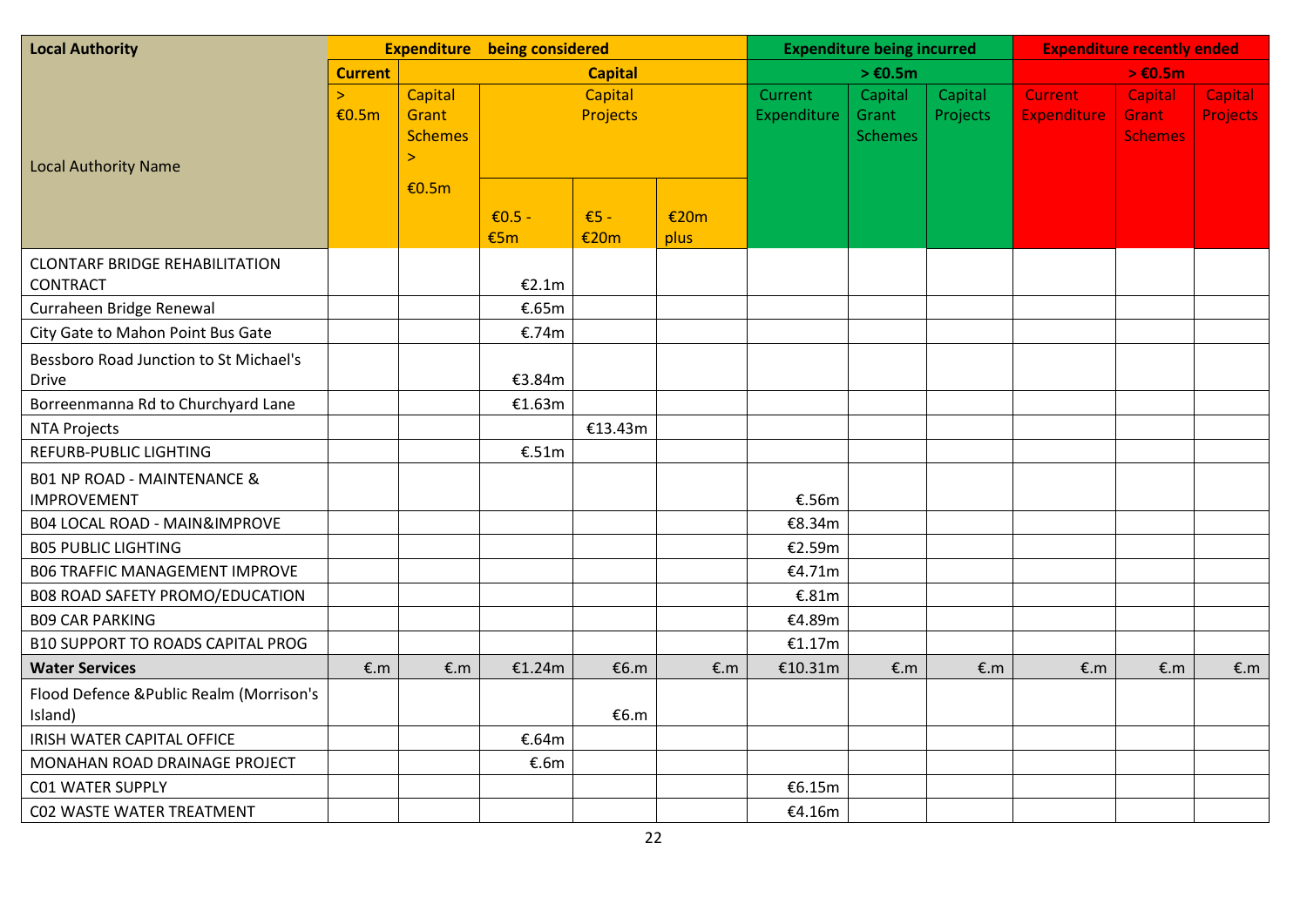| <b>Local Authority</b>                      |                       |                                                    | <b>Expenditure</b> being considered |                     |              |                        | <b>Expenditure being incurred</b>  |                     |                                      | <b>Expenditure recently ended</b>  |                                   |
|---------------------------------------------|-----------------------|----------------------------------------------------|-------------------------------------|---------------------|--------------|------------------------|------------------------------------|---------------------|--------------------------------------|------------------------------------|-----------------------------------|
|                                             | <b>Current</b>        |                                                    |                                     | <b>Capital</b>      |              |                        | $> \text{\textsterling}0.5m$       |                     |                                      | $> \epsilon$ 0.5m                  |                                   |
| <b>Local Authority Name</b>                 | $\mathbf{r}$<br>€0.5m | Capital<br>Grant<br><b>Schemes</b><br>$\mathbf{I}$ |                                     | Capital<br>Projects |              | Current<br>Expenditure | Capital<br>Grant<br><b>Schemes</b> | Capital<br>Projects | <b>Current</b><br><b>Expenditure</b> | Capital<br>Grant<br><b>Schemes</b> | <b>Capital</b><br><b>Projects</b> |
|                                             |                       | €0.5m                                              | $E0.5 -$<br>€5m                     | $E5 -$<br>€20m      | €20m<br>plus |                        |                                    |                     |                                      |                                    |                                   |
| <b>Development Management</b>               | E.m                   | €.m                                                | E.m                                 | €1.6m               | E.m          | €8.85m                 | €.m                                | €24.24m             | €. $m$                               | €.m                                | €.m                               |
| <b>BOOLE HOUSE REDEVELOPMENT</b>            |                       |                                                    |                                     |                     |              |                        |                                    | €.61m               |                                      |                                    |                                   |
| <b>STAPLETON HOUSE</b>                      |                       |                                                    |                                     |                     |              |                        |                                    | €.88m               |                                      |                                    |                                   |
| 8&9 PARNELL PLACE                           |                       |                                                    |                                     |                     |              |                        |                                    | €1.25m              |                                      |                                    |                                   |
| <b>WAYFINDING</b>                           |                       |                                                    |                                     | €.6m                |              |                        |                                    |                     |                                      |                                    |                                   |
| <b>ENGLISH MARKET ROOF REPAIRS</b>          |                       |                                                    |                                     | €1.m                |              |                        |                                    |                     |                                      |                                    |                                   |
| <b>EVENTS CENTRE</b>                        |                       |                                                    |                                     |                     |              |                        |                                    | €21.5m              |                                      |                                    |                                   |
| D01 FORWARD PLANNING                        |                       |                                                    |                                     |                     |              | €1.31m                 |                                    |                     |                                      |                                    |                                   |
| D02 DEVELOPMENT MANAGEMENT                  |                       |                                                    |                                     |                     |              | €2.06m                 |                                    |                     |                                      |                                    |                                   |
| <b>D03 ENFORCEMENT</b>                      |                       |                                                    |                                     |                     |              | €.65m                  |                                    |                     |                                      |                                    |                                   |
| <b>D05 TOURISM</b><br>DEVELOPMENT&PROMOTION |                       |                                                    |                                     |                     |              | €.7m                   |                                    |                     |                                      |                                    |                                   |
| D06 COMMUNITY&ENTERPRISE<br><b>FUNCTION</b> |                       |                                                    |                                     |                     |              | €1.54m                 |                                    |                     |                                      |                                    |                                   |
| D09 ECONOMIC<br>DEVELOPMENT&PROMOTION       |                       |                                                    |                                     |                     |              | €2.59m                 |                                    |                     |                                      |                                    |                                   |
| <b>Environmental Services</b>               | €.67m                 | E.m                                                | €7.61m                              | E.m                 | E.m          | €29.15m                | E.m                                | €17.67m             | €. $m$                               | E.m                                | E.m                               |
| DEVELOPMENT OF MARINA PARK                  |                       |                                                    |                                     |                     |              |                        |                                    | €5.3m               |                                      |                                    |                                   |
| LANDFILL VOID SPACE CONTRACT 9              |                       |                                                    |                                     |                     |              |                        |                                    | €10.02m             |                                      |                                    |                                   |
| ELECTRICITY GEN. AT KINSALE RD              |                       |                                                    |                                     |                     |              |                        |                                    | €1.25m              |                                      |                                    |                                   |
| MONAHAN RD ENVIRON ENHANCEMENT              |                       |                                                    |                                     |                     |              |                        |                                    | €1.1m               |                                      |                                    |                                   |
| St Finbarr's Cemetery Columbarium Wall      |                       |                                                    | €1.08m                              |                     |              |                        |                                    |                     |                                      |                                    |                                   |
| <b>Bells Field</b>                          |                       |                                                    | €1.51m                              |                     |              |                        |                                    |                     |                                      |                                    |                                   |
| <b>Blackrock Harbour Park</b>               |                       |                                                    | €1.6m                               |                     |              |                        |                                    |                     |                                      |                                    |                                   |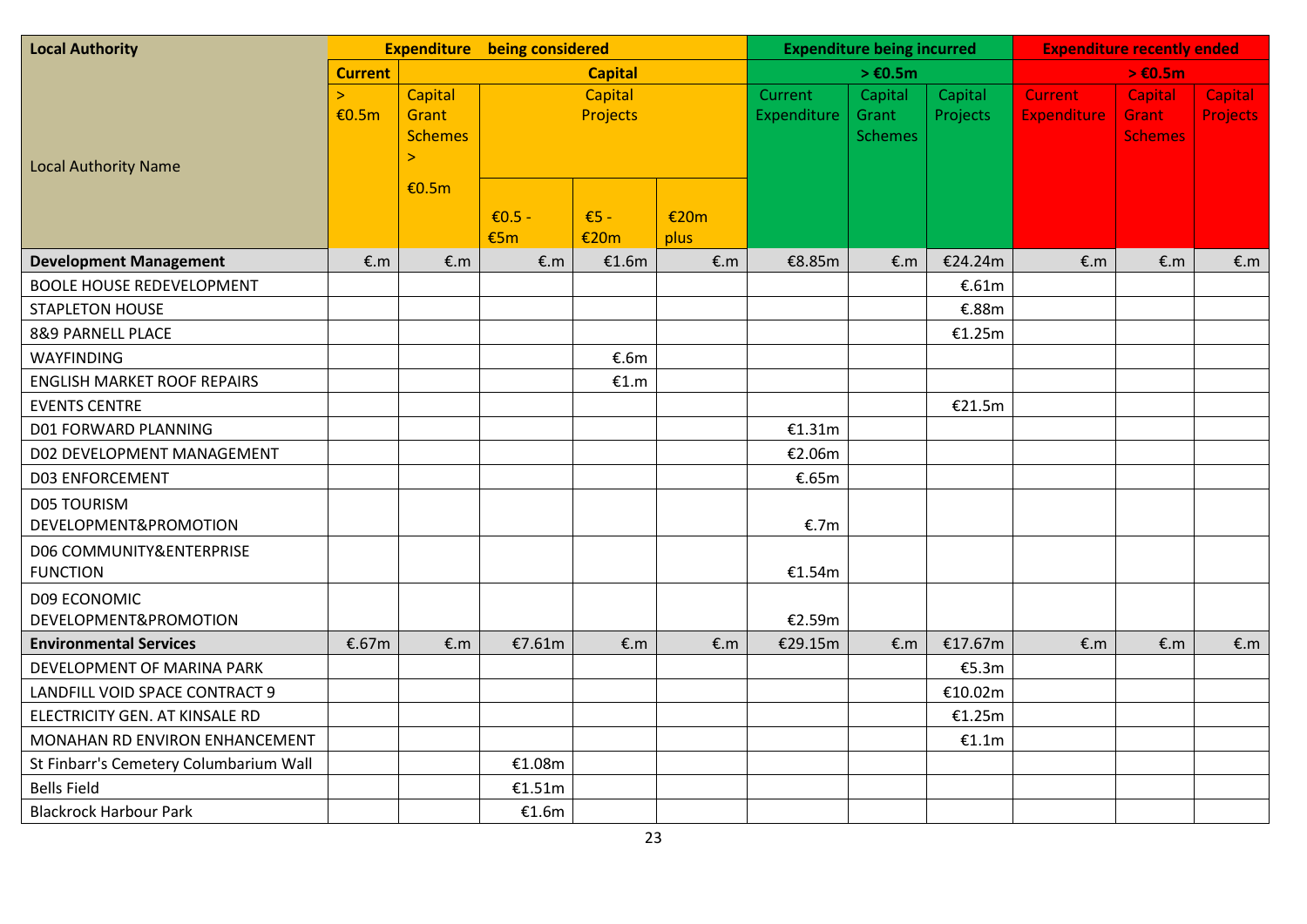| <b>Local Authority</b>                       |                 |                                                    | <b>Expenditure</b> being considered |                            | <b>Expenditure being incurred</b> |                        |                                    | <b>Expenditure recently ended</b> |                                      |                                    |                                   |
|----------------------------------------------|-----------------|----------------------------------------------------|-------------------------------------|----------------------------|-----------------------------------|------------------------|------------------------------------|-----------------------------------|--------------------------------------|------------------------------------|-----------------------------------|
|                                              | <b>Current</b>  |                                                    |                                     | <b>Capital</b>             |                                   |                        | $> \epsilon$ 0.5m                  |                                   |                                      | $> \epsilon$ 0.5m                  |                                   |
| <b>Local Authority Name</b>                  | $\geq$<br>€0.5m | Capital<br>Grant<br><b>Schemes</b><br>$\mathbf{I}$ |                                     | Capital<br><b>Projects</b> |                                   | Current<br>Expenditure | Capital<br>Grant<br><b>Schemes</b> | Capital<br>Projects               | <b>Current</b><br><b>Expenditure</b> | Capital<br>Grant<br><b>Schemes</b> | <b>Capital</b><br><b>Projects</b> |
|                                              |                 | €0.5m                                              | $E0.5 -$<br>€5m                     | $E5 -$<br>€20m             | €20m<br>plus                      |                        |                                    |                                   |                                      |                                    |                                   |
| Mahony's Ave Pk                              |                 |                                                    | €.75m                               |                            |                                   |                        |                                    |                                   |                                      |                                    |                                   |
| North West Pk (Kilmore Rd)                   |                 |                                                    | €1.58m                              |                            |                                   |                        |                                    |                                   |                                      |                                    |                                   |
| <b>Bishop Lucey Park</b>                     |                 |                                                    | €1.1m                               |                            |                                   |                        |                                    |                                   |                                      |                                    |                                   |
| E01 LANDFILL OPERATION & AFTERCARE           |                 |                                                    |                                     |                            |                                   | €2.12m                 |                                    |                                   |                                      |                                    |                                   |
| E02 RECOVERY&RECYC FACILITIES OPS            |                 |                                                    |                                     |                            |                                   | €1.21m                 |                                    |                                   |                                      |                                    |                                   |
| <b>EO6 STREET CLEANING</b>                   |                 |                                                    |                                     |                            |                                   | €7.22m                 |                                    |                                   |                                      |                                    |                                   |
| <b>E09 MAINTENANCE OF BURIAL GROUNDS</b>     |                 |                                                    |                                     |                            |                                   | €1.26m                 |                                    |                                   |                                      |                                    |                                   |
| E10 SAFETY OF STRUCTURES & PLACES            |                 |                                                    |                                     |                            |                                   | €.67m                  |                                    |                                   |                                      |                                    |                                   |
| <b>E11 OPERATION OF FIRE SERVICE</b>         | €.67m           |                                                    |                                     |                            |                                   | €15.08m                |                                    |                                   |                                      |                                    |                                   |
| <b>E12 FIRE PREVENTION</b>                   |                 |                                                    |                                     |                            |                                   | €1.59m                 |                                    |                                   |                                      |                                    |                                   |
| <b>Recreation and Amenity</b>                | €.5 $m$         | E.m                                                | E.m                                 | E.m                        | E.m                               | €21.03m                | E.m                                | E.m                               | E.m                                  | E.m                                | E.m                               |
| F01 LEISURE FACILITIES OPERATIONS            |                 |                                                    |                                     |                            |                                   | €1.22m                 |                                    |                                   |                                      |                                    |                                   |
| F02 OP OF LIBRARY&ARCHIVE SERVICE            |                 |                                                    |                                     |                            |                                   | €7.05m                 |                                    |                                   |                                      |                                    |                                   |
| F03 OUTDOOR LEISURE AREA<br><b>OPERATION</b> | €.5 $m$         |                                                    |                                     |                            |                                   | €8.97m                 |                                    |                                   |                                      |                                    |                                   |
| F04 COMM, SPORT&REC DEVELOPMENT              |                 |                                                    |                                     |                            |                                   | €1.27m                 |                                    |                                   |                                      |                                    |                                   |
| F05 OPERATION OF ARTS PROGRAMME              |                 |                                                    |                                     |                            |                                   | €2.51m                 |                                    |                                   |                                      |                                    |                                   |
| <b>Miscellaneous Services</b>                | E.m             | E.m                                                | €.m                                 | €.m                        | E.m                               | €2.21m                 | E.m                                | €.5 $m$                           | E.m                                  | E.m                                | E.m                               |
| <b>BPI CRM INITIATIVE</b>                    |                 |                                                    |                                     |                            |                                   |                        |                                    | €.5 $m$                           |                                      |                                    |                                   |
| H05 OP OF MORGUE&CORONER EXP                 |                 |                                                    |                                     |                            |                                   | €.85m                  |                                    |                                   |                                      |                                    |                                   |
| H09 LOCAL REPRES/CIVIC LEADERSHIP            |                 |                                                    |                                     |                            |                                   | €1.36m                 |                                    |                                   |                                      |                                    |                                   |
| Total                                        | €1.73m          | E.m                                                | €42.64m                             | €43.33m                    | €101.57m                          | €138.88m               |                                    | €.m   €131.86m                    | E.m                                  | $\epsilon$ .m                      | €9.39m                            |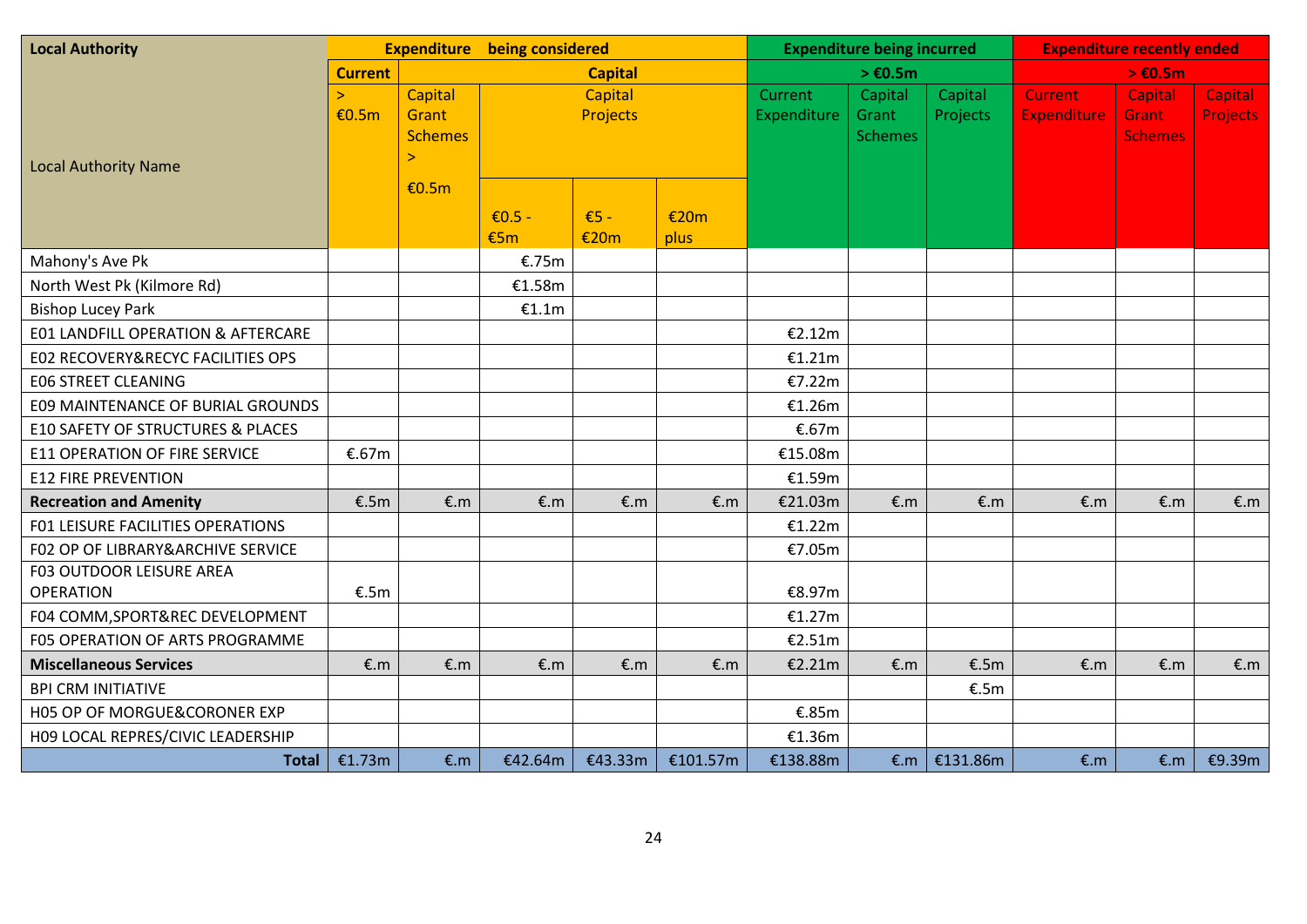**Appendix 2**

**In-Depth Checks Detailed Reports 2016**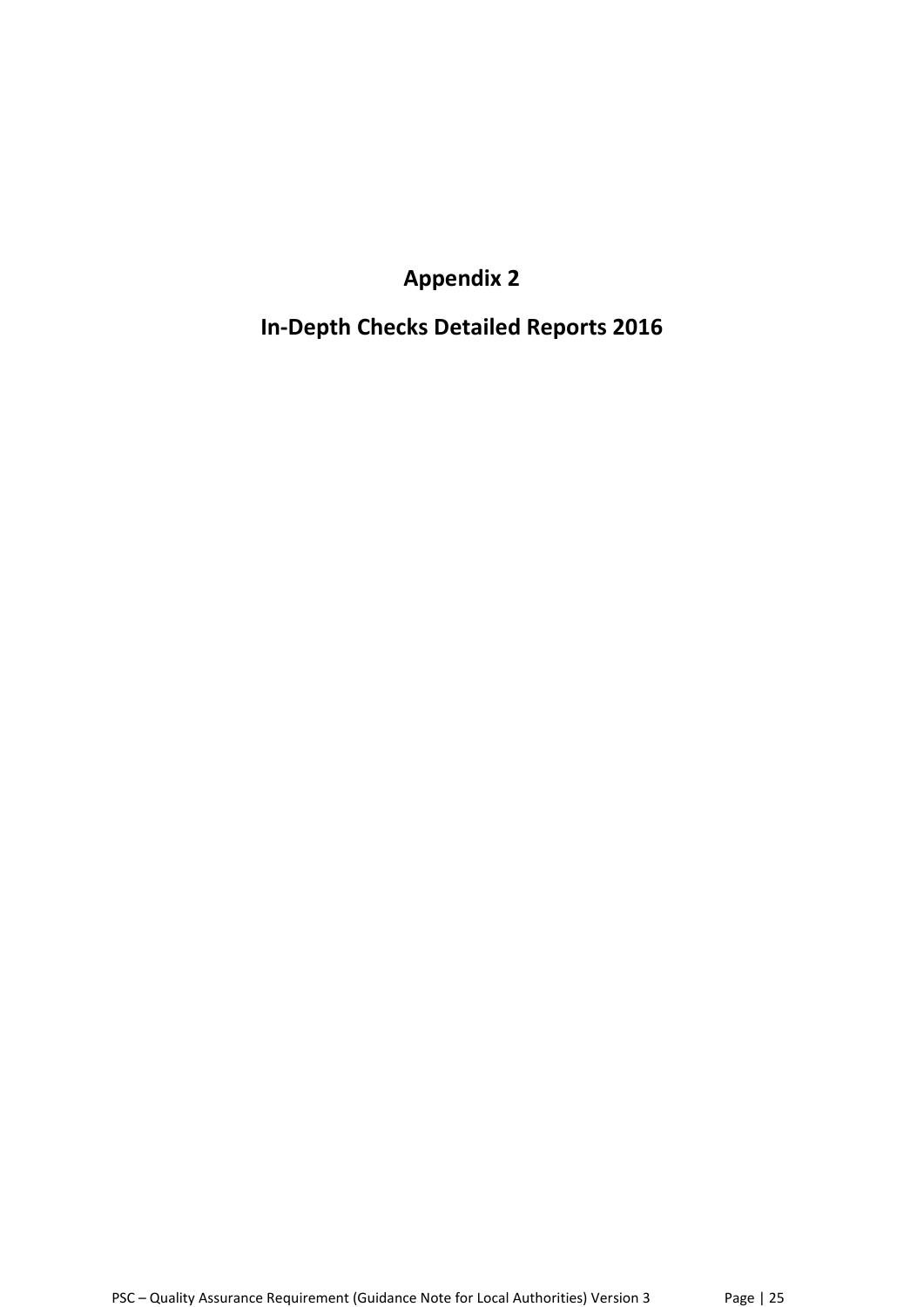## **Quality Assurance – In Depth Check**

#### **Section A: Introduction**

This introductory section details the headline information on the programme or project in question.

| <b>Programme or Project Information</b> |                                                                                                                                                                                                                        |  |  |  |  |
|-----------------------------------------|------------------------------------------------------------------------------------------------------------------------------------------------------------------------------------------------------------------------|--|--|--|--|
| <b>Name</b>                             | Kinsale Road Landfill Operation and Recycling Operations                                                                                                                                                               |  |  |  |  |
| <b>Detail</b>                           | Incurring current expenditure in order to comply with the<br>requirements associated with the Waste Licence<br>Regulations for a historic landfill site and reporting to the<br>Environmental Protection Agency (EPA). |  |  |  |  |
| <b>Responsible Body</b>                 | Cork City Council                                                                                                                                                                                                      |  |  |  |  |
| <b>Current Status</b>                   | Current Expenditure Being Incurred.                                                                                                                                                                                    |  |  |  |  |
| <b>Start Date</b>                       | Early 1960's                                                                                                                                                                                                           |  |  |  |  |
| <b>End Date</b>                         | As this is current expenditure, there is no envisaged end<br>date (EPA requirements for a minimum of 30 years post<br>closure - circa 2039)                                                                            |  |  |  |  |
| <b>Overall Cost</b>                     | €1,781,969 <sup>2</sup> (2016)                                                                                                                                                                                         |  |  |  |  |

<span id="page-25-0"></span><sup>&</sup>lt;sup>2</sup> Total cost is for current expenditure incurred in 2016  $\bigoplus$ .312m plus budgeted support costs of  $\bigoplus$ 469k. Inventory is prepared in line with budget mapping and includes a loan charge of €500k – actual current expenditure reviewed is made up of codes across **E01 Landfill Operation & Aftercare** €2,116,300, **E02 Recovery & Recycling Facilities Operations** €1,214,100 (as per inventory)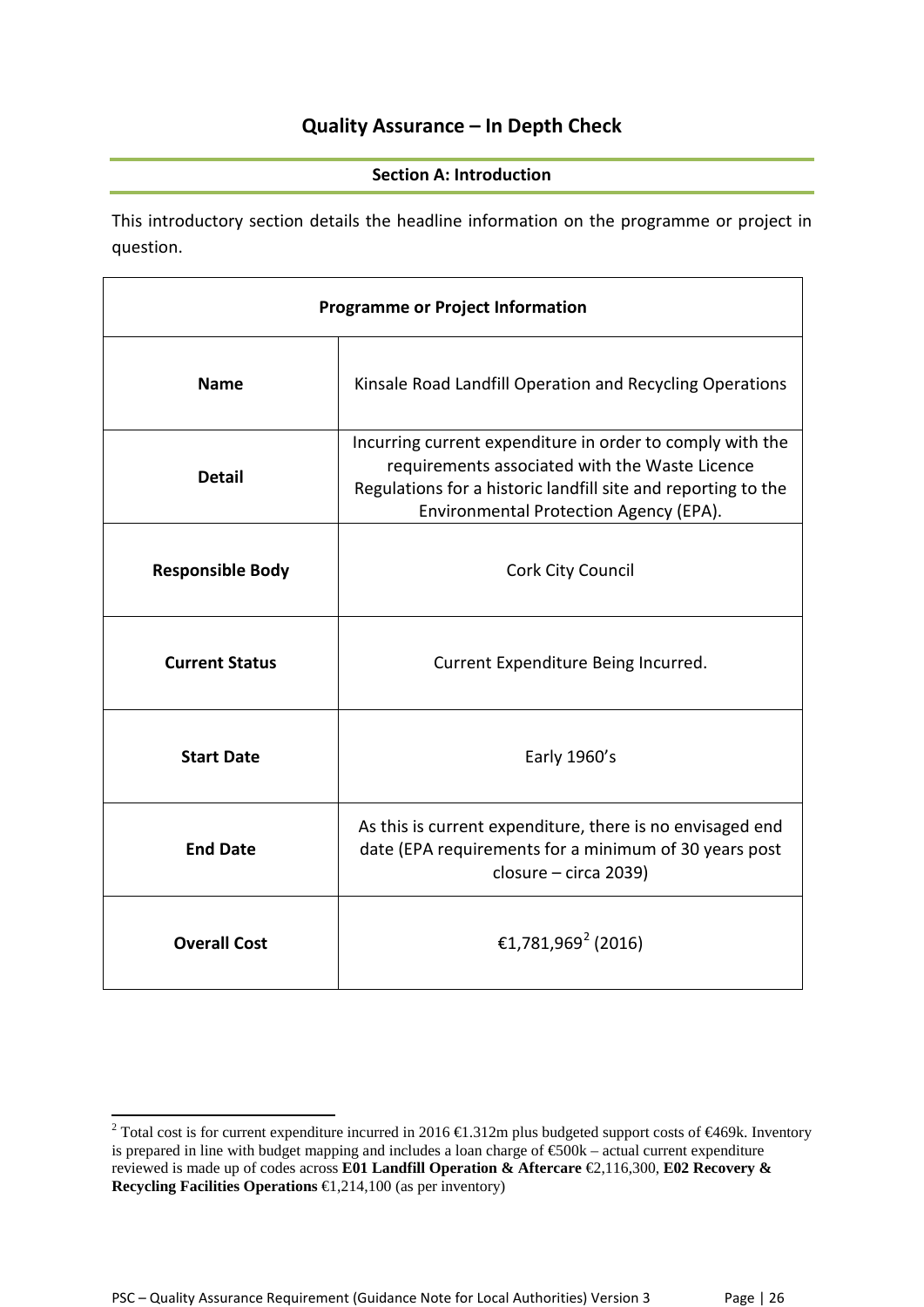#### **Project Description**

Waste landfill ceased at the Kinsale Road facility in mid 2009. Following cessation of waste disposal, landfills continue to pose an environmental risk and as such require proper closure, restoration and aftercare to minimise environmental impact. Landfills that are subject to high standards of closure, restoration and aftercare have the potential to provide amenity value, e.g. through the development of sports pitches or areas of nature conservation which is the case for Cork City Council. Significant investment was required to fund the closure and restoration of the landfill and it is important that adequate future financial provision is made for its aftercare.

Kinsale Road site occupies an area of 70 hectares which includes the existing Park and Ride Area which is located west of the main landfill and the South City Link Road. In accordance with the Tramore Valley Park Masterplan 2012, a public park will continue to operate on the site in to the future. In accordance with the EPA licence, a decommissioning programme has resulted in the provision of an engineered cap to 35 hectares of the site. The capping of this area and other works commenced in December 2013 and was completed in Q2 2015 – capital works expenditure.

The closed landfill is subject to a very strict Environmental Protection Agency (EPA) licence which requires the Council to deal with the various emissions arising from the 3 million tonnes land filled over the past 50 years. This includes the ongoing management, environmental monitoring and maintenance of the facility (leachate treatment, gas collection, landfill monitoring etc.) in accordance with all conditions of the EPA licence. The Central Laboratory located at the former landfill site is charged with statutory monitoring of drinking water, surface water, air quality, noise quality etc, throughout the city as well as providing expertise for ensuring Kinsale Road Landfill site's EPA licence conditions are complied with.

Even though the landfill site is now closed it will continue to emit gas and leachate (water that has passed through the landfill) for approximately 20 years since closure on a reducing scale. The EPA licence conditions require the Council to extract, collect and treat landfill gas generated on site from the decomposing waste. Cork City Council, as an energy consumer, has an obligation to reduce its energy consumption by 33% by the year 2020. Consequently, landfill gas is collected on site and used for the generation of electricity which is fed into the national grid. This aims to offset the electricity units generated against its energy reduction obligations. The project is a collaboration between Cork City Council, The Department of Communications, Energy and Natural Resources (who are providing ongoing support for the sale of electricity under the REFIT scheme), and the energy supplier. It is envisioned that the electricity generated meets the requirements of 500 houses on an ongoing basis until 2021. Collection and treatment of landfill gas is operated by a third party contractor procured through e-tenders. All plant and equipment in relation to generating output is leased.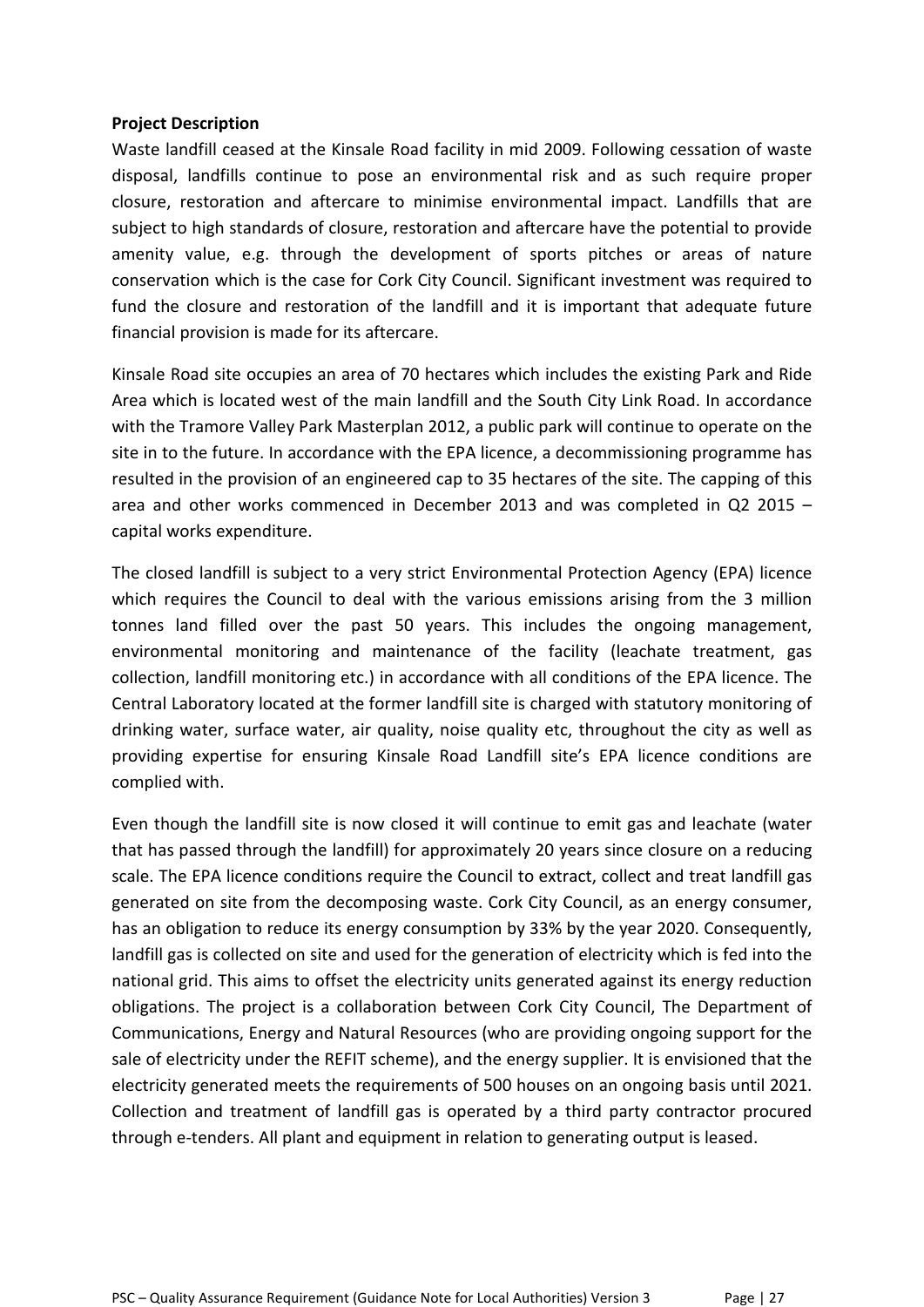The site also operates Recycling collection points and WEEE collection points in line with WEEE Ireland & European Recycling Platform (ERP) Compliance Schemes.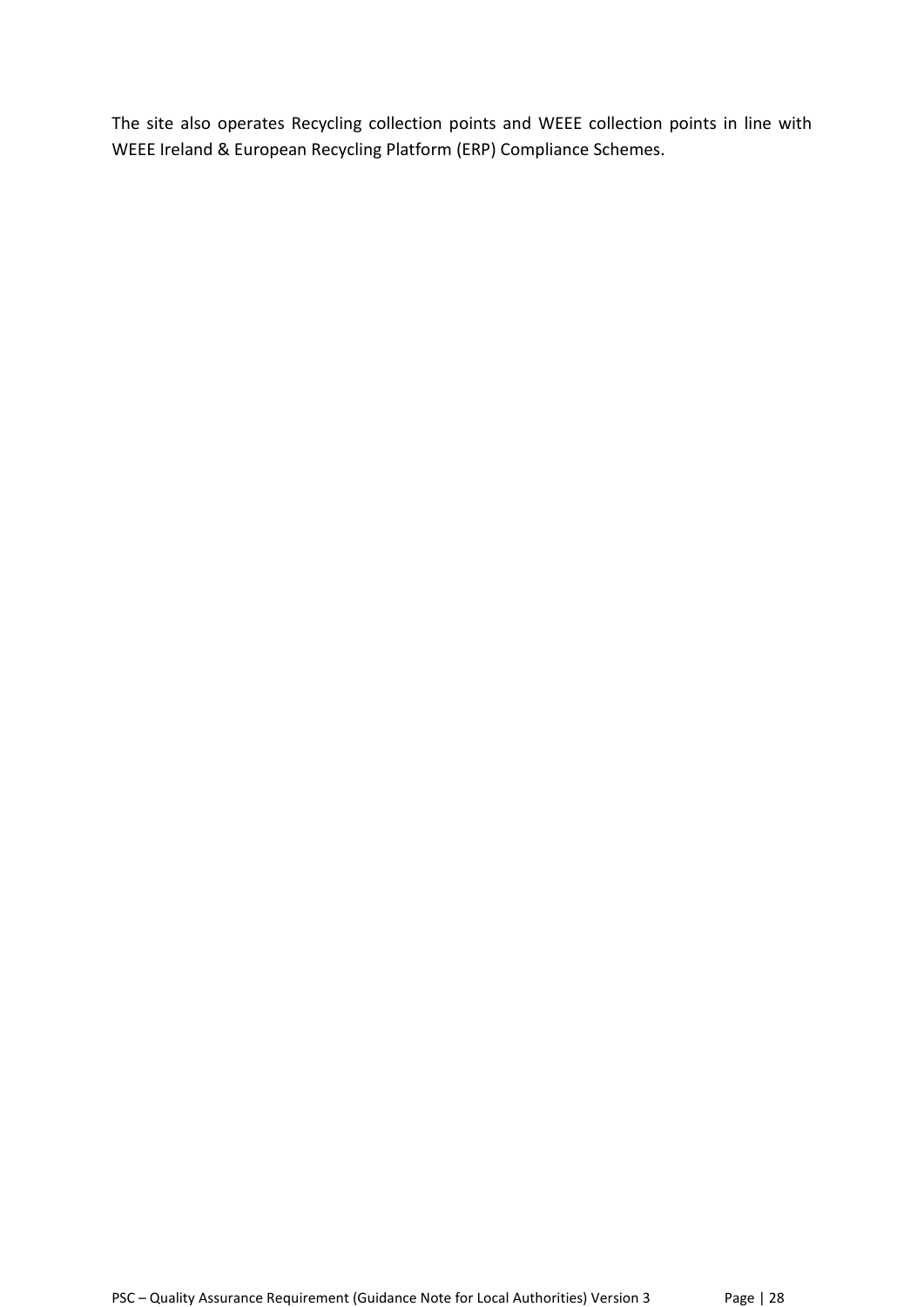#### **Section B - Step 1: Logic Model Mapping**

As part of this In-Depth Check, Internal Audit have completed a Programme Logic Model (PLM) for the Kinsale Road Historic Landfill Operation and Recycling Operations. A PLM is a standard evaluation tool and further information on their nature is available in the [Public Spending Code.](http://publicspendingcode.per.gov.ie/)

| <b>Objectives</b>              | <b>Inputs</b>                     | <b>Activities</b>             | <b>Outputs</b>                | <b>Outcomes</b>            |
|--------------------------------|-----------------------------------|-------------------------------|-------------------------------|----------------------------|
| Current expenditure being      | Revenue Funding of                | Monitor and reporting of      | Management of the closed      | Compliance with the Waste  |
| incurred for Waste &           | €1,646,800.                       | leachate and gas emissions.   | landfill site.                | Management Act and         |
| Recycling Operations and       |                                   | Sample testing and            |                               | subsequent EPA             |
| Landfill Aftercare.            | <b>External Consultants,</b>      | screening.                    | Testing and sampling.         | requirements.              |
|                                | <b>Contractors and Specialist</b> |                               |                               |                            |
| To comply with Waste           | Contractors.                      | Comply with EPA Licences      | Reporting obligations to the  | Providing facilities for   |
| Management Regulations/        |                                   | requirements.                 | EPA.                          | household waste, recycling |
| EPA Licence W0012-03 & to      | <b>Staff Resources from Cork</b>  |                               |                               | and WEEE drop off.         |
| fulfil reporting requirements. | City Council.                     | Procurement of services/      | Conversion of landfill gas to |                            |
|                                |                                   | plant & machinery.            | electricity.                  | Management of a public     |
| To generate power from         | Plant, laboratories and site      |                               |                               | park.                      |
| landfill gas combustion (500   | office.                           | Supervision of contractors.   | Income generated from gate    |                            |
| MW output).                    |                                   |                               | fees and generation of power  |                            |
|                                | Leased plant & machinery for      | Collection, flaring and power | from landfill gas.            |                            |
| To develop a natural process   | generation of power.              | production from landfill gas. |                               |                            |
| to treat leachate.             |                                   |                               |                               |                            |
|                                |                                   | Programme management in       |                               |                            |
| To provide facilities for      |                                   | line with operational plan.   |                               |                            |
| household waste, recycling     |                                   |                               |                               |                            |
| and WEEE drop off.             |                                   | Collection point for          |                               |                            |
|                                |                                   | household refuse and          |                               |                            |
| To complete outstanding        |                                   | coordination of removal.      |                               |                            |
| works in Tramore Valley Park.  |                                   |                               |                               |                            |
|                                |                                   | <b>Recycling and WEEE</b>     |                               |                            |
| To operate the Tramore         |                                   | collection point and          |                               |                            |
| Valley park.                   |                                   | coordination of removal.      |                               |                            |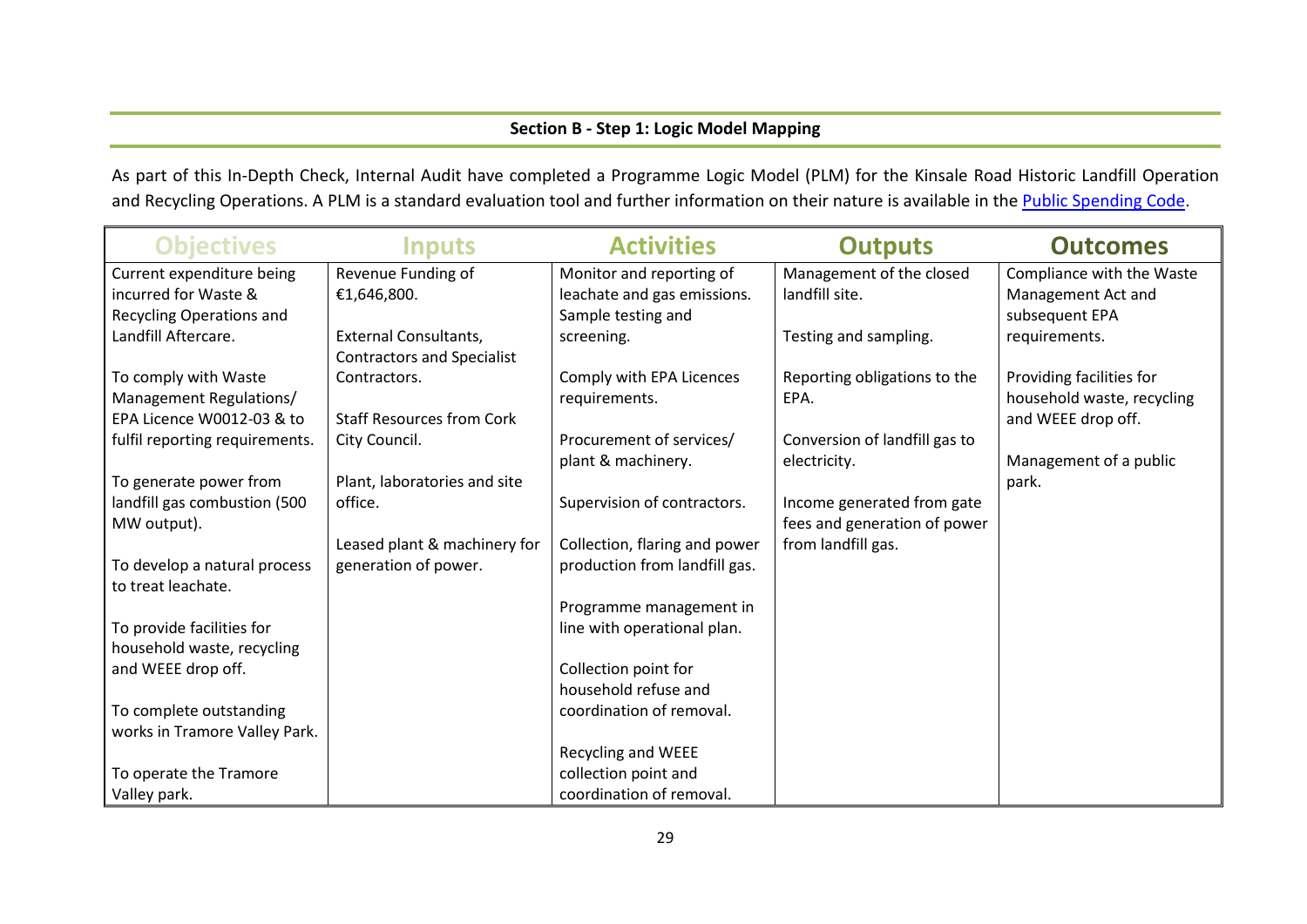#### **Description of Programme Logic Model**

*Objectives:* The objectives of the Kinsale Road Landfill Operation and Recycling Operations is to comply with waste management regulations (mainly adhering to closed landfill sites) and compliance with conditions as set out in waste licence W0012-03. Furthermore, the objectives of the former landfill site are to collect, flare and produce power (engine/ turbine) from landfill gas. In line with operational plans, there is an objective to develop a natural treatment system to treat leachate (water that has passed through the landfill). Despite closing the site to landfill, the objective of the civic amenity site is to operate a service of accepting household waste (income generated through gate fees), free recycling drop off point and free WEEE (waste electrical and electronic equipment) collection. All collected waste and recyclables are disposed of by third party contractors off site. In line with the Tramore Valley Masterplan, the objective is to develop a functional multi-use amenity site and park which will in turn generate an income. Income target for 2016 for the park operations is €225k. As per the 2016 operational plan, the objective is to complete outstanding works in the Tramore Valley Park.

*Inputs:* The primary input to the running of the former landfill was current revenue funding of €1.6 million which was provided for by Cork City Council. The budget for 2016 includes the following costs; staff resources, loan charges on capital works, EPA monitoring, mechanical and electrical plant, and miscellaneous costs. Staff resources primarily relate to technical staff and ground employees. However, there are administrative resources within the Directorate of Environment and Recreation who provide support to the on-site staff. Third party contractors manage the day to day operation of the landfill gas infrastructure and the management of the electricity generation plant, and they provide a full time technician. Plant and machinery for producing electricity (electricity generator) is leased for a specified timeframe.

*Activities:* There were a number of key activities carried out on the site which include; Requirement by the Environmental Protection Agency (EPA) to monitor ongoing compliance and to analyse parameters as set out in the conditions of the licence. Additional compliance includes annual and ad hoc returns to the EPA, environmental sampling and testing, miscellaneous inspections/ audits etc. Activities include the ongoing management, environmental monitoring and maintenance of the facility (leachate treatment, gas collection, landfill monitoring etc.). The Central Laboratory located at the former landfill site is charged with statutory monitoring of drinking water, surface water, air quality, noise quality etc, throughout the city as well as providing expertise for ensuring EPA licence conditions are complied with. Operations of the site include procurement and management of third party contractors. Landfill gas is collected and flared on site and is used for the generation of electricity which is fed into the national grid. The amenity site offers a service of accepting household waste (for a fee), a nominal fee recycling drop off point and free WEEE (waste electrical and electronic equipment) collection. Site employees liaise with third party service provider to collect waste and recyclables which are disposed of off-site. The site is an income generating amenity site. At present, a small number of community groups/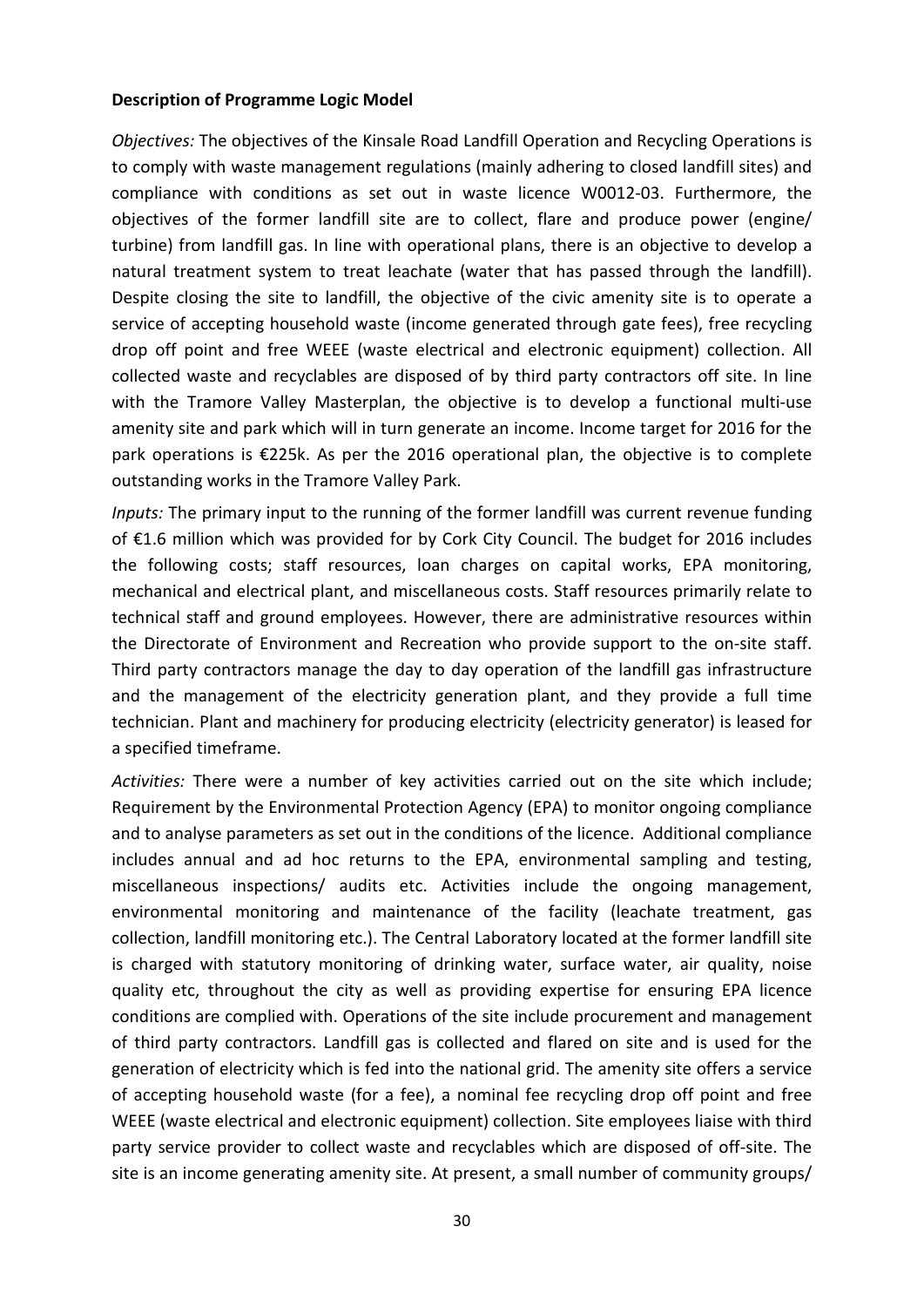enterprises use these facilities (e.g. rugby clubs, BMX club) and it is envisages that the former landfill will become a functional multi-use park in the near future. The site is managed in accordance with Health and Safety considerations and there is a requirement to report all accidents and near misses.

*Outputs:* Having carried out the identified activities using the inputs, the outputs of the operations include the ongoing management, environmental monitoring and testing and maintenance of the facility, the generation of power from landfill gas, the operation of a waste and recycling facility and the development and management of an amenity park. There is a requirement to produce Annual Reports and ad hoc reports to the EPA.

*Outcomes:* The envisaged outcome of the facility is to comply with the Waste Management Act and subsequent EPA requirements. Additionally, the outcome includes a provision of a favourable waste and recycling facility. Furthermore, the outcome is to manage and develop a multi use park for the population of Cork City and County.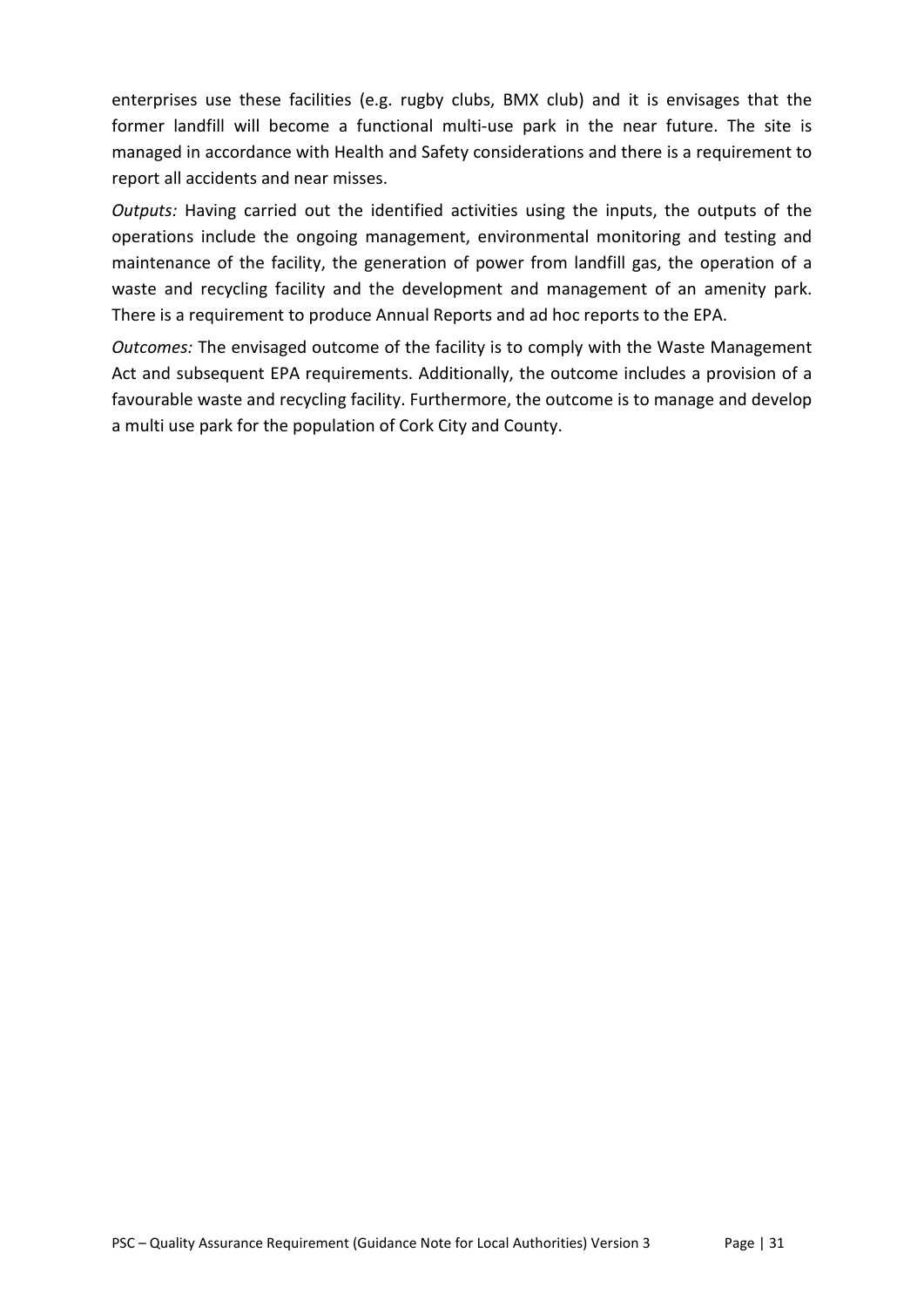The following section tracks the Kinsale Road Landfill Operation and Recycling Operations from inception to conclusion in terms of major project/programme milestones

| Early 1960's   | Landfill site at Kinsale Road began<br>operations.                                                                                              |
|----------------|-------------------------------------------------------------------------------------------------------------------------------------------------|
| 1960's to 2009 | During this period the landfill site was used<br>to manage and dispose domestic and<br>commercial waste.                                        |
| 15th July 2009 | Landfill site at Kinsale Road ceased<br>operations.                                                                                             |
| May 2011       | Awarded EPA Licence W0012-03                                                                                                                    |
| Sept 2011      | Appointment of Planning Consultants to<br>develop a Master Plan for the site in<br>conjunction with Cork City Council - capital<br>expenditure. |
| Feb/ Nov 2012  | Appointment of Engineering Consultants for<br>capping design (Feb) and invitation to tender<br>- capital expenditure.                           |
| Q2 2015        | Completion of Capping and other works -<br>capital expenditure.                                                                                 |
| Mid 2015       | Opening of trails and BMX track.                                                                                                                |
| 2015/2016      | Electricity generated in collaboration with<br>energy supplier                                                                                  |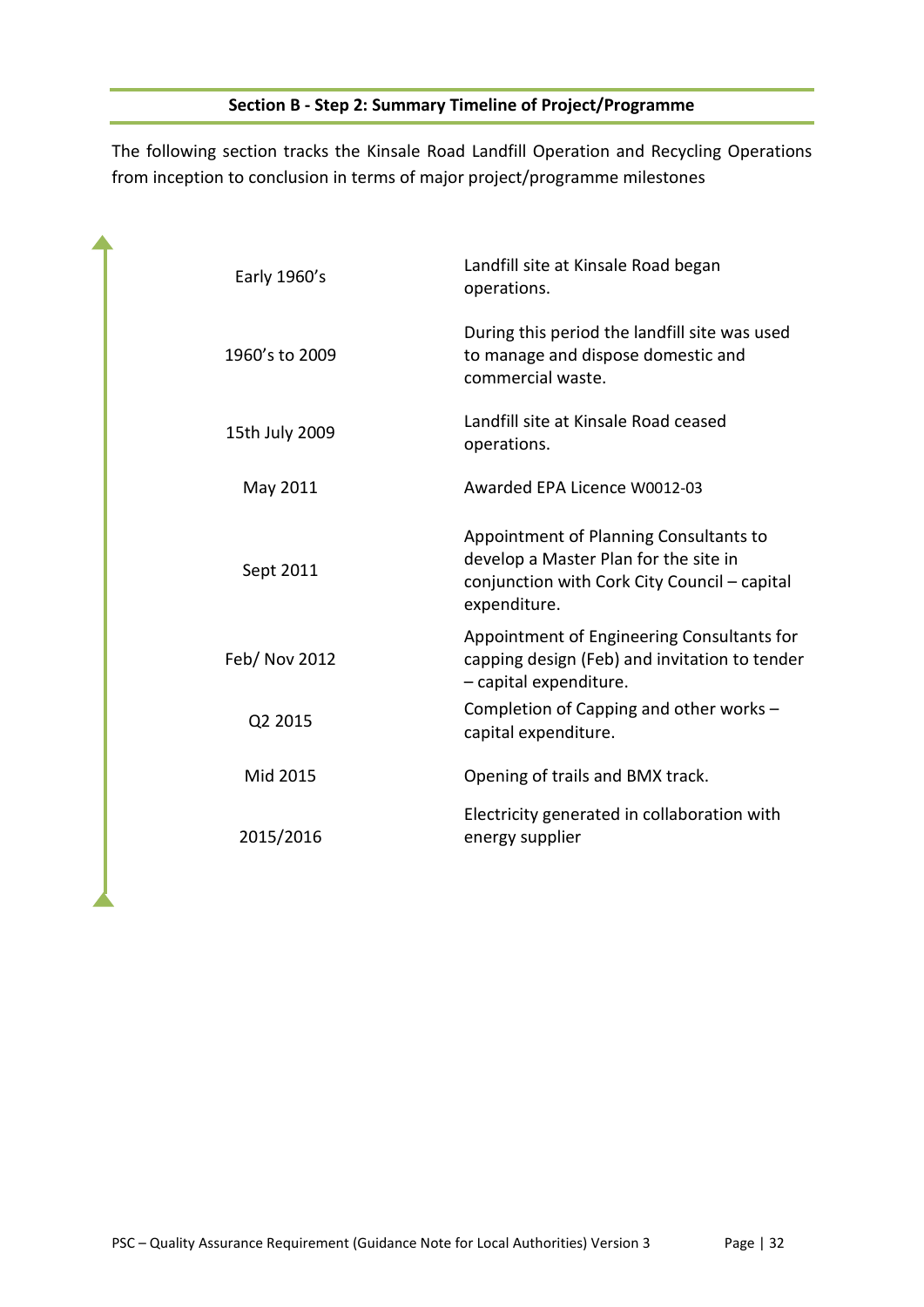#### **Section B - Step 3: Analysis of Key Documents**

The following section reviews the key documentation relating to appraisal, analysis and evaluation for the Kinsale Road Landfill Operation and Recycling Operations.

| <b>Project/Programme Key Documents</b>                                                                                                                                                                                         |                                                                                                                                                                                                                                                                                                                                                     |  |  |  |  |  |
|--------------------------------------------------------------------------------------------------------------------------------------------------------------------------------------------------------------------------------|-----------------------------------------------------------------------------------------------------------------------------------------------------------------------------------------------------------------------------------------------------------------------------------------------------------------------------------------------------|--|--|--|--|--|
| <b>Title</b>                                                                                                                                                                                                                   | <b>Details</b>                                                                                                                                                                                                                                                                                                                                      |  |  |  |  |  |
| Waste Management Act, 1996 to 2008<br>Waste Management (Certification of Historic<br>Unlicensed Waste Disposal and Recovery<br>Activity) Regulations 2008                                                                      | In response to the introduction of new<br>legislation and subsequent risk of prosecution<br>from the EPA for non compliance with each<br>and every condition of the Licence issued.<br>Specifically for historic landfill sites to ensure<br>the protection of groundwater against<br>pollution.                                                    |  |  |  |  |  |
| <b>Environment Protection Agency (EPA) Licence</b><br>(Waste Licence Register No: W0012-03) &<br><b>EPA Reports/ Returns</b>                                                                                                   | Licence issued by the EPA for historic site. EPA<br>annual reports as per licence and ad hoc<br>returns as requested.                                                                                                                                                                                                                               |  |  |  |  |  |
| Southern Region Waste Management Plan<br>2015-2021                                                                                                                                                                             | The Southern Regional Waste Management<br>Plan was adopted in May 2015. It sets waste<br>management policy for ten Local Authorities<br>including Cork City Council.                                                                                                                                                                                |  |  |  |  |  |
| Tramore Valley Park Masterplan                                                                                                                                                                                                 | The Masterplan created in 2012 by a third<br>party quantity surveyor and cost construction<br>practice, outlines the plan to develop the<br>capped landfill site as an energy themed<br>multi-use park.                                                                                                                                             |  |  |  |  |  |
| Monthly Management Financial Reports &<br><b>Operational Monthly Management meeting</b><br>minutes. Miscellaneous on-going reporting.<br>Traffic Light Report for the Operational Plan<br>2016 (Environment, Landfill Section) | Key financial senior management reports to<br>monitor budgets both revenue and capital<br>expenditure and outcomes. Monthly<br>management meetings for the division to<br>monitor operations. The operational plan<br>output for the site requires a traffic light<br>report (RAG) which outlines the actions,<br>targets and corresponding status. |  |  |  |  |  |
| Tender documents & Chief Executive Orders                                                                                                                                                                                      | During the period under review - 2016, a<br>mechanical and electrical contract was<br>tendered.                                                                                                                                                                                                                                                     |  |  |  |  |  |

#### **Key Document 1: Waste Management Act**

Environmental Protection Agency Act, 1992 and subsequently the Waste Management Act, 1996, the Environmental Protection Agency (EPA) specified criteria for landfill sites. One of the technical documents published in 1999 was guidance on landfill restoration and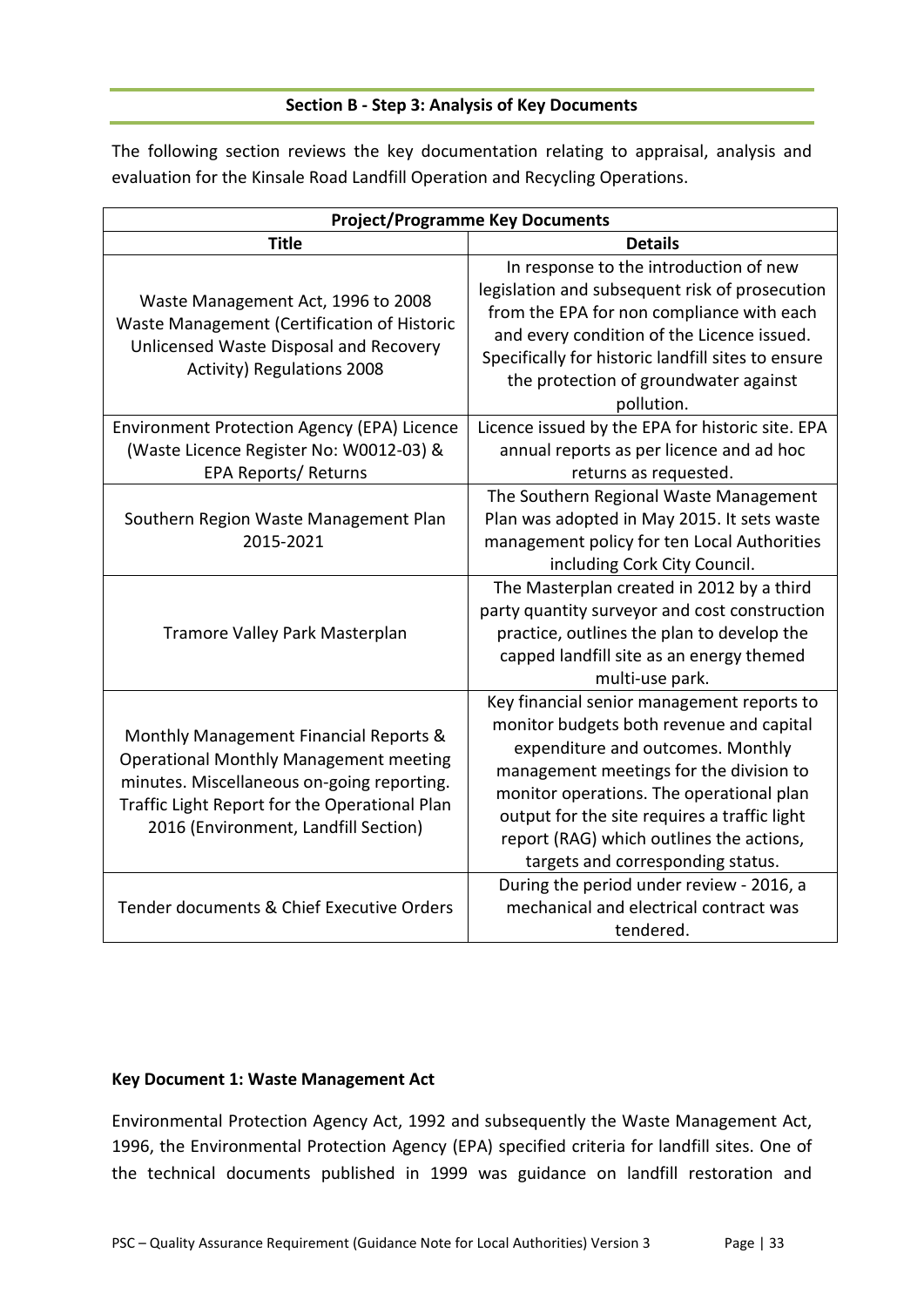aftercare which deals with restoration design, afteruse, soils handling, vegetation establishment and the production of site specific restoration and aftercare management plans. These regulations are the basis of the prescribed licence detailed below.

#### **Key Document 2: EPA Licence W0012-03 and subsequent returns**

This licence is for the purpose of permitting Cork City Council to develop and operate a Waste Transfer Station at the Kinsale Road Landfill facility site. This licence restricts the amount of waste to be accepted at the site and it ensures that the activity is controlled to prevent environmental pollution. This licence allows for the continued operation of a Civic Waste Facility, a green waste composting area and the operation of a waste recovery area. It also requires the continuation of utilisation of landfill gas as an energy source from all landfilled areas. The licensee is required to carry out regular environmental monitoring and submit all monitoring results and a range of reports on the operation and management of the facility to the EPA. The licence sets out in detail the conditions under which Cork City Council operates and manages this facility.

Based on a high level review of the outputs, it appears that the Council is fulfilling its obligations under the licence. A number of Annual Reports were observed and through meetings with various key staff and review of the operational plan traffic light report (Red Amber Green - RAG), it appears there is a strong commitment to conditions being met.

#### **Key Document 3: Southern Region Waste Management Plan 2015-2021**

The Southern Regional Waste Management Plan was adopted in May 2015. It sets waste management policy for ten Local Authorities (all of the Munster local authorities in addition to those of Carlow, Wexford and Kilkenny). All of these Local Authorities (including Cork City Council) are represented on the steering committee, operations committee and various task groups that have been established by the Southern Regional Waste Management Office. The lead authorities for Waste Management Planning in the Southern Region are the Tipperary and Limerick Local Authorities.

The Plan; which is effective for the 2015-2021 period, sets three main targets:

- i. 1% reduction per annum in quantity of household waste generated per capita over the Plan period.
- ii. Achieve a recycling rate of 50% of managed municipal waste by 2020.
- iii. Reduce to 0% the direct disposal of unprocessed residual waste to landfill from 2020 onwards in favour of higher value pre-treatment process and indigenous recovery practices (anaerobic digestion, composting etc.).

The Plan outlines 60 policy actions which Cork City Council will be required to implement both as a producer of waste and as a regulator. Year  $1 - 2016$  Annual Report and Performance Indicators were obtained and reviewed, these results were for the region as a whole rather than individual local authorities.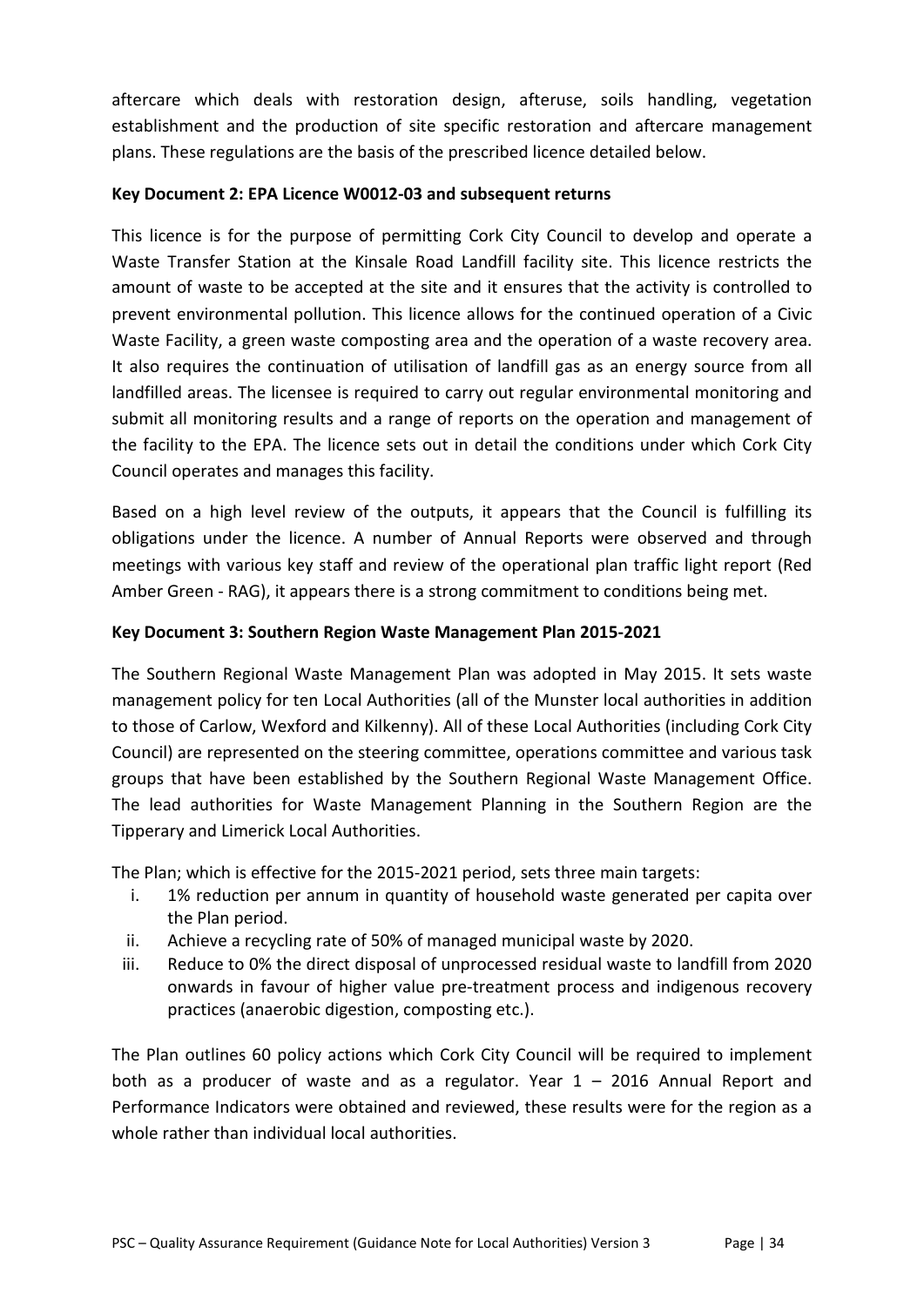#### **Key Document 4: Tramore Valley Masterplan 2012**

Prepared by planning and landscape consultants, the master plan is an integrated park plan for some 70 hectares within a locally accessible catchment of over 40,000 urban residents, with provision for a connecting cycle-cum-pedestrian bridge over the N40 as part of a more extensive network of pedestrian and cycle-paths, was published in 2012 and adopted by both City and County Councils in 2013. When completed, the resultant amenity will be the largest public park in the city and environs. The plan outlines the development of an energy themed multi-use amenity park including walking and cycle routes, mountain bike trails, nature trail, multipurpose open spaces, multi-use indoor amenity/ commercial centre, caravan park, pitch and putt, playing pitches, adventure play areas, feature ponds, reed beds, willow farm, biomass terraced landscape, PV solar farm, wind turbines, energy processing and recycling facilities, together with substantial infrastructural works and extensive landscaping.

Development of the amenity is a capital project which is not within scope for the purpose of this in-depth review. However, the plan outlines the current position of the former landfill/ civic amenity site and the future requirements for revenue expenditure. There have been considerable delays in officially opening the site due to lack of appropriate funding. However, as mentioned earlier, there are a small number of consumers already using the facilities, which is managed by the Directorate.

#### **Key Document 5: Ongoing Reports**

For the purpose of this review, we examined a number of reports and documents related to the facilities on-going delivery and management. Included in the review are the following documents;

- **-** Environment & Recreation Directorate Monthly Financial Summary (FR01): These monthly reports are a requirement to provide a summary of key financial revenue accounts, details of revenue income & expenditure, sub directorates year to date performance, an outline of the key issues during the period and a summary of capital projects to date. As outlined in the Public Spending Code guidelines, monitoring of expenditure is required to ensure that milestones are being met and expenditure is within budget. If adverse developments occur such as potential cost overruns or delays the progress report should include recommendations to address the situation, including where warranted the option of project/scheme termination – these reports detail instances of overrun and recommendations for remediation. These monthly reports are prepared by the Finance Manager and approved by the Director of Service.
- **-** Monthly Management Meetings Minutes: These meetings monitor the operational effectiveness of the Directorate as a whole on an ongoing basis. All meeting minutes were reviewed and include details of the Kinsale Road Landfill Operation and Recycling Operations.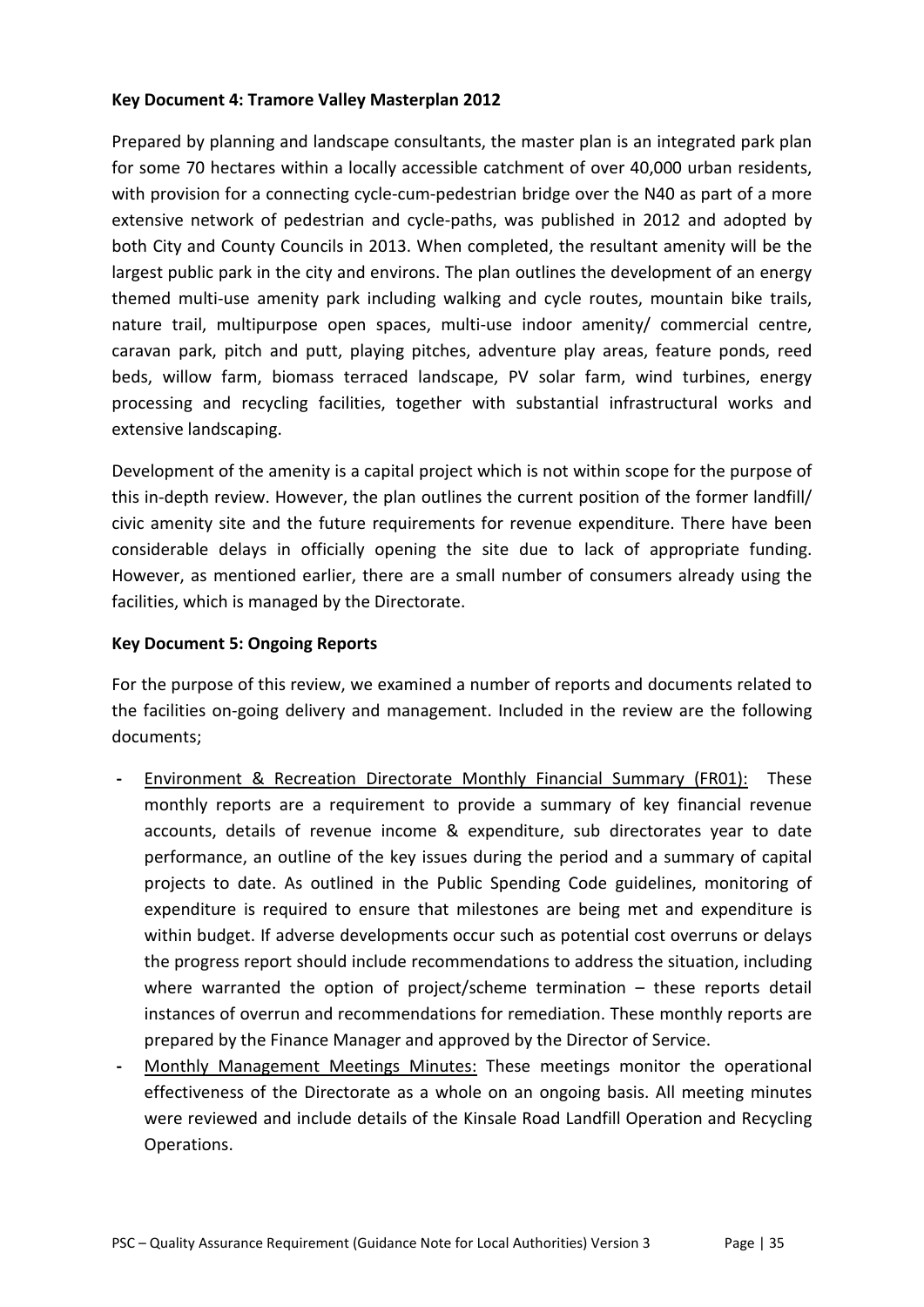- **-** Monthly Budget Code Reviews: These reviews are conducted by the Senior Executive Engineer responsible for the operations of the facility. These monthly reviews monitor actual current expenditure against budget for each code. Analysis includes month on month spend against budget; graphical representation and explanations for over/under spend. This is the main method of compiling unit costs for performance monitoring. All consideration of revenue expenditure is carried out as part of the statutory Budget process as set out in the Local Government Act 2001 (as amended).
- **-** Quarterly Operational Plan Update: This traffic light report (RAG report) is the main method for monitoring operational effectiveness on an ongoing basis. There are clear objectives outlined for the environment, landfill section current expenditure which are clearly linked to Cork City Council Corporate Plan 2015-2019. The report provides a summary of the actions, targets and their status for the quarter.

There are no further specific performance indicators available other than financial management and required EPA testing to monitoring efficiency on an ongoing basis or to quantify outputs.

#### **Key Document 6: Tender Documents**

For the purpose of assessing value for money, we reviewed tender documents, subsequent assessment and approvals for the management of the operational services of landfill gas and electricity generation plant. We observed the invitation to tender on e-tenders.ie and subsequent documentation; we reviewed the tender assessment report which was compiled by a panel consisting of an independent member and the subsequent Chief Executive's order (previously known as a Manager's Order) signed by the Director of Service. While our review was limited to the above documents, we can conclude that based on the documents reviewed it appears that value for money was achieved in procuring third party contractors.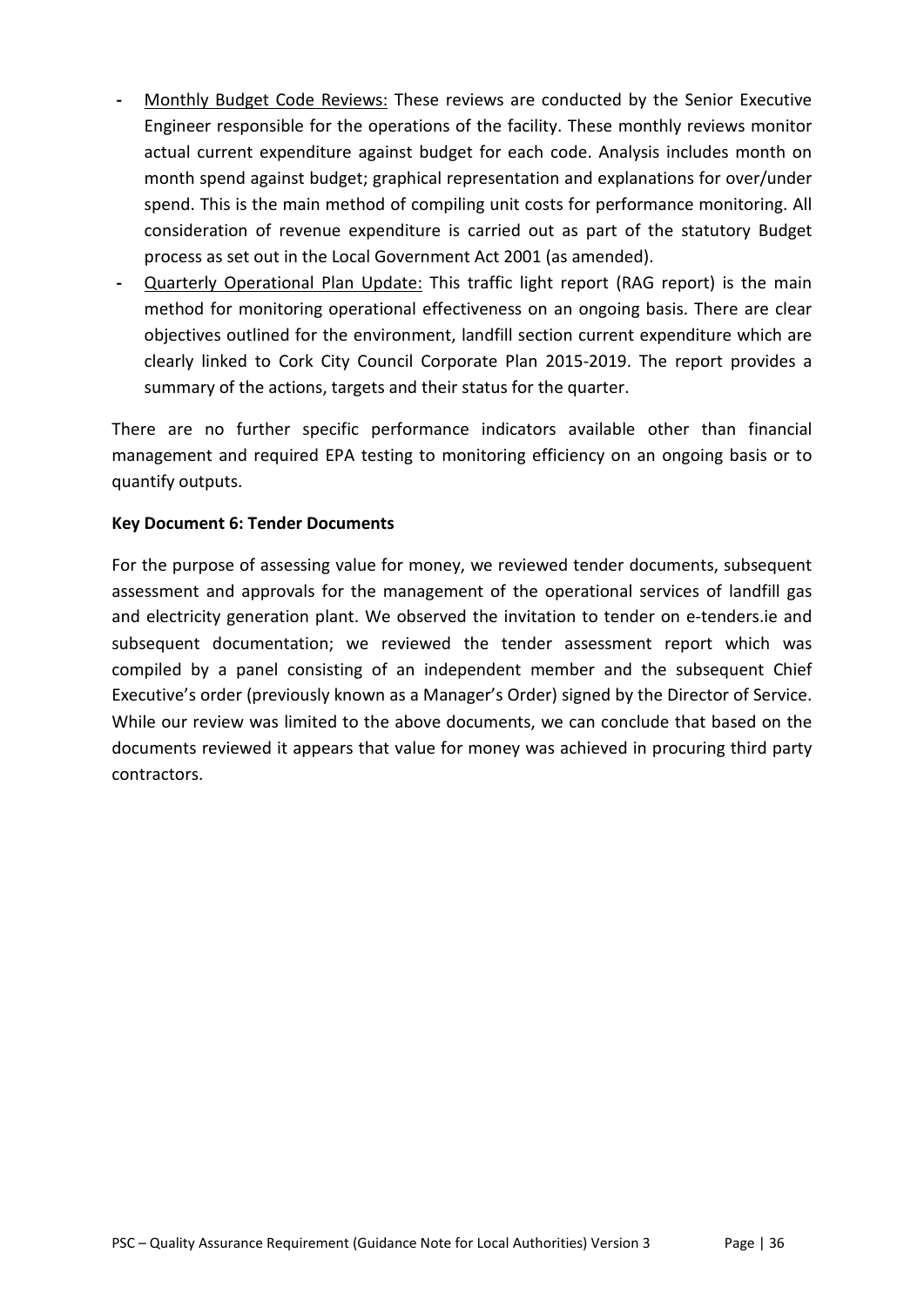#### **Section B - Step 4: Data Audit**

The following section details the data audit that was carried out for the Kinsale Road Landfill Operation and Recycling Operations. It evaluates whether appropriate data is available for the future evaluation of the project/programme.

| <b>Data Required</b>                                                                     | <b>Use</b>                                                                                                                             | <b>Availability</b>                                                                                                                                                        |
|------------------------------------------------------------------------------------------|----------------------------------------------------------------------------------------------------------------------------------------|----------------------------------------------------------------------------------------------------------------------------------------------------------------------------|
| Level of emissions e.g. Noise,<br>Dust, Water pollutants etc.                            | Assess emissions in<br>accordance with EPA Licence.                                                                                    | Yes, testing analysis<br>available and annual report<br>provided to EPA                                                                                                    |
| Level of landfill gas collected<br>and converted                                         | Assess levels of gas available<br>for conversion to electricity.                                                                       | Yes, data available (third<br>party contractor in place on<br>site & ESB Networks)                                                                                         |
| Tonnage of waste/ recycling/<br>WEEE collected at recycling<br>centre/Civic Amenity Site | To determine the level of<br>future income/ need for<br>further development of<br>waste/recycling services and<br>to quantify outputs. | Yes, data available from the<br>EPA, Cork City Council and<br>third party contractors                                                                                      |
| Community / customer surveys<br>undertaken                                               | To assess public's perception<br>of a local authority civic<br>amenity centre and park to<br>quantify outcomes.                        | Survey carried out in 2014<br>to find out the local<br>authority area where the<br>customers to the civic<br>amenity site. No public<br>satisfaction surveys<br>completed. |
| Performance Indicators                                                                   | To monitor efficiency on an<br>ongoing basis and to quantify<br>outputs                                                                | The data is available.<br>However, it is a matter of<br>utilising this data to provide<br>sufficient management<br>information.                                            |

#### **Data Availability and Proposed Next Steps**

Quantifying the impact of the facility from an environmental perspective is straightforward due to the conditions imposed by the EPA licence. The EPA monitoring regime assesses the effects of the leachate on groundwater and surface waters by a quarterly monitoring of eleven wells, six surface water sites and four leachate sites. Emissions from the gas burner are tested by an outside agency and the supply of gas is automatically monitored. Air quality is monitored in the surrounding area for odours and PM10 by an outside agency. A noise survey is taken annually. Industrial sludges are sampled and sent for toxicity testing. The gas wells on the perimeter of the site are also monitored. Quarterly and annual reports are compiled and sent to the EPA. The 2014 & 2015 Annual reports have been reviewed (as 2016 is not due for completion until June 2017). These detailed reports analyse the required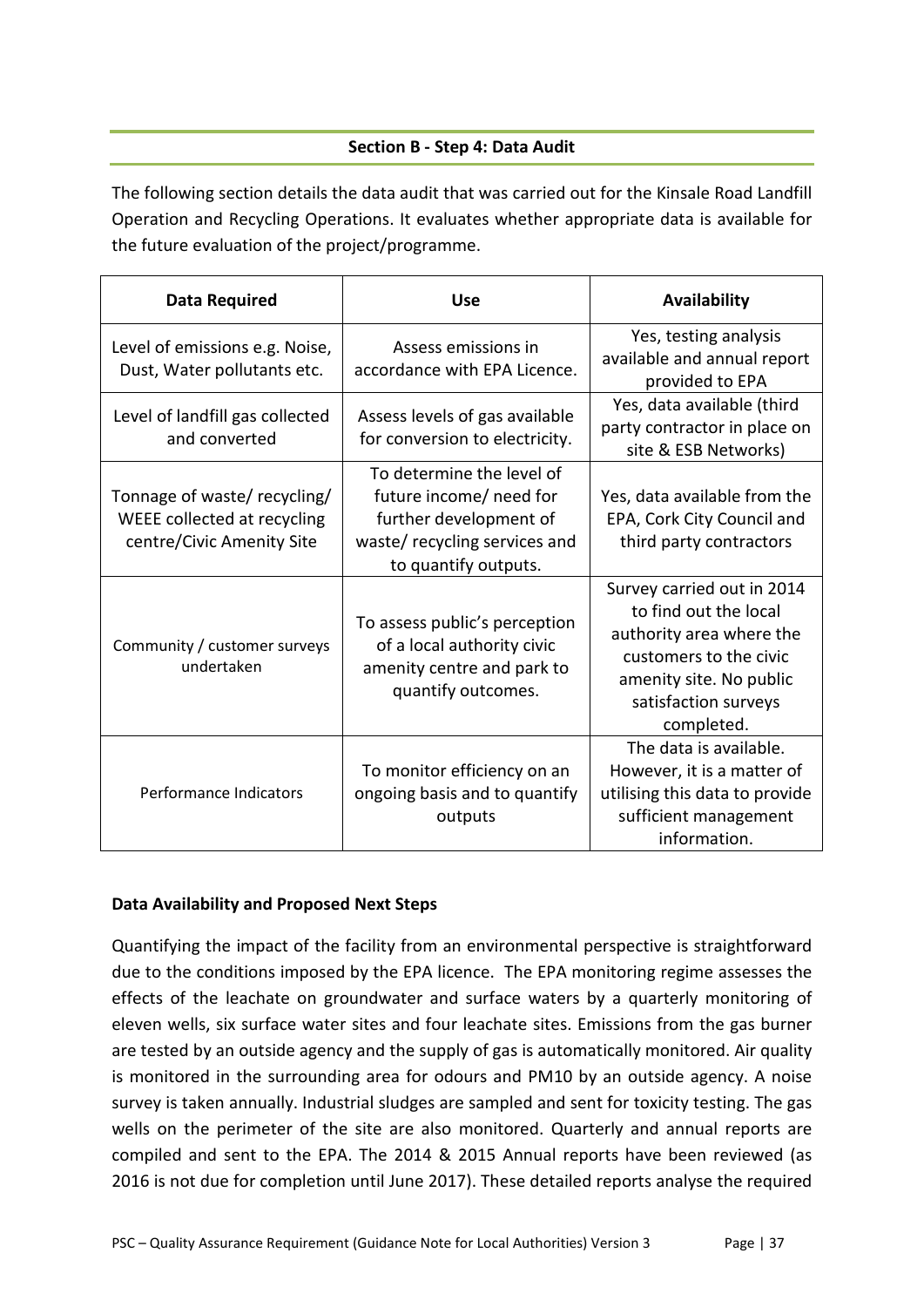data as set out in the appendix of the licence. Based on a limited review and technical understanding of the requirements, it appears that the facility provides the required technical information.

Data relating to Landfill Gas output is required to monitor the levels of gas available for generation to electricity which is an output of the facility. This information is readily available and can be quantified.

Data relating to waste disposal and recycling facilities is required for operational reasons and should be used to determine efficiencies.

To quantify the impact of the facility from a public amenity position is difficult. It may be beneficial to assess public's perception of the local authority recycling scheme, waste facility and multi-use Park and to quantify outcomes. A survey was carried out in 2014 to determine what local authority area the customers were coming from - this could be used as a baseline for changes in use.

Given the level of data and information available, the programme could be subjected to a full evaluation at a later date.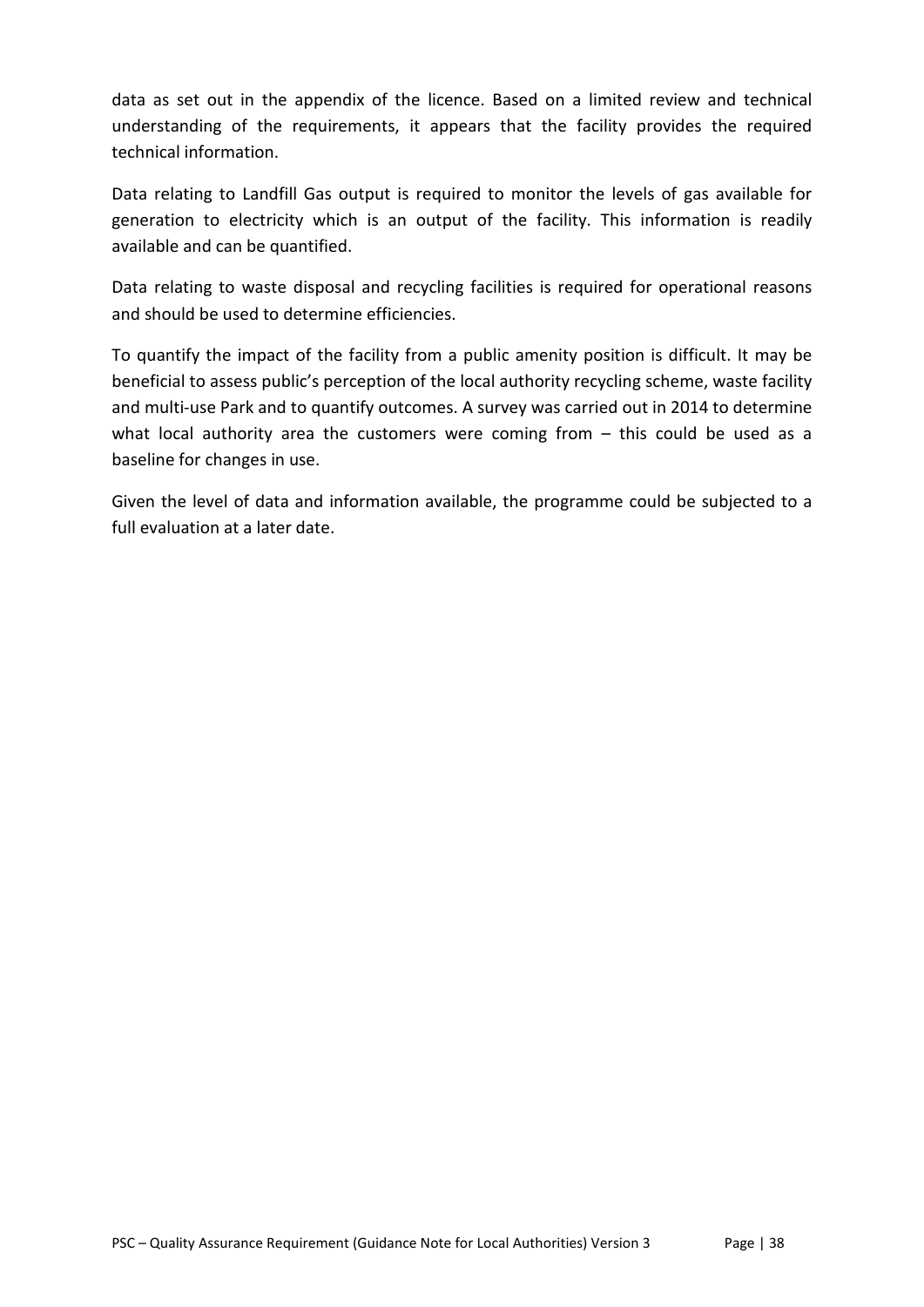#### **Section B - Step 5: Key Evaluation Questions**

The following section looks at the key evaluation questions for Kinsale Road Landfill Operation and Recycling Operations, based on the findings from the previous sections of this report.

## **Does the delivery of the project/programme comply with the standards set out in the Public Spending Code? (Appraisal Stage, Implementation Stage and Post-Implementation Stage)**

Since the facility and operations predates such standards as set out in the Public Spending Code, there were no definitive appraisal documents to reference; however, objectives are clearly defined within the Cork City Council Strategic Plan 2015 to 2019. It is not common for current expenditure programmes within Cork City Council to have Logic Model Mapping in place, therefore it is recommended that going forward this mapping should be considered for all current expenditure programmes over €0.5m.

The in-depth check has demonstrated that the broad principles of the public spending code guidelines for on–going management of current expenditure were adhered to. There was evidence of continuous and timely financial and operational monitoring against plans, expectations and budgets at all levels of management. The Environmental Protection Agency requires rigorous reporting on an annual basis to ensure that the facility is in compliance with waste regulations. There may be room to improve monitoring and assessing changes in the broader environment in line with PSC expectations. However, there were no instances of mismanagement of costs or significant programme overruns identified during the review. Management have a good understanding of achieving value for money through procurement.

The main areas for improvement relates to development of performance indicators for better decision making and appraisal of value for money. For current expenditure, performance indicators should be developed, as well as a means of gathering the data to support performance indicator measurement. These performance indicators should then be used as part of the monitoring and management of the current expenditure programmes.

The Public Spending Code guidelines outline the requirement for new current expenditure programmes to be subject to a periodic review of current expenditure in line with VFM & Policy Reviews (VFMPRs). For this particular programme, staff conduct traffic light (RAG) reports to assess progress against objectives set out in the strategic plan. However, the process is not formalised, nor is there a policy within the Council to conduct period reviews for all current expenditure programmes. It would be beneficial to ensure that each Directorate prepare an annual and multi annual VFMPR schedule which would provide for review of strategic programmes over a prescribed period as outlined in the Public Spending Code guidelines.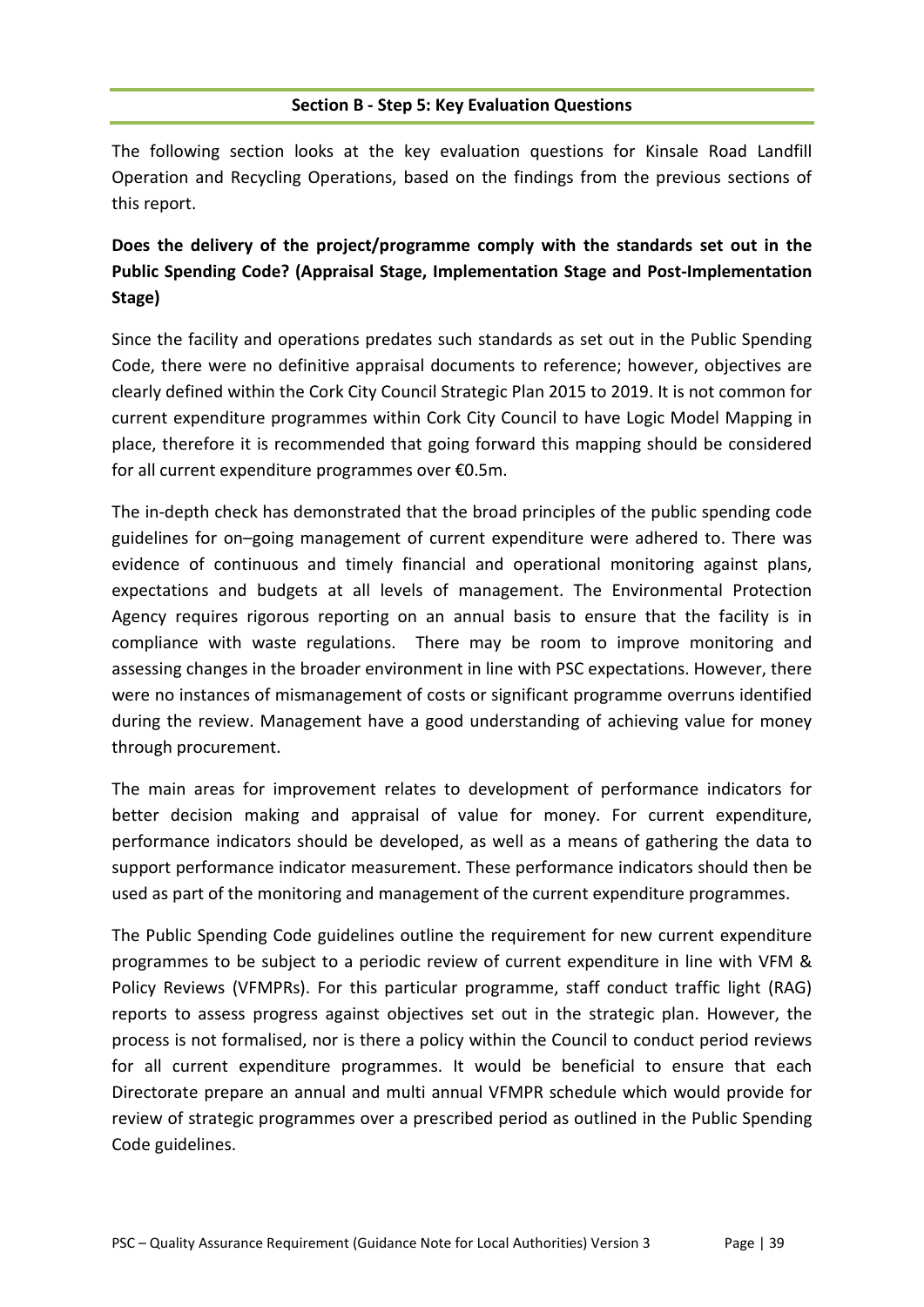## **Is the necessary data and information available such that the project/programme can be subjected to a full evaluation at a later date?**

Given the level of data and information available both from a financial and operational perspective, the programme could be subjected to a full evaluation at a later date. It may be beneficial for management to determine enhanced performance indicators based on the data available to quantify outcomes and facilitate decision making.

A survey was carried out in 2014 to determine what local authority area (Cork City and Cork County) the customers were coming from – this could be used as a baseline for changes in use.

## **What improvements are recommended such that future processes and management are enhanced?**

Overall, the current expenditure programme under review 'Kinsale Road Landfill Operation and Recycling Operation' is well managed and it is reasonable to conclude that Cork City Council's is in compliance with the Public Spending Code. To ensure that future processes and management of current expenditure programmes over €0.5m are enhanced, Internal Audit has made the following recommendations for the organisation as a whole;

- **-** Management should consider the Public Spending Code guidelines B06 (Appraisal and Planning Appraising Current Expenditure) as best practice guidelines for new programme current expenditure (see page 83 for obligations for new current expenditure).
- **-** Logic Model Mapping should be considered for all current expenditure programmes over €0.5m. This Programme Logic Model (PLM) is a standard evaluation tool which defines the objectives, inputs, activities, outputs and impacts of a programme or project.
- **-** Review and enhancement of departmental/ section performance indicators on a regular basis to provide relevant management information.
- **-** Prepare an annual and multi annual VFM & Policy Reviews (VFMPRs) schedule and conduct reviews accordingly. This would provide a review of strategic programmes over a prescribed period as outlined in the Public Spending Code guidelines.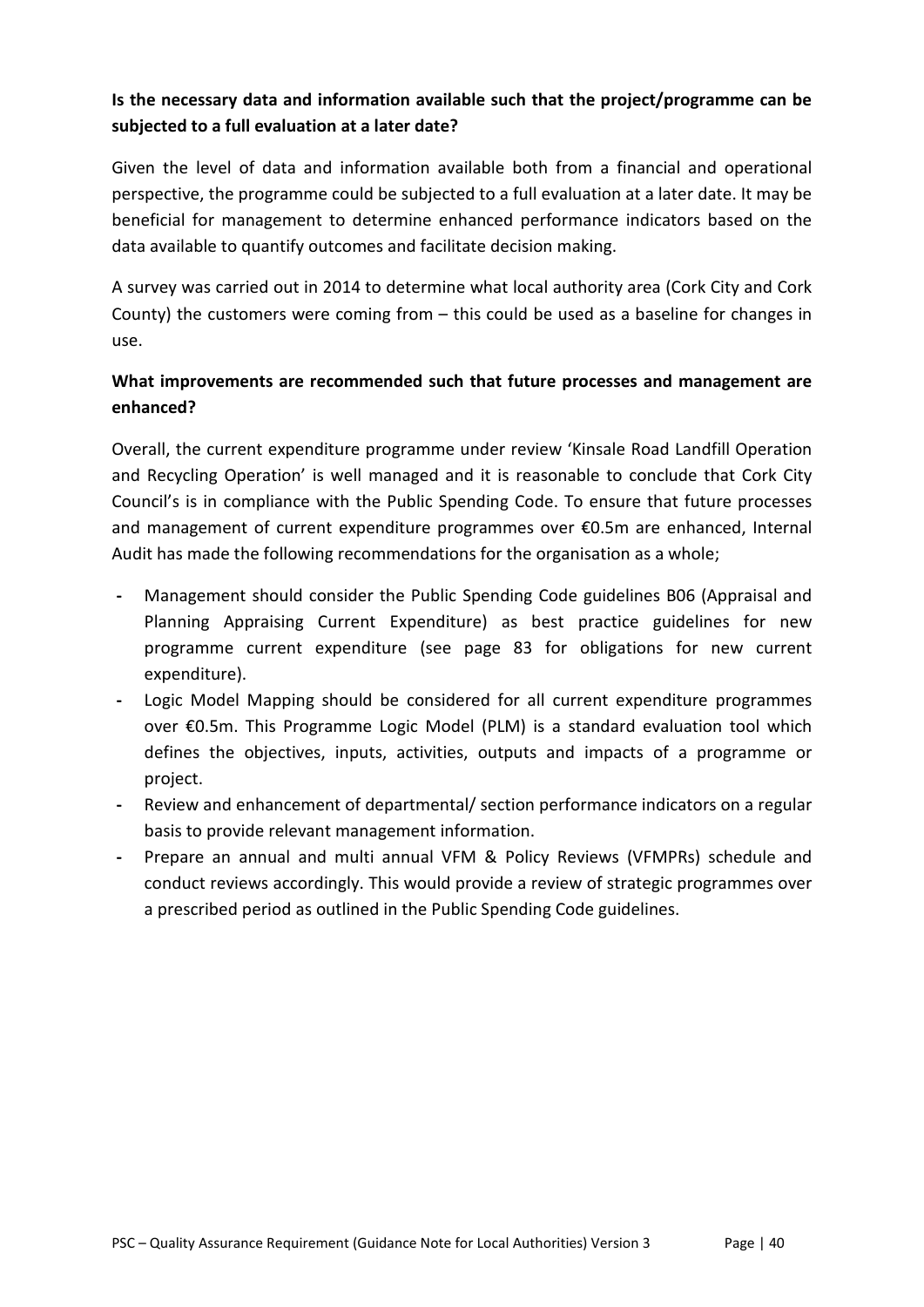The following section presents a summary of the findings of this In-Depth Check on the Kinsale Road Landfill Operation and Recycling Operation

#### **Summary of In-Depth Check**

For the purpose of the in-depth checks requirement, Internal Audit chose a sample of one current expenditure programme representing 1% of overall current expenditure being incurred. Overall, the current expenditure programme under review 'Kinsale Road Landfill Operation and Recycling Operation' is well managed and it is reasonable to conclude that Cork City Council's is in compliance with the Public Spending Code. Cork City Council operated a municipal waste landfill Site at Kinsale Road from early 1960's to 2009 when the facility closed to landfill waste. Since ceasing landfill operations, the objective of the facility is to comply with Waste Management Regulations (Historic Site), to generate power from landfill gas combustion, provide facilities for household waste, recycling and WEEE collection, and to operate the Cork City Council multi-use park – Tramore Valley Park. Management of the facility have expressed an understanding of the requirement to actively monitoring against plans, expectations and budgets and to ensure value for money is obtained where required.

While Internal Audit are satisfied that the current expenditure programme under review is suitably managed, a number of observations were made with regards to Cork City Council's practices and methodologies for evaluating, monitoring and assessing current expenditure. A summary of recommendations are as follows;

- **-** Management should consider the Public Spending Code guidelines B06 (Appraisal and Planning Appraising Current Expenditure) as best practice guidelines for new programme current expenditure (see page 83 for obligations for new current expenditure)
- **-** Logic Model Mapping should be considered for all current expenditure programmes over €0.5m. This Programme Logic Model (PLM) is a standard evaluation tool which defines the objectives, inputs, activities, outputs and impacts of a programme or project.
- **-** Review and enhancement of departmental/ section performance indicators on an adhoc basis to provide relevant management information.
- **-** Prepare an annual and multi annual VFM & Policy Reviews (VFMPRs) schedule and conduct reviews accordingly. This would provide a review of strategic programmes over a prescribed period as outlined in the Public Spending Code guidelines.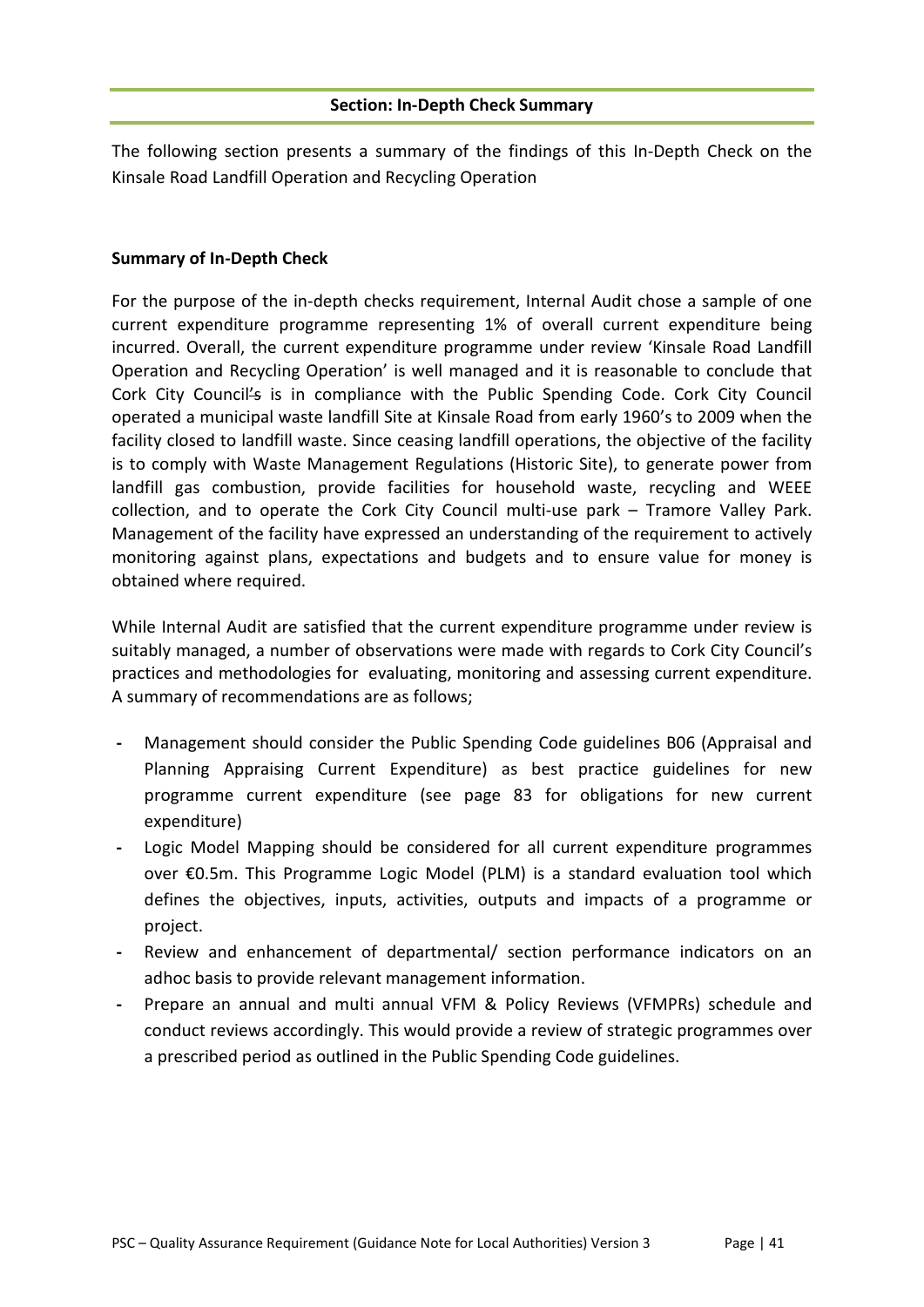## **Quality Assurance – In Depth Check**

#### **Section A: Introduction**

This introductory section details the headline information on the programme or project in question.

| <b>Programme or Project Information</b>                       |                                                                                                                                                                                                                                                                                                                                  |  |  |  |  |
|---------------------------------------------------------------|----------------------------------------------------------------------------------------------------------------------------------------------------------------------------------------------------------------------------------------------------------------------------------------------------------------------------------|--|--|--|--|
| <b>Name</b>                                                   | <b>Blackrock Harbour and Village Project</b>                                                                                                                                                                                                                                                                                     |  |  |  |  |
| <b>Detail</b>                                                 | Capital investment programme to redevelop and improve<br>of the public realm in Blackrock Village and Harbour -<br>Phase project spanning various directorates within Cork<br>City Council. For the purpose of review the scope relates to<br>Roads & Transportation managed phase - remediation of<br><b>Blackrock Harbour.</b> |  |  |  |  |
| <b>Responsible Body</b>                                       | Cork City Council                                                                                                                                                                                                                                                                                                                |  |  |  |  |
| <b>Current Status</b>                                         | Capital Expenditure Being Incurred.                                                                                                                                                                                                                                                                                              |  |  |  |  |
| <b>Start Date</b>                                             | Area Plan proposed 2006, Roads & Transportation enabling<br>works began in 2011, phase 2 is currently underway                                                                                                                                                                                                                   |  |  |  |  |
| <b>End Date</b>                                               | Currently under construction - phase 2 expected end date<br><b>June 2017</b>                                                                                                                                                                                                                                                     |  |  |  |  |
| <b>Overall Cost</b><br>€2.2 million (2016 budget expenditure) |                                                                                                                                                                                                                                                                                                                                  |  |  |  |  |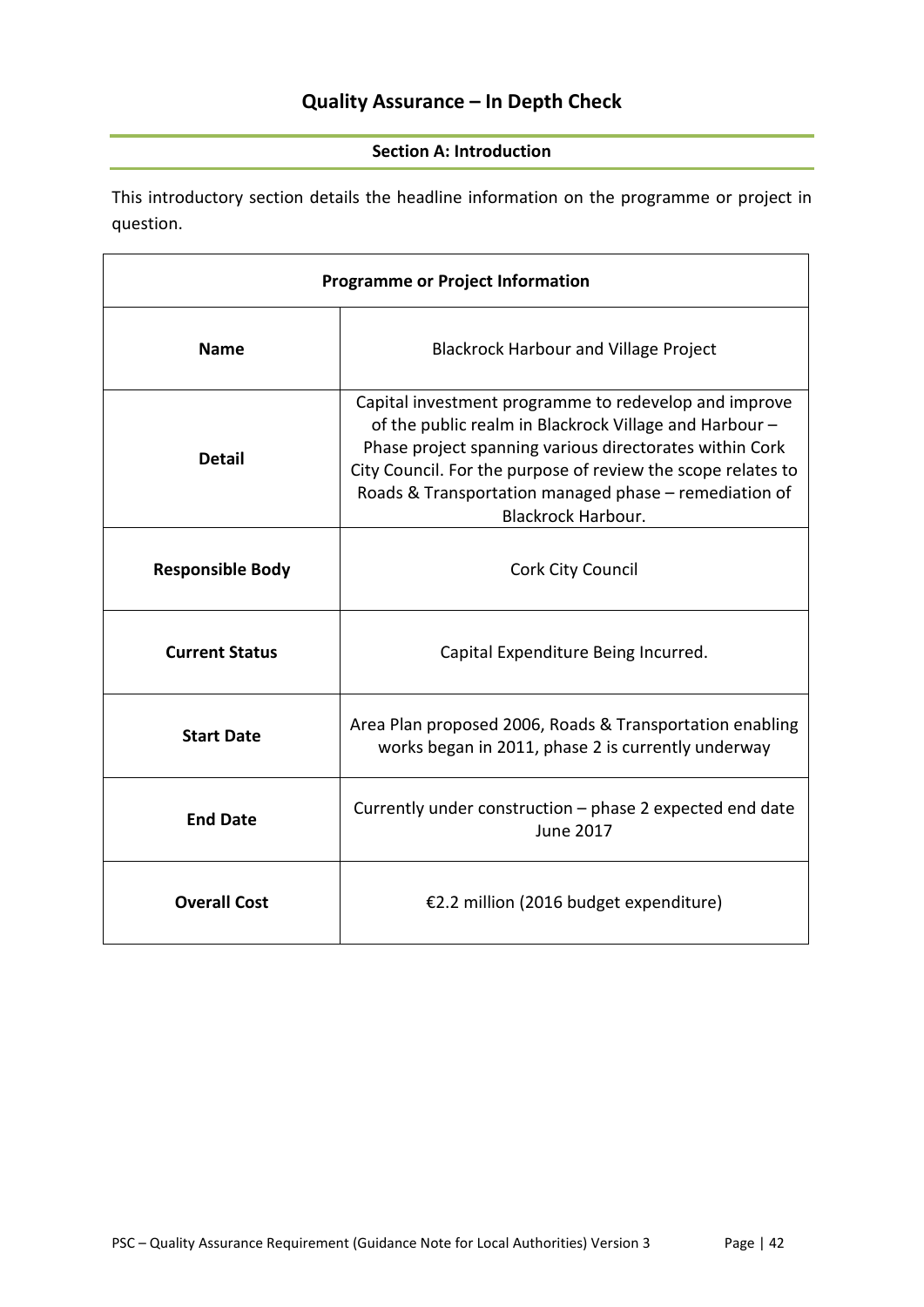#### **Project Description**

The main aim of the project is to promote the regeneration of the centre of Blackrock Village through the development and improvement of Blackrock Harbour and new Blackrock Park as a focal point for the centre of the village.

The City Council commissioned a number of detailed studies to inform the development and improvement of the village. These included: A Study to investigate the reconfiguration of Blackrock Harbour (commissioned by Cork City Council and prepared by external consultants) in 1998 and a strategy for the development and improvement of Blackrock Village and harbour in 2003 (commissioned by Cork City Council and prepared by external consultants). A redevelopment proposal incorporating key design concepts was outlined in a non-statutory development brief prepared by the Planning Department in 2002. This included securing the conservation of the Ursuline Convent and its setting and establishing stronger connections to the Village. Permission was granted for the redevelopment of the Ursuline lands for residential purposes in March 2004. Utilising the aforementioned studies and briefs the Blackrock Village Area Action Plan was developed. The plan was prepared according to the following process; February to September 2005, the Blackrock Village Area Action Plan Working Group (various directorates within Cork City Council) explored preliminary issues and a draft plan was prepared by the Planning Policy Section. This followed a full public consultation process from October 2005 to March 2006, with the final plan being amended to reflect the aspirations of the community, preserving and enhancing the village and its setting. Cork City Council adopted the Blackrock Village Area Action Plan at its Council meeting on the 10th April 2006. This plan is a non-statutory 'corporate plan' and its purpose is to amplify the objectives set out in the various Cork City Development Plans.

The objective of the plan is to build on Blackrock's unique character as an urban village centre and enhance its potential for increased levels of business, recreation and leisure activity. The project aims to improve the public realm and create a safe, open and attractive pedestrian space. A public park, including playground and walking trails, will be created. A wide pedestrian plaza will be created to the harbour front and all footpaths and carriageways will be repaved. Traffic calming measures will be installed to promote appropriate vehicle speeds. Traffic and parking lanes will be rationalised and new street furniture, lighting will be provided.

Since the plan was adopted, funding became restricted and this ultimately delayed the project. The project is in the process of being delivered in phases as finance become available. Enabling works began 2011; a simple assessment project appraisal was completed for the harbour remediation at that time. Total capital expenditure for the period 2011 to 2016 was €1.68 million of which €1.275m was spent in 2016. For the indepth check, Internal Audit have reviewed Phase  $1 - 2016$  capital expenditure however for the purpose of identifying strategy, we will take a look at plans that precede these works.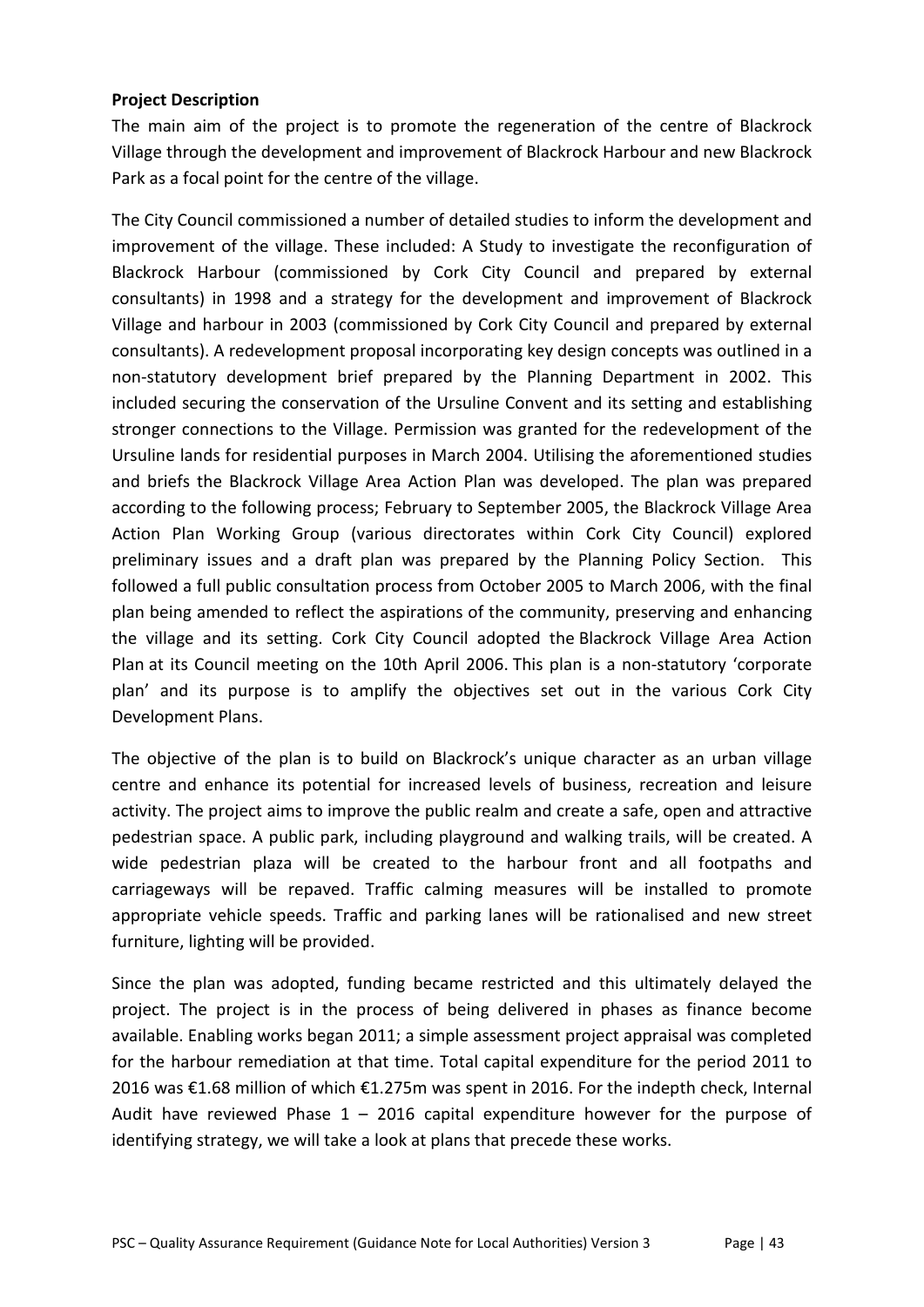#### **Section B - Step 1: Logic Model Mapping**

As part of this In-Depth Check, Internal Audit have completed a Programme Logic Model (PLM) for the Blackrock Harbour and Village Project. A PLM is a standard evaluation tool and further information on their nature is available in the **Public Spending Code**.

| <b>Objectives</b>                                                        | Inputs                                                                 | <b>Activities</b>                                        | <b>Outputs</b>                                              | <b>Outcomes</b>                                                              |
|--------------------------------------------------------------------------|------------------------------------------------------------------------|----------------------------------------------------------|-------------------------------------------------------------|------------------------------------------------------------------------------|
| To create an attractive and unique<br>environment in the City $-$ public | Revenue contributions from Cork<br>City Council – totalling $£1.5m$ to | Development of the Blackrock<br>Village Area Plan.       | Reconstruction of roads, footpaths<br>and associated works. | Enhanced public space in an historic<br>and underutilised area of Cork City. |
| realm.<br>To improve the level of recreational                           | date<br>Grant funding:                                                 | Preliminary design.                                      | Replacement of 200m quay walls.                             | Reinforces identity of Blackrock<br>village as an urban village centre.      |
| visitors - public realm.                                                 | Department of Agriculture, Food<br>and the Marine - $£112.5k$ (2011)   | Part 8 consultation and submission.                      | Dredging of Blackrock Harbour.                              | Enhances profile of area for                                                 |
| To improve the level of commercial<br>activity - development.            | National Transport Authority -<br>€700k (Dec 2016)                     | Detailed design.                                         | Repaving of Blackrock Harbour.                              | recreation, tourism and commercial<br>activities.                            |
| To improve transportation facilities<br>- access and movement.           | Additionally, the project requires<br>Cork City Council employee       | Public procurement.<br>Management of project – financial | Creation of 150m boardwalk with<br>seating.                 | Improvement of access and<br>movement to the village.                        |
|                                                                          | resources but these are not<br>quantified.                             | and contract.                                            | New public lighting.                                        |                                                                              |
|                                                                          |                                                                        | Project close out.                                       | Provision of car parking.                                   |                                                                              |
|                                                                          |                                                                        |                                                          | Landscaping and tree planting.                              |                                                                              |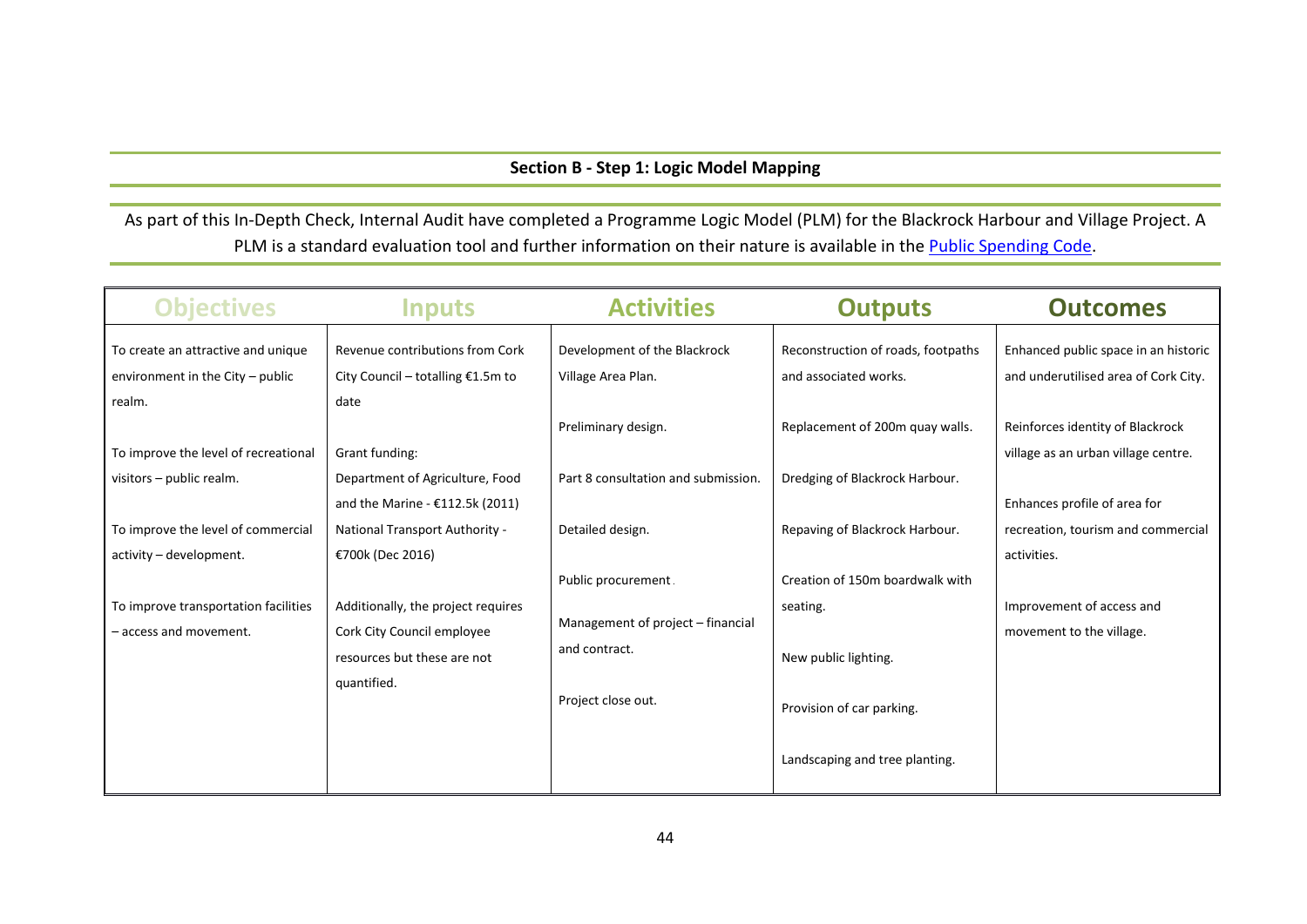#### **Description of Programme Logic Model**

*Objectives:* The objectives of the Blackrock Harbour and Village Project are to enhance the potential of Blackrock Village, building upon the positive characteristics of the village core to deliver a high quality urban environment around which new development can evolve. The following are the key objectives of the strategy: to enhance Blackrock Harbour to make it an attractive focal point for the area by the improvement of the harbour itself, the creation of a new pedestrian Harbour Square with new development along its edges, to create of a number of good public spaces that provide the physical structure for development and improvement, development of adjacent sites capable of providing local services, such as shops and cafes. Additionally the aim is to create an improved access and movement strategy to link the village with the wider area.

*Inputs:* The primary input to the programme was the revenue contributions of €1.5 million to date which was provided for by Cork City Council. Additionally there have been two grants received, firstly from the Department of Agriculture, Food and the Marine - €112.5k in 2012. Secondly, in December 2016, Cork City Council received funding of €700k from the National Transport Authority. The Blackrock Harbour & Village Renewal Project was designed and project managed by Cork City Council's own staff within the Roads Design & Construction Division. Work of this nature is regularly carried out by external Engineering Consultants at a typical cost of 15% of the construction contract value. Cork City Council internally design and mange certain projects of this nature for a number of organisational reasons such as; better management of risk, retention of expertise and capability which can also be used to better manage Consultants on other projects and better control of costs.

*Activities:* There were a number of key activities carried out through the project, firstly commissioning of studies to the support the development of the Blackrock Village Area Action Plan. Secondly, preparation of preliminary designs for the regeneration of the area for Part 8 Consultation with key stakeholders. Thirdly, on approval of the Part 8 Consultation and Submissions by the Council, the detailed design was finalised. Finally, capital works were tendered and assessed and project management of the contract took place.

*Outputs:* Having carried out the identified activities using the inputs, the outputs of the project are for the development of Blackrock Village and Harbour. Capital works include; reconstruction of roads, footpaths and associated works, dredging and excavating of the harbour, the construction of new harbour walls and boardwalk, pavement resurfacing, new road markings and traffic signs, new public lighting, provision of car parking spaces and landscaping and tree planting.

*Outcomes:* The envisaged outcome of the project is the regeneration of the centre of Blackrock Village in order to reinforce it's identity as an urban village centre. To enhance public space in an historic and underutilised area of Cork City, to maximise accessibility to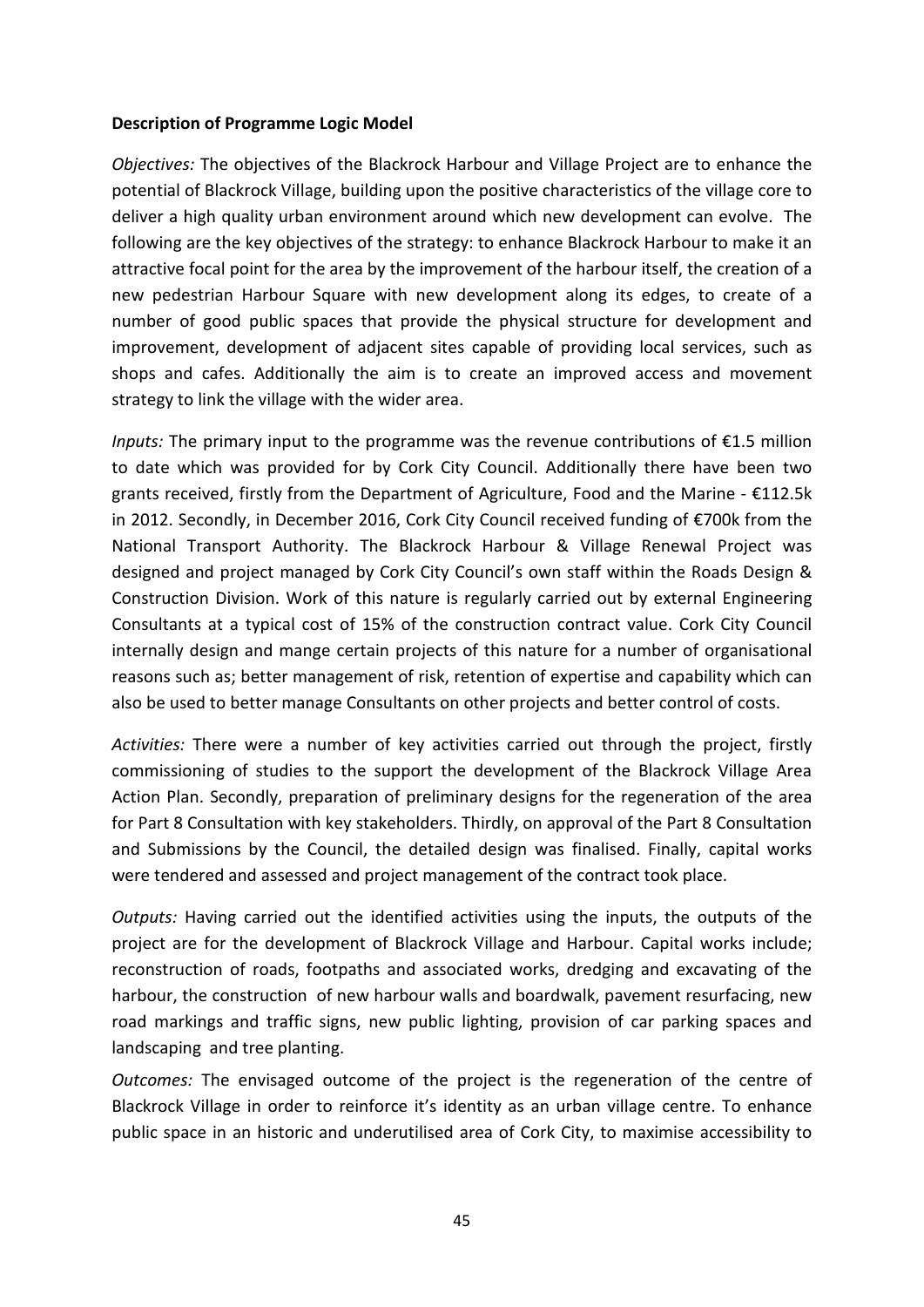high quality areas of active and passive open space for residents and visitors to the area. Finally, to improve access and movement to the village.

#### **Section B - Step 2: Summary Timeline of Project/Programme**

The following section tracks the Blackrock Harbour and Village Project from inception to conclusion in terms of major project/programme milestones

| 1998                 | Study to investigate the reconfiguration of Blackrock<br>Harbour (Commissioned by Cork City Council)                    |
|----------------------|-------------------------------------------------------------------------------------------------------------------------|
| 2002                 | Non-Statutory Development Brief prepared by Cork City<br><b>Council Planning Department</b>                             |
| 2003                 | Strategy for the Development and Improvement of<br>Blackrock Village and Harbour (Commissioned by Cork City<br>Council) |
| 2004                 | Planning granted for Redevelopment of Ursuline lands for<br><b>Residential Purposes</b>                                 |
| Feb to Sept 2005     | Blackrock Village AAP Working Group draft plan                                                                          |
| Oct 2005 to Mar 2006 | Public Consultation with key stakeholders                                                                               |
| April 2006           | Adoption by Council of Blackrock Village Area Action Plan                                                               |
| Sept 2010            | Public procurement - short listing of contractors                                                                       |
| Dec 2011 & Mar 2012  | Enabling works completed                                                                                                |
| 2013                 | Preliminary design                                                                                                      |
| Sept 2013            | Blackrock Harbour Square and Park Project - Part 8<br>Planning & Development Report approved by Council                 |
| 2014                 | Final design                                                                                                            |
| August 2015          | Public procurement - Phase 1                                                                                            |
| Dec 2016             | Phase three completed                                                                                                   |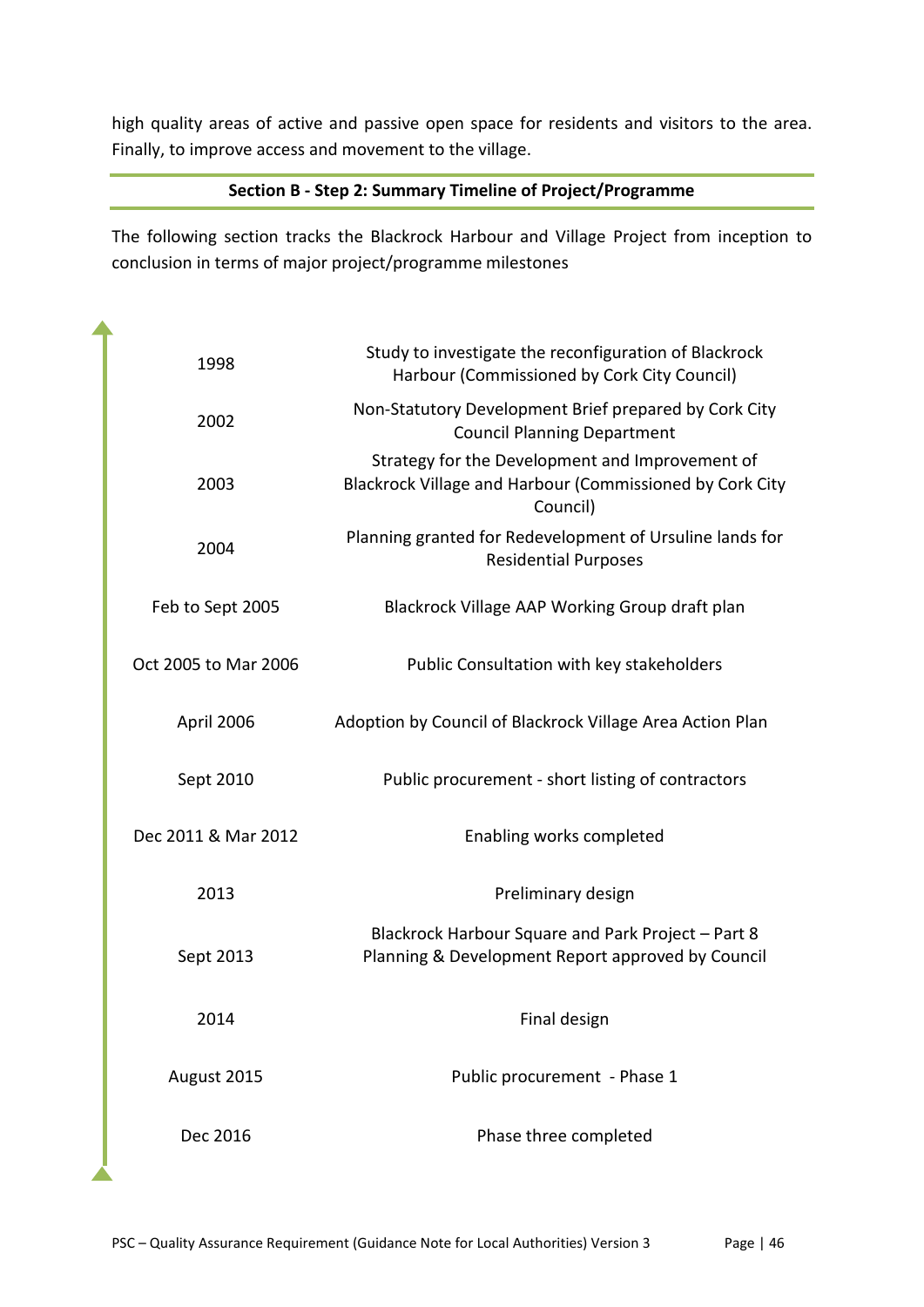#### **Section B - Step 3: Analysis of Key Documents**

The following section reviews the key documentation relating to appraisal, analysis and evaluation for the Blackrock Harbour and Village Project.

| <b>Project/Programme Key Documents</b>                                                                                 |                                                                                                                                                                                                                                                                              |  |
|------------------------------------------------------------------------------------------------------------------------|------------------------------------------------------------------------------------------------------------------------------------------------------------------------------------------------------------------------------------------------------------------------------|--|
| <b>Title</b>                                                                                                           | <b>Details</b>                                                                                                                                                                                                                                                               |  |
| <b>Blackrock Village Area Action Plan</b>                                                                              | Plan adopted by Council in April 2006 which<br>outlines the strategy for the area.                                                                                                                                                                                           |  |
| Grant Letter of Offer - Department of<br>Agriculture, Food and the Marine & the<br><b>National Transport Authority</b> | Letter of Offers accompanying grant funding<br>for capital works.                                                                                                                                                                                                            |  |
| <b>Project Authorisation Form &amp; Single</b><br><b>Appraisal Document (Project Briefs)</b>                           | Authorisation Form from Chief Executive and<br>Director of Service for projects over €0.5m.<br>Appraisal document required for projects<br>under €0.5m. These are basically project<br>briefs which identify the need for the<br>project, the objectives and possible risks. |  |
| Chief Executive Reports to Council, Monthly<br>Management Reports, Minutes and Project<br><b>Management Documents</b>  | Key financial senior management reports to<br>monitor capital spend. Regular meetings<br>with contractors to monitor works<br>completed. Claims and Payments<br>management.                                                                                                  |  |
| Tender documents & Chief Executive Orders                                                                              | For the purpose of the review, assessed<br>Tender Documents and subsequent<br>approvals for expenditure incurred in 2016                                                                                                                                                     |  |
| The project is not yet completed therefore<br>Post-Project Review<br>no project review is available.                   |                                                                                                                                                                                                                                                                              |  |

#### **Key Document 1: Blackrock Village Area Action Plan (2006)**

Cork City Council adopted the **Blackrock Village Area Action Plan** at its Council meeting on the 10th April 2006. This followed commissioned studies by external consultants and a full public consultation process, with the final plan being amended to reflect the aspirations of the community, preserving and enhancing the village and its setting.

The *Area Action Plan* was prepared to provide a strategy for improving the centre of Blackrock village. The main objectives included;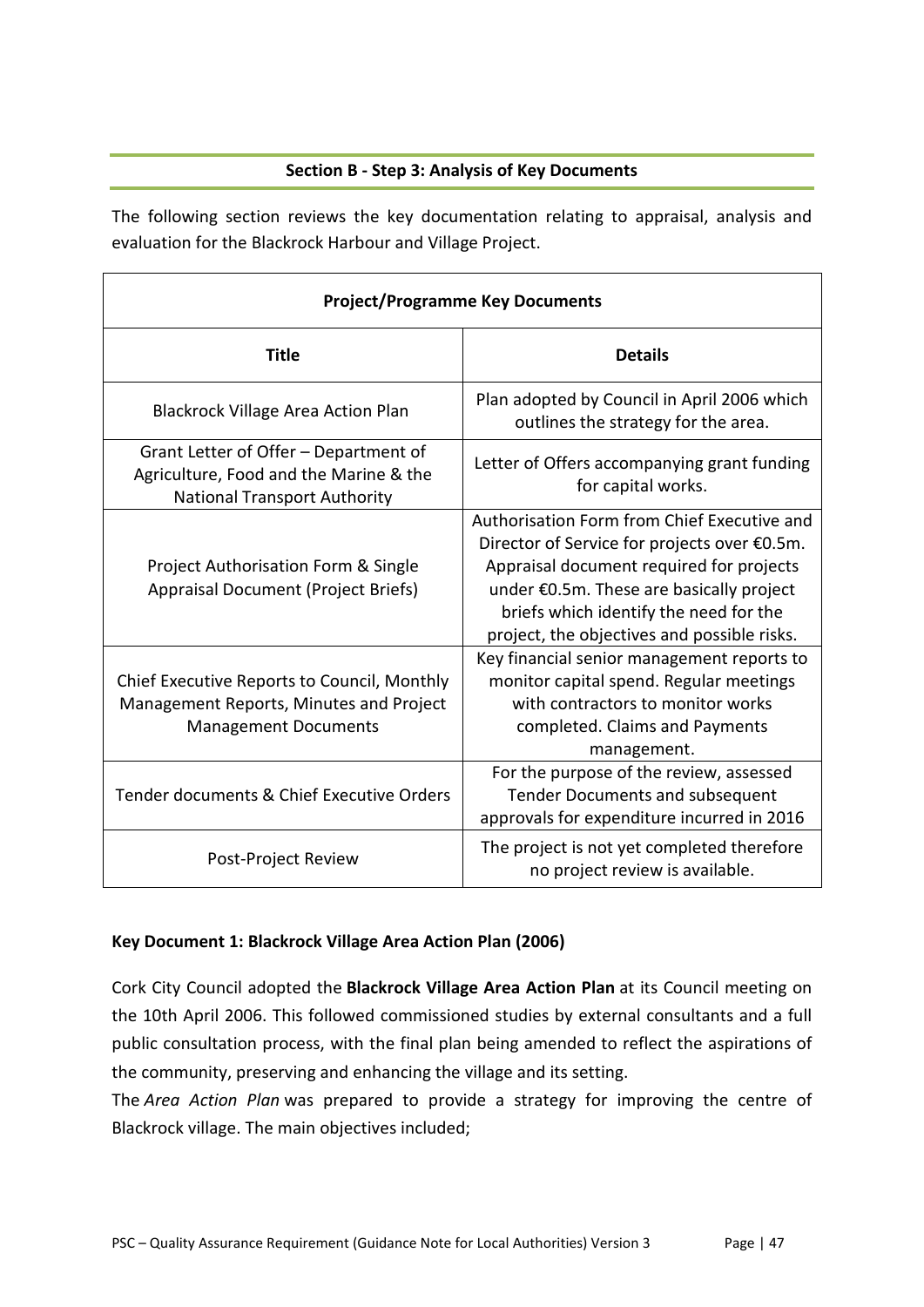- Blackrock Harbour the improvement of the harbour and its setting and the and development of adjacent sites capable of providing much-needed local services, such as shops and cafes, as well as waterside dwellings;
- Blackrock Park a new public park for the village to the front of the former Ursuline building, including the provision of an improved community centre;
- Blackrock Harbour to Blackrock Castle Walkway along the edge of the water forming part of the Banks of the Lee walkway.

This non corporate plan supported by various papers and feasibility studies provides a detailed analysis of the needs of the area and sets out the strategy for maximising the potential of Blackrock Village. The strategy considers the planning and urban design issues under the following headings; public realm, access and movement and finally development strategy. The plan also provides a detailed action plan for each strategy which outlines the estimated costs, timescale and responsibility areas (includes stakeholders within the Council, other public bodies and private developers). This plan makes reference to appraisals and assessments however these were not evaluated during the in-depth review. It was envisioned that works were to commence in 2007 however due to funding constraints the majority of capital works did not commence until 2016. The plan is intended to be implemented by various directorates from Roads & Transportation, Environment & Recreation and Strategic Planning and Economic Development as a result it is important that a project brief is completed for each phase undertaken.

#### **Key Document 2: Grant Letters of Offers**

A grant of €112.5k was received from the Department of Agriculture, Food and the Marine in 2012 for remediation works to Blackrock Harbour. The letter of offer outlines various reporting conditions such as an update on the progress of and spend on the approved project.

A grant of €700k was received from the National Transport Authority for the Blackrock Road & Convent Road Widening. The letter of offer states that Cork City Council is required to undertake the project in line with the NTA's Project Management Guidelines and they are required to submit a monthly report in respect of the funded project, covering progress, expenditure, timelines and significant issues.

#### **Key Document 3: Project Authorisation Form & Simple Appraisal Form**

The Project Authorisation Form (PAF) is a standard form in use within Cork City Council for projects over €0.5m. The form requires a project description, project justification, work scope, schedule summary, details of construction regulations (S.I504 of 2016), nominated team which includes a project manager at a suitably senior level for the scale of the project,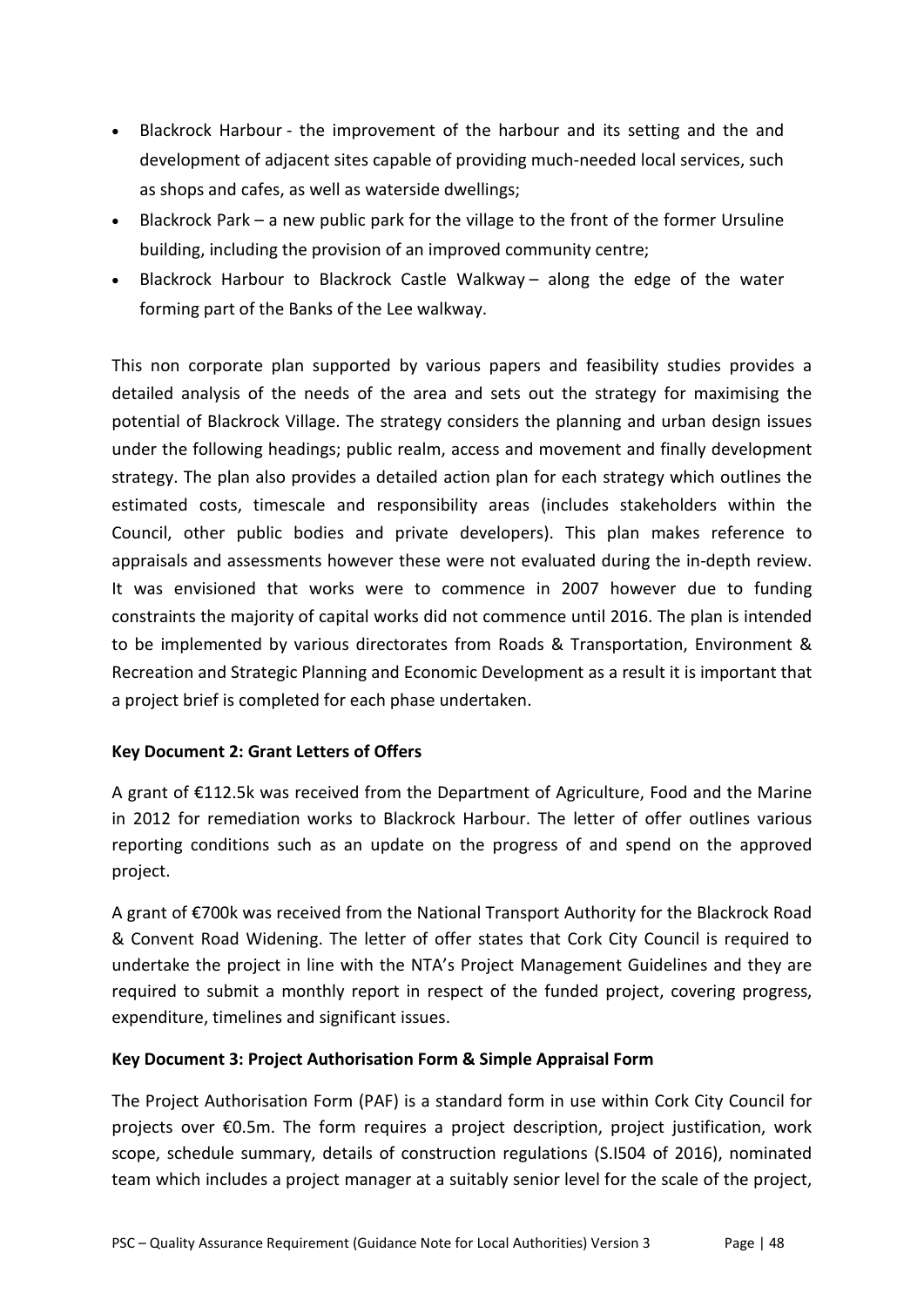required man-hours and a high level value for money of the project (includes outlining the needs that the project addresses, the objectives, details of alternative options, key constraints, and identified risks.) This form (project brief) for phase 1 was signed off by the Project Manger, Senior Engineer, Director of Service and Chief Executive in January 2014. This brief does not offer any alternatives to the project. The Simple Appraisal Document is similar however it is for projects under €0.5m, requires less detailed information and was signed off by the Director of Service in July 2011 for enabling works.

Both documents appear largely in line with the Public Spending Code (PSC) and, more specifically, with compliance with the Department of Finances 'Guidelines for Appraisal and Management of Capital Expenditure Proposals in the Public Sector' however recent appraisal guidance from the Department of Public Expenditure and Reform requires that the project brief includes a programme for completion of works. It would be best practice to include the project deliverables to ensure that outcomes are quantified.

Additionally, we would recommend that a detailed project brief be completed for the whole life of the project rather than on a phase by phase basis.

#### **Key Document 4: On-going reports**

For the purpose of this review we examined a number of reports and documents related to the projects on-going delivery and management. Included in the review are the following documents;

- **-** Chief Executive Reports to Council: Monthly meetings whereby capital expenditure information is provided to the Chief Executive and Head of Finance. A monthly report to the Council is presented which includes details on capital spend.
- **-** Roads & Transportation Monthly Management Reports: Monthly capital expenditure reports are provided to management from Finance. These reports are a download from the Financial Management System and highlight the expenditure year to date, income year to date and capital balance. These reports do not provide any further information.
- **-** Regular meetings with Contractors: Reviewed all minutes of meetings with the project team and external contractors. The minutes outline the project team in attendance for Cork City Council and the third party consultants, programme of works, financial matters etc. Minuted meetings take place every 2 to 3 weeks however ad hoc on site meetings take place more regularly but are not minuted.
- **-** Managing contractor payments and claims: discussed this process with the Senior Resident Engineer and reviewed supporting documentation. Monthly payments valuations are assessed in accordance with the contract and a payment certificate is produced based on the assessment. The claims are controlled and validated using a claims register which ensures that the claims are carried out in accordance with the contract. Valid claims are determined throughout the project and are included in the monthly valuation. Only employer representative determinations are paid and where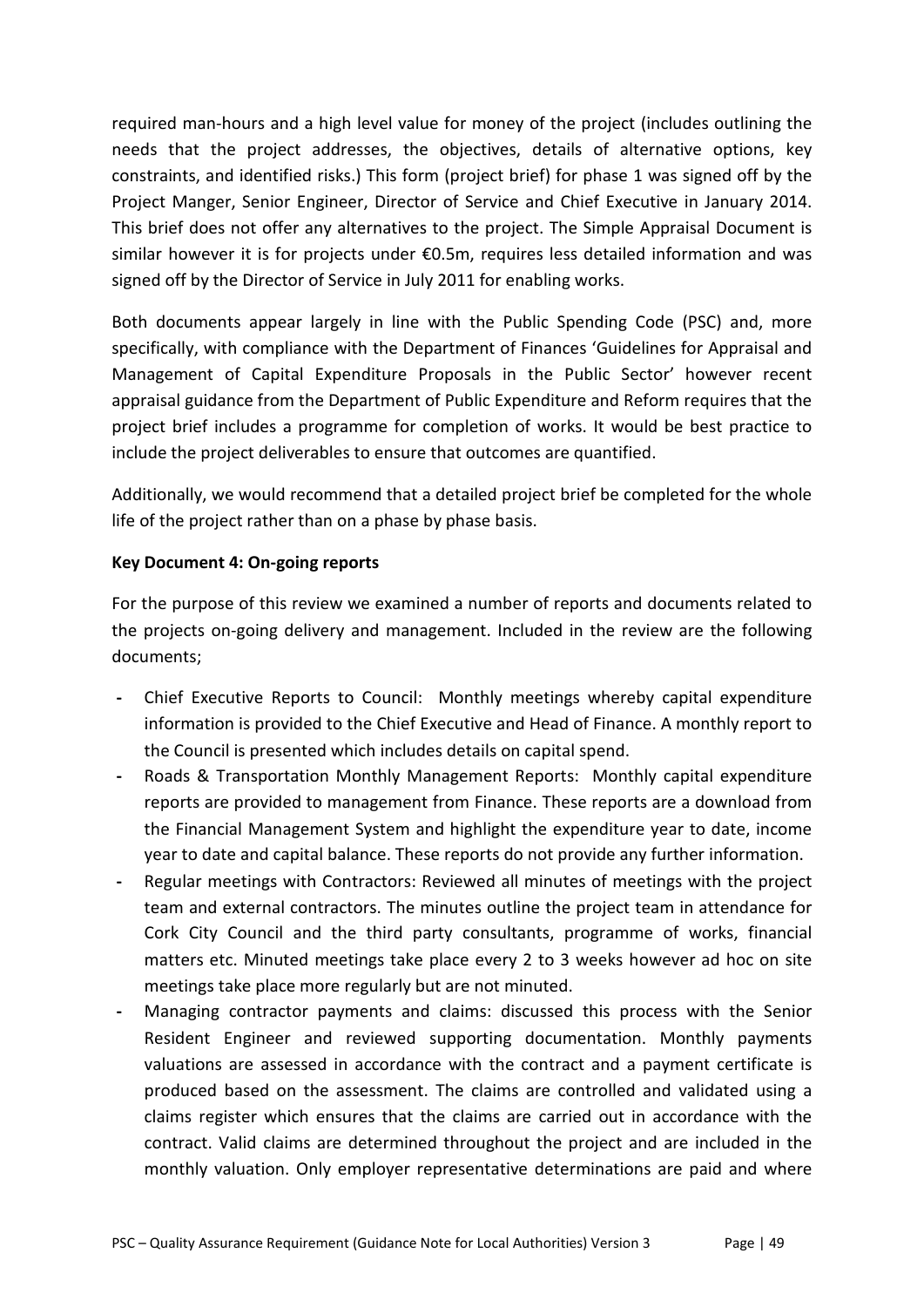the contractor does not agree with the determination it is referred to conciliation in accordance with the contract. It appears that through interview and review of supporting documentation that claims and payments are in accordance with the 'Public Works Contract for Civil Engineering Works Designed by the Employer Document Reference FTS3 v.1.9.27 June 2014'.

There are no detailed implementation plans in place for the project as a whole nor are there specific internal performance indicators available other than financial management to quantify outputs. Project proposals should incorporate formal milestones/ performance indicators for project managers which are reported on periodically. There is a possible link to the PMDS appraisal process which would increase the level of accountability and create an incentive to comply with guidelines.

#### **Key Document 5: Tender Documentation & Chief Executive Orders.**

For the purpose of assessing value for money, we reviewed tender documents, subsequent assessment and approvals for the scope of works for Phase 1 Blackrock Harbour & Village Project. We observed the invitation to tender on e-tenders.ie and subsequent documentation. An analysis was carried out on the Comparative Cost of the Tenders as defined in the Instructions to Tenderers, paragraph 9.5m, based on the Lump Sum Price and the rates for labour, material, plant and Delay Cost submitted in the Schedule Part 2 D of the *Public Works Contract Civil Engineering Works Designed by the Employer*. Our review was limited to the above documents however we can conclude that based on the documents reviewed it appears that the most economically advantageous tender succeeded and that value for money was achieved in procuring third party contractors.

During the tender process it was envisaged that additional funding would be secured from Central Government however the grant application was unsuccessful therefore the Council decided to revise the scope by means of a Contractual Change Order so that Phase 1 could be delivered. Reviewed the approved Chief Executive Order.

#### **Key Document 6: Post Project Review**

No post project reviews have taken place as Phase 1 was only completed in December 2016. It is important that post project reviews are undertaken within a reasonable timeframe, as per Public Spending Code requirement, to assess whether project objectives have been met and that lessons learned can be applied. This is a multi-phased project dependent on securing funding which can cause considerable delays therefore it recommended that a post project review is completed after each phase rather than over the lifetime of the project.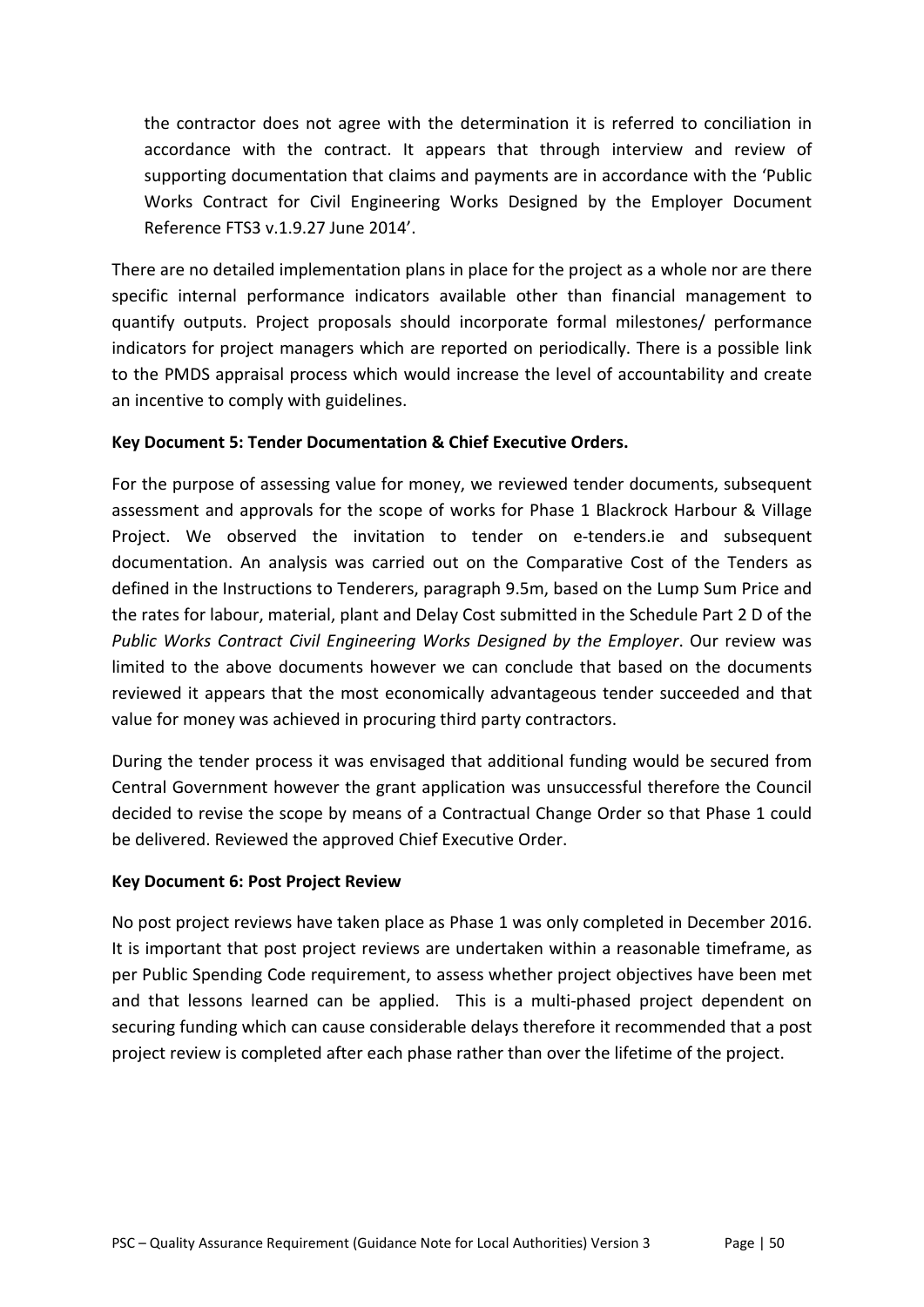#### **Section B - Step 4: Data Audit**

The following section details the data audit that was carried out for the Blackrock Harbour and Village Project. It evaluates whether appropriate data is available for the future evaluation of the project/programme.

| Data Required                                 | <b>Use</b>                                                                  | Availability                             |
|-----------------------------------------------|-----------------------------------------------------------------------------|------------------------------------------|
| <b>Financial Analysis of Spend</b><br>to date | To measure inputs against<br>outputs.                                       | Yes, held by Cork City<br>Council        |
| Rates and Licences                            | Assess whether there is an<br>increase in commercial<br>activities.         | Yes, held by Cork City<br>Council        |
| Traffic surveys                               | To determine access and<br>movement                                         | Possible, subject to cost of<br>surveys. |
| Public transportation data                    | To determine access and<br>movement                                         | Possibly held by Bus Éireann             |
| Level of parking availability<br>in the area  | Assess outcomes of creating<br>car parking in the area                      | Yes, held by Cork City<br>Council        |
| Community / customer<br>surveys undertaken    | Assess the non tangible,<br>wider benefits/ public realm<br>of the projects | Possible, subject to cost of<br>surveys. |

#### **Data Availability and Proposed Next Steps**

Due to the nature of the project – to improve the public realm, quantifying the outcome of the project in terms of achieving its objectives is difficult. The majority of data required for audit would rely on subsequent surveys to quantify outcomes. Data such as financial analysis of the project, information on rates and commercial/ boat licences are readily available. Since there was no baseline data collected before the project commenced (apart from Part 8 submissions) it may be difficult to quantify improvement in the community's perception of the area. There will be however a physical change to the area which can be assessed.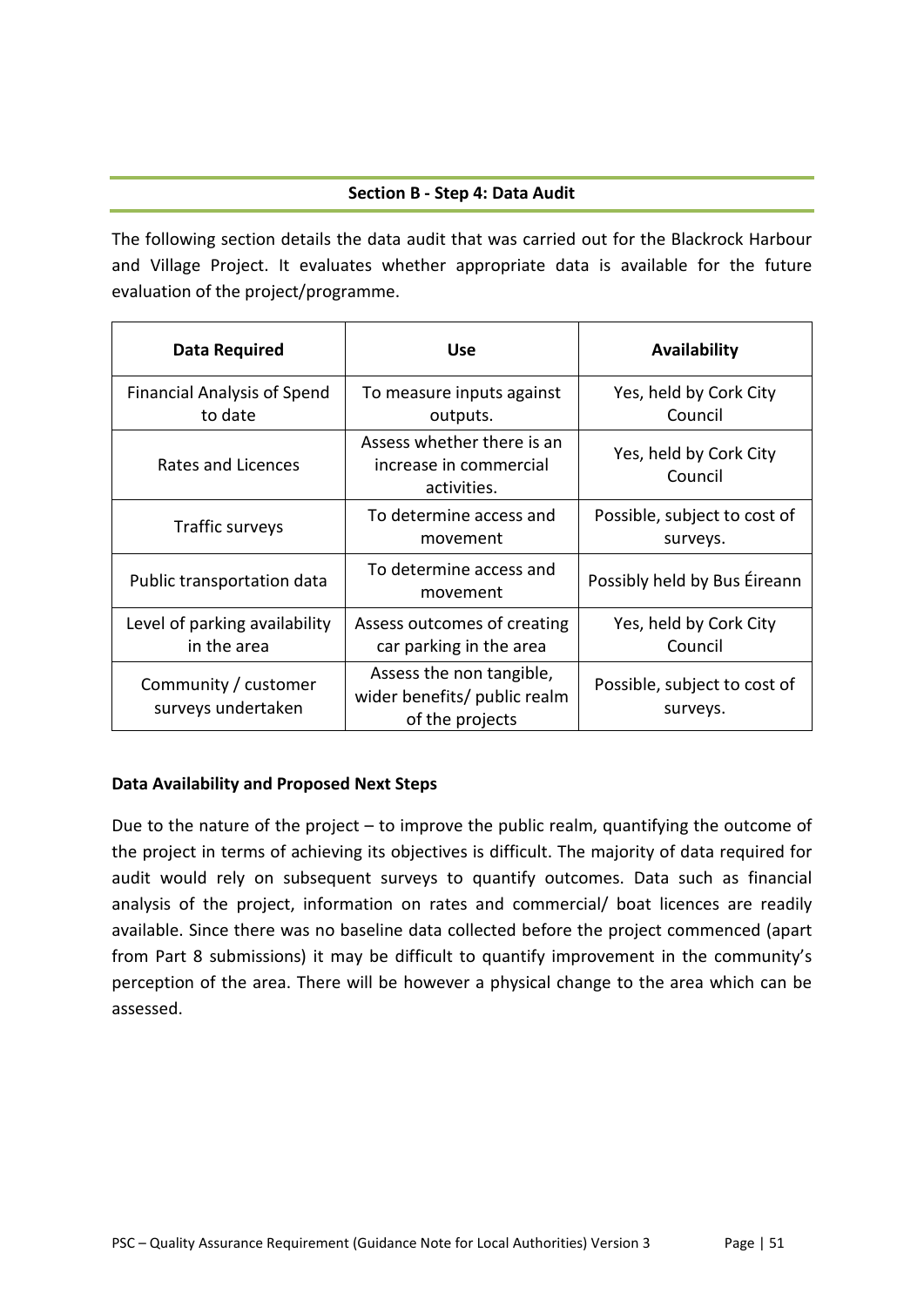#### **Section B - Step 5: Key Evaluation Questions**

The following section looks at the key evaluation questions for Blackrock Harbour and Village Project based on the findings from the previous sections of this report.

## **Does the delivery of the project/programme comply with the standards set out in the Public Spending Code? (Appraisal Stage, Implementation Stage and Post-Implementation Stage)**

This in-depth check has demonstrated that the broad principles of the central appraisal and management guidance were adhered to in the on-going management of this project.

In terms of timeline, it would appear that the available documentation was in line with 2005 Department of Finance Guidelines on Appraisal and Management of Capital Expenditure Proposals in the Public Sector whereby appraisals and approval of the work to be carried out before the planning and tendering process.

The project brief outlines the nominated team which includes a project manager at a suitably senior level for the scale of the project, required man-hours and a high level value for money of the project (includes outlining the needs that the project addresses, the objectives, details of alternative options, key constraints, and identified risks.) It was noted that in line with Cork City Council's Standard Operating Procedure, a project execution plan should have been completed which would have provided a more detailed plan.

The contract was approved by means of a Chief Executive Order. Since this is a smaller scale project, there was no requirement for a management board/ steering committee nor was there a requirement for programme coordinators.

There were no specific monitoring reports prepared regularly, showing implementation against plan, timescales and quality however regular meetings took place between the project team and the contractor. Since there was only one contractor in place at the time, it is reasonable to conclude through review of minutes that the project team regularly monitored implementation against plan, timescales and quality. Budgets were monitored through monthly reports and there was no evidence of overruns. Through review of the contractual change order, it appears that decisions to changes budgets and time schedules are completed promptly. There were no evidence of increased cost therefore there was no requirement to notify the sanctioning authority (NRA funding was not granted until December 2016).

Notwithstanding, the good management processes in place for the current project under review, it was observed that there is an opportunity to consider the development and inclusion of performance indicators within the project management structure. There is a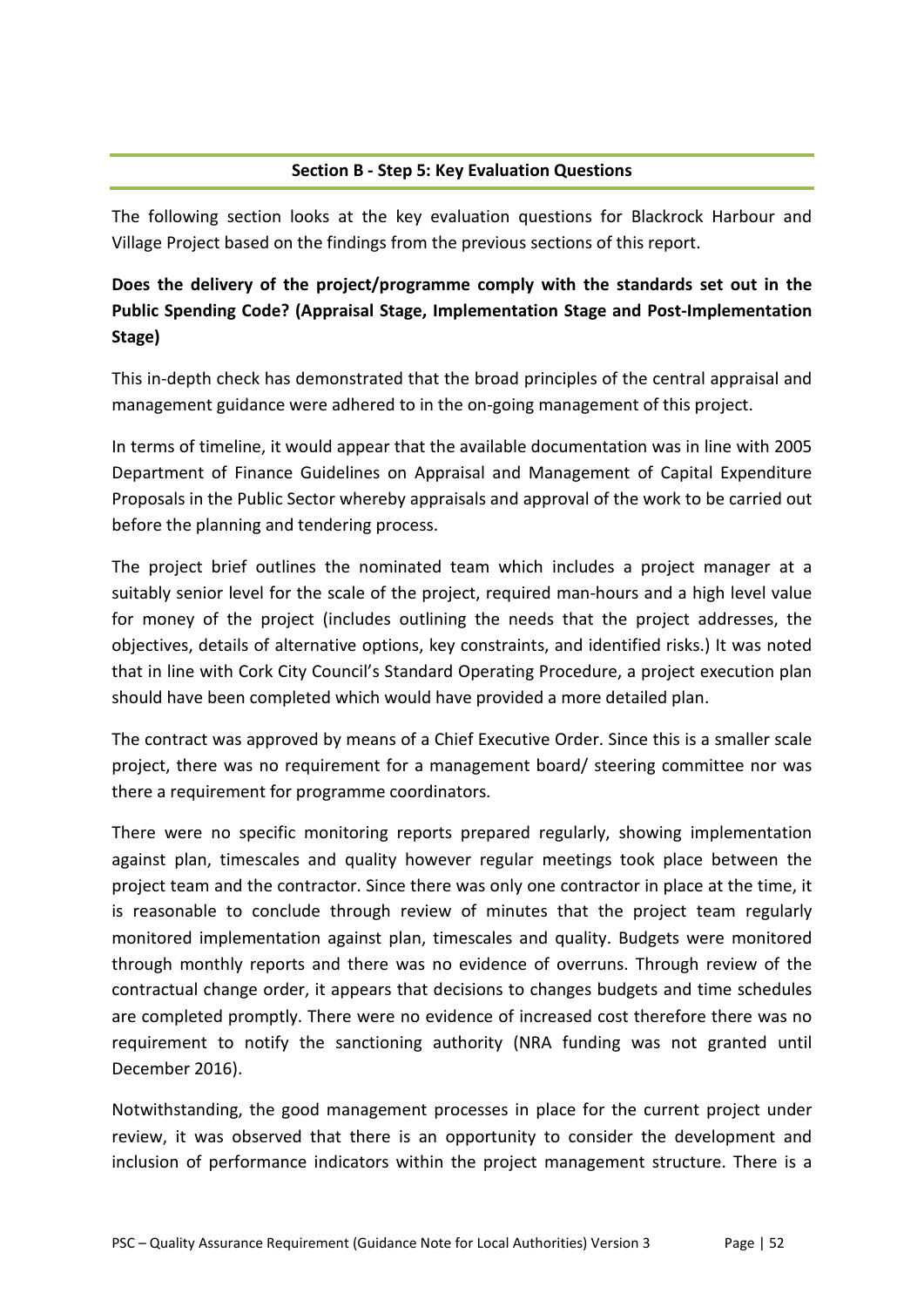possible link to the PMDS appraisal process which would increase the level of accountability and create an incentive to comply with guidelines.

No post project reviews have taken place as Phase 1 was only completed in December 2016. It is important that post project reviews are undertaken within a reasonable timeframe, as per Public Spending Code requirement, to assess whether project objectives have been met and that lessons learned can be applied. This is a multi-phased project dependent on securing funding which can cause considerable delays therefore it recommended that a post project review is completed after each phase rather than over the lifetime of the project.

## **Is the necessary data and information available such that the project/programme can be subjected to a full evaluation at a later date?**

Due to the nature of the project  $-$  to improve the public realm, quantifying the outcome of the project in terms of achieving its objectives is difficult. The majority of data required for audit would rely on subsequent surveys to quantify outcomes. Data such as financial analysis of the project, information on rates and commercial/ boat licences are readily available. Since there was no baseline data collected before the project commenced (apart from Part 8 submissions) it may be difficult to quantify improvement in the community's perception of the area. There will be however a physical change to the area which can be accessed.

## **What improvements are recommended such that future processes and management are enhanced?**

Project briefs and appraisals could be strengthened by including stronger justification for projects and analysis of alternative options. Additionally, it would be beneficial for project briefs to include a programme for completion of works/ project deliverables to ensure that outcomes are easily quantified. A project execution plan (PEP) template is available within Cork City Council's Standard Operating Procedures for the Appraisal and Management of Projects which is in line with the requirements of the 2005 Department of Finance Guidelines on Appraisal and Management of Capital Expenditure Proposals in the Public Sector. This template appears to outline the all required details to satisfy compliance with the public spending code. Additionally, we would recommend that a detailed project brief be completed for the whole life of the project rather than on a phase by phase basis.

As mentioned, there are no detailed implementation plans in place for the project as a whole nor are there specific internal performance indicators available other than financial management to quantify outputs. It was observed that there is an opportunity to consider the development and inclusion of performance indicators within the project management structure. There is a possible link to the PMDS appraisal process which would increase the level of accountability and create an incentive to comply with guidelines.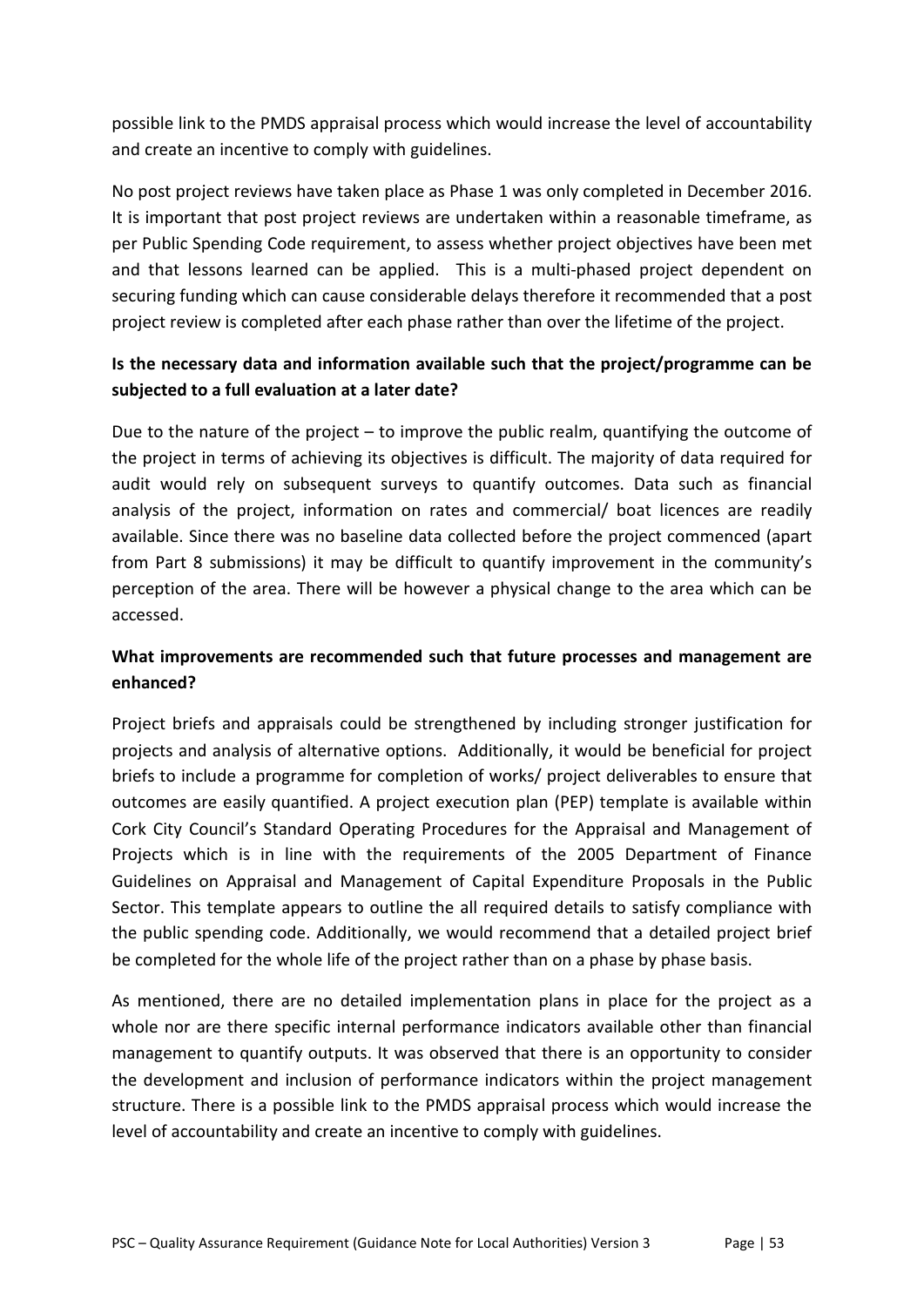Furthermore, the process may be enhanced by the requirement to provide regular monitoring reports, showing implementation against plan, budget, timescales and quality.

Cork City Council's Standard Operating Procedures for the Appraisal and Management of Projects which is in line with the requirements of the 2005 Department of Finance Guidelines on Appraisal and Management of Capital Expenditure Proposals in the Public Sector should be updated to include reference to Public Spending Code requirements. This operating procedures should in used by all directorates undertaking capital projects.

It is important that post project reviews are undertaken within a reasonable timeframe, as per Public Spending Code requirement, to assess whether project objectives have been met and that lessons learned can be applied. This is a multi-phased project dependent on securing funding which can cause considerable delays therefore it recommended that a post project review is completed after each phase rather than over the lifetime of the project.